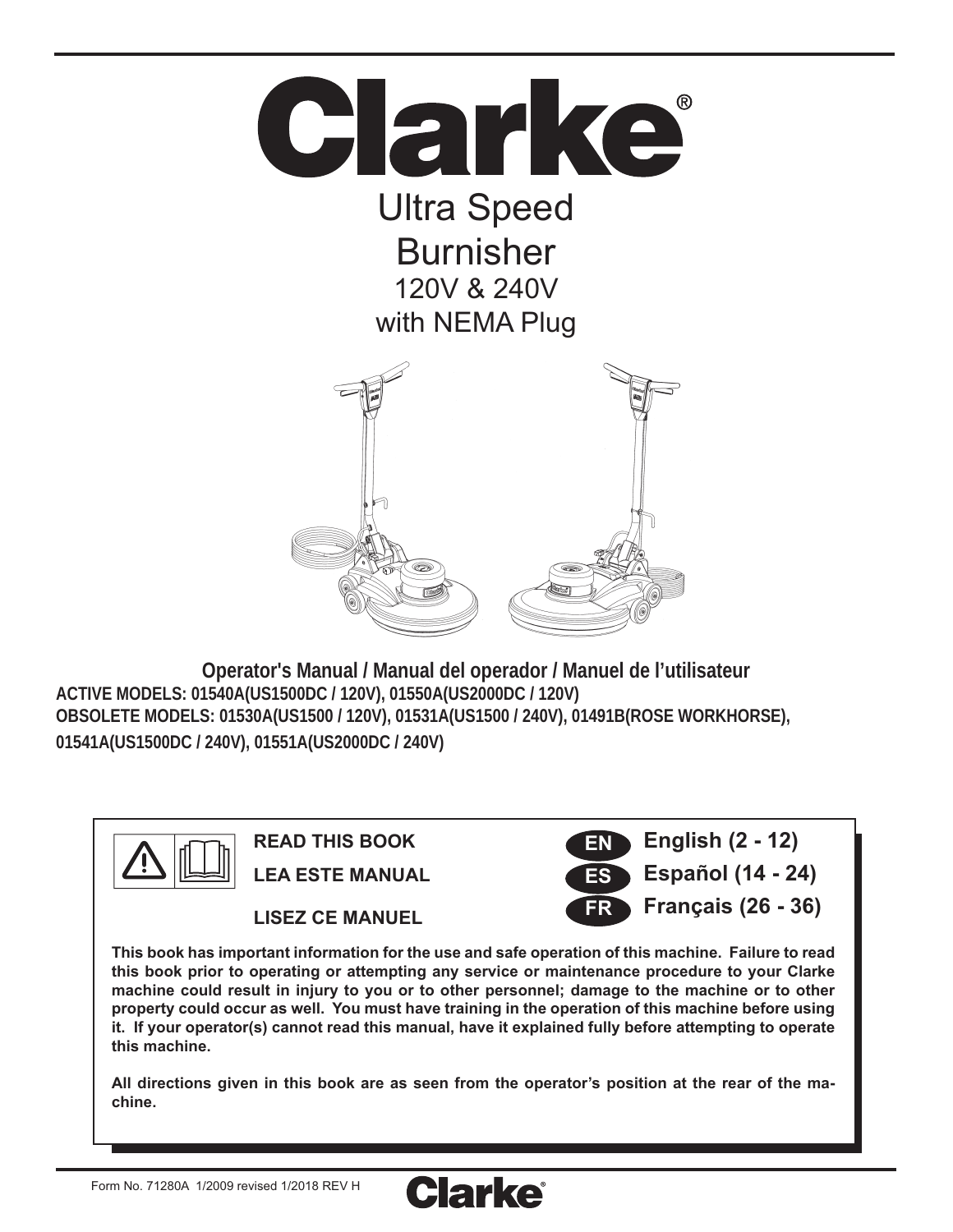## **Table of Contents**

## **Section II - Parts and Service Manual**

# **WARNING!**

The Products sold with this Manual contain or may contain chemicals that are known to certain governments (such as the State of California, as identified in its Proposition 65 Regulatory Warning Law) to cause cancer, birth defects or other reproductive harm. In certain locations (including the State of California) purchasers of these Products that place them in service at an employment job site or a publicly accessible space are required by regulation to make certain notices, warnings or disclosures regarding the chemicals that are or may be contained in the Products at or about such work sites. It is the purchaser's responsibility to know the content of, and to comply with, any laws and regulations relating to the use of these Products in such environments. The Manufacturer disclaims any responsibility to advise purchasers of any specific requirements that may be applicable to the use of the Products in such environments.

## **MODIFICATIONS**

Modifications and additions to the cleaning machine which affect capacity and safe operation shall not be performed by the customer or user without prior written approval from Nilfisk Inc. Unapproved modifications will void the machine warranty and make the customer liable for any resulting accidents.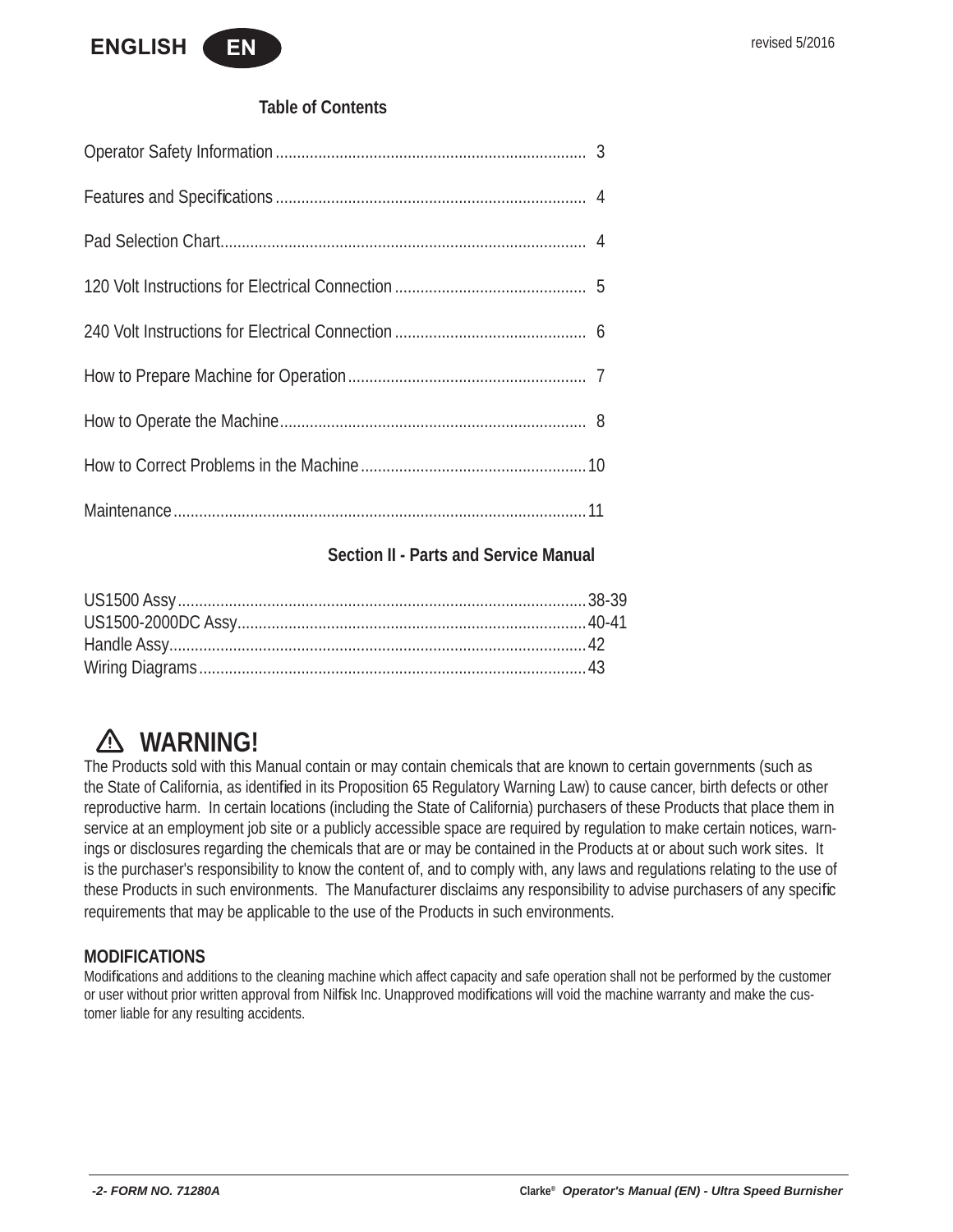## **OPERATOR SAFETY INSTRUCTIONS**

# **DANGER :**

Severe bodily injury or death can occur to you or other personnel if the DANGER statements found on this machine or in this Owner's Manual are ignored or are not adhered to. Read and observe all DANGER statements found in this Owner's Manual and on your machine.

# **WARNING:**

Injury can occur to you or to other personnel if the WARNING statements found on your machine or in this Owner's Manual are ignored or are not adhered to. Read and observe all WARNING statements found in this Owner's Manual and on your machine.

# **CAUTION :**

Damage can occur to the machine or to other property if the CAUTION statements found on your machine or in this Owner's Manual are ignored or are not adhered to. Read and observe all CAUTION statements found in this Owner's Manual and on your machine.

# **DANGER:**

Failure to read the Owner's Manual prior to operating or attempting any service or maintenance procedure to your machine could result in injury to you or to other personnel; damage to the machine or to other property could occur as well. You must have training in the operation of this machine before using it. If you or your operator(s) cannot read English, have this manual explained fully before attempting to operate this machine.

To reduce the risk of fire, use only commercially available floor cleaners and waxes intended for machine application.

Machines can cause an explosion when operated near flammable materials and vapors. Do not use this machine with or near fuels, grain dust, solvents, thinners, or other flammable materials. Precautions should be taken during the use of this machine to prevent formation of a combustible mixture of flyings and air. Use this machine only in a well ventilated area.

Operating a machine that is not completely or fully assembled could result in injury or property damage. Do not operate this machine until it is completely assembled. Inspect the machine carefully before operation.

Electrocution could occur if maintenance and repairs are performed on a unit that is not disconnected from the power source. Disconnect the power supply before attempting any maintenance or service. Always remove the electrical plug from the electrical outlet before changing the pad and before leaving the machine.

Using a machine with a damaged power cord could result in an electrocution. Do not use the machine if the power cord is damaged. Do not use the electrical cord to move the machine.

# **WARNING:**

Maintenance and repairs performed by unauthorized personnel could result in damage or injury. Maintenance and repairs must be performed by authorized personnel only. Keep all fasteners tight. Keep adjustments according to specifications.

Electrical components of this machine can "short-out" if exposed to water or moisture. Keep the electrical components of the machine dry. Wipe the machine down after each use. For storage, keep the machine in a dry building.

Always use a three-wire electrical system connected to the electrical ground. For maximum protection against electric shock, use a circuit that is protected by a ground fault interrupter. Consult your electrical contractor.

To prevent damage to the power cord, do not let the pad, pad driver or wheels touch the power cord when the machine is running. Always lift the cord over the machine. Do not pull the power cord to move the machine.

Any alterations or modifications of this machine could result in damage to the machine or injury to the operator or other bystanders. Alterations or modifications not authorized by the manufacturer voids any and all warranties and liabilities.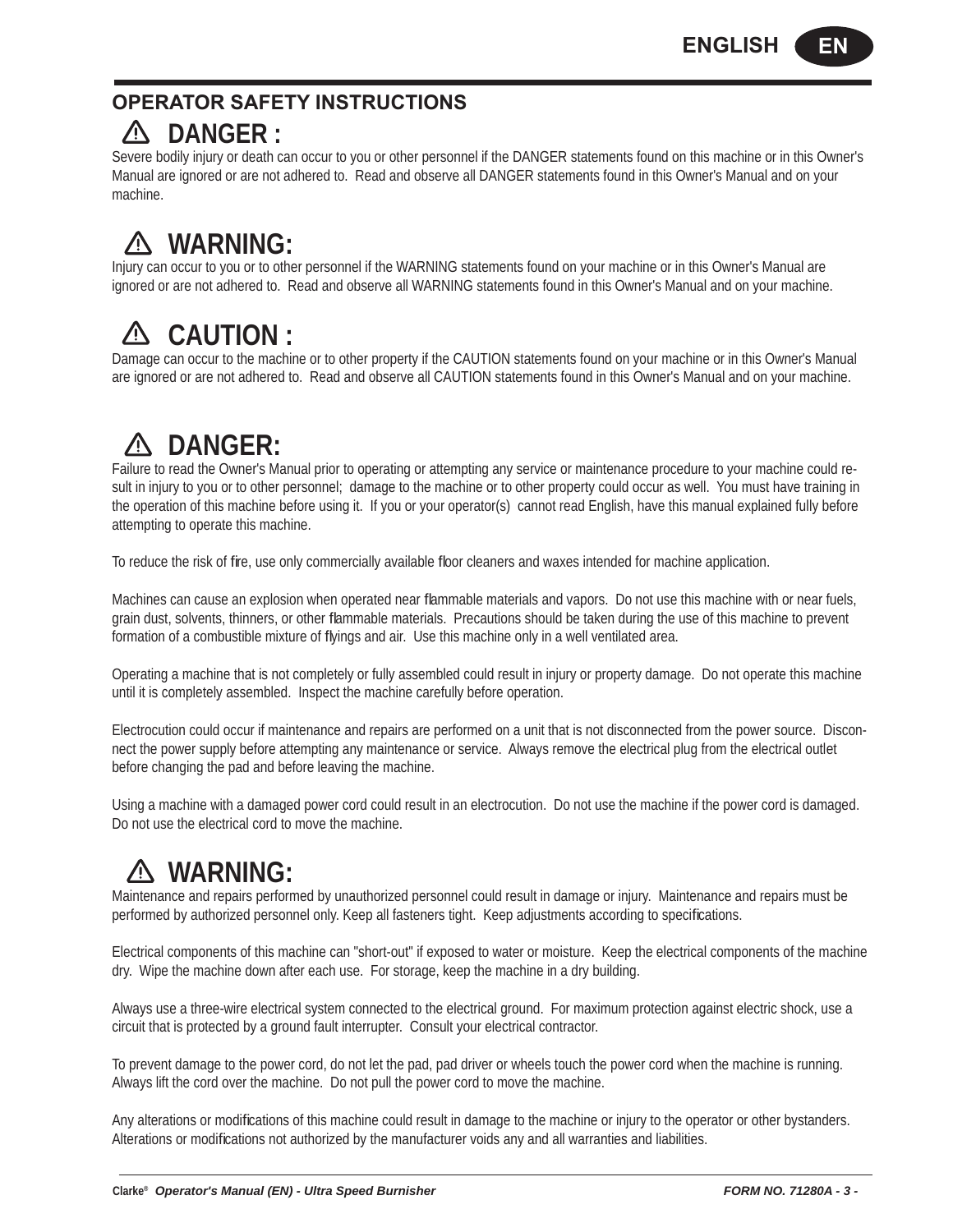## **OPERATOR SAFETY INSTRUCTIONS (cont.)**

# **WARNING:**

Operating a machine without observing all labels and instructional information could result in injury or damage. Read all machine labels before attempting to operate. Make sure all of the labels and instructional information are attached or fastened to the machine. Get replacement labels and decals from your authorized distributor.

Use of this machine as a step or furniture could result in injury or damage. Do not use this machine as a step or furniture. Do not ride on this machine.

To avoid injury keep hands, feet and loose clothing away from all moving parts of this machine.

# **CAUTION:**

The machine is heavy. Get assistance before attempting to transport or move it.

To prevent overloading motor, do not use burnisher for wet scrubbing. There is no skirt on burnisher to contain water. Water could splatter.

## **FEATURES AND SPECIFICATIONS**

The direct drive electric burnishers are floor polishing machines. They are operated by moving them forward and backward across the floor. Note: Do not use the machine for wet scrubbing.



**CAUTION:** To prevent serious damage to the floor surface, make sure the machine is always moving forward or backward when the pad driver is in contact with the floor.

### **Specifications:**

| <b>Model</b>       |               | <b>US 1500</b> |        | <b>US 1500DC</b> |        | <b>US 2000DC</b> |  |
|--------------------|---------------|----------------|--------|------------------|--------|------------------|--|
| Part Number        | 01530A/01491B | 01531A         | 01540A | 01541A           | 01550A | 01551A           |  |
| Voltage (V)        | 120           | 240            | 120    | 240              | 120    | 240              |  |
| Current (A)        | 15            | 8              | 15     | 8                | 15     | 8                |  |
| Frequency (Hz)     | 50/60         |                | 50/60  |                  | 50/60  |                  |  |
| Pad Driver (in.)   | 20            |                | 20     |                  | 20     |                  |  |
| <b>Burnishing</b>  | 20            |                | 20     |                  | 20     |                  |  |
| Swath (in.)        |               |                |        |                  |        |                  |  |
| Pad Speed (rpm)    | 1,500         |                | 1,500  |                  | 2,000  |                  |  |
| Motor Power (hp)   | 1.5           |                | 1.5    |                  | 1.5    |                  |  |
| Power Cable (feet) | 50            |                | 75     |                  | 75     |                  |  |
| Weight (pounds)    | 70            |                |        | 79               |        | 79               |  |

### 20" (505mm) Burnishing Pad Selection Chart

| Part No. | <b>Description</b>               | <b>Application</b> | <b>Use</b>         | <b>RPM</b> | <b>Color</b> | <b>Finish</b>                                   |
|----------|----------------------------------|--------------------|--------------------|------------|--------------|-------------------------------------------------|
| 976240   | <b>UHS Agua</b><br><b>Buffer</b> | <b>Burnish</b>     | Dry                | 1500-3000  | Aqua         | Soft finish/low traffic<br>Wet-look soft finish |
| 976238   | <b>SHS Buffer</b>                | Buff               | Dry/Spray<br>Spray | 600-1500   | Beige        | Glossy finish                                   |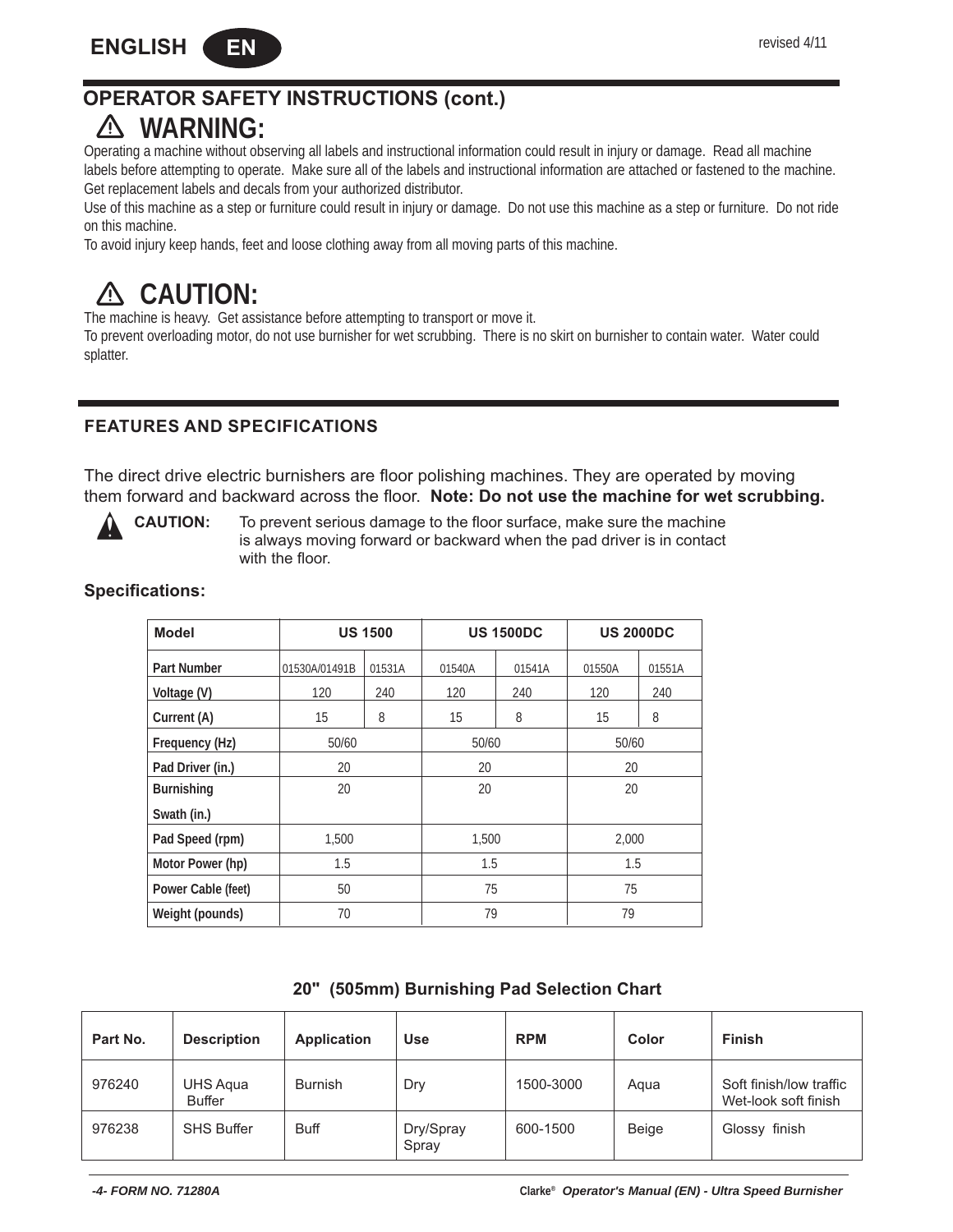### **120 VOLT MACHINES Instructions for connection to the power supply and the electrical ground.**

This product must be grounded. If the installation should breakdown, grounding provides a path of low resistance for electric current to reduce the risk of electrical shock. This product is equipped with a cord having an equipment-grounding conductor and grounding plug. The plug must be inserted into an appropriate oulet that is properly installed and grounded in accordance with all local codes and ordinances.

### **WARNING:**

Improper connection of the equipment-grounding conductor can result in a risk of electric shock. Check with a qualified electrician or service person if you are in doubt as to whether the outlet is properly grounded. Do not modify the plug provided with the product. If it will not fit the outlet, have a proper outlet installed by a qualified electrician.

This product is for use on a nominal 120 volt circuit and has a grounding attachment plug that looks like the plug illustrated in Figure 1. Make sure that the product is connected to an outlet having the same configuration as the plug. No adaptor should be used with this product.

## **WARNING:**

To prevent possible electric shock, protect the machine from rain. Keep the machine in a dry building.

## **WARNING:**

To prevent possible electric shock, always use a 3-wire electrical system connected to the electrical ground. For maximum protection against electrical shock, use a circuit that is protected by a ground fault circuit interrupter. Consult your electrical contractor.

## **WARNING:**

Do not cut, remove or break the ground pin. If the plug does not fit your outlet, consult your electrical contractor.

### **WARNING:**

Have worn, cut or damaged cords replaced by an authorized service person.

### **EXTENSION CORDS**

Use only an approved extension cord with three conductors, a plug with three terminals, and a connector body with three holes. The machine has a power cord with wire size 14 AWG.

## **WARNING:**

If you use an extension cord, use an extension cord with minimum wire size 12 AWG. Do not use an extension cord longer than 50 feet. Do not join two extension cords.



**Figure 1**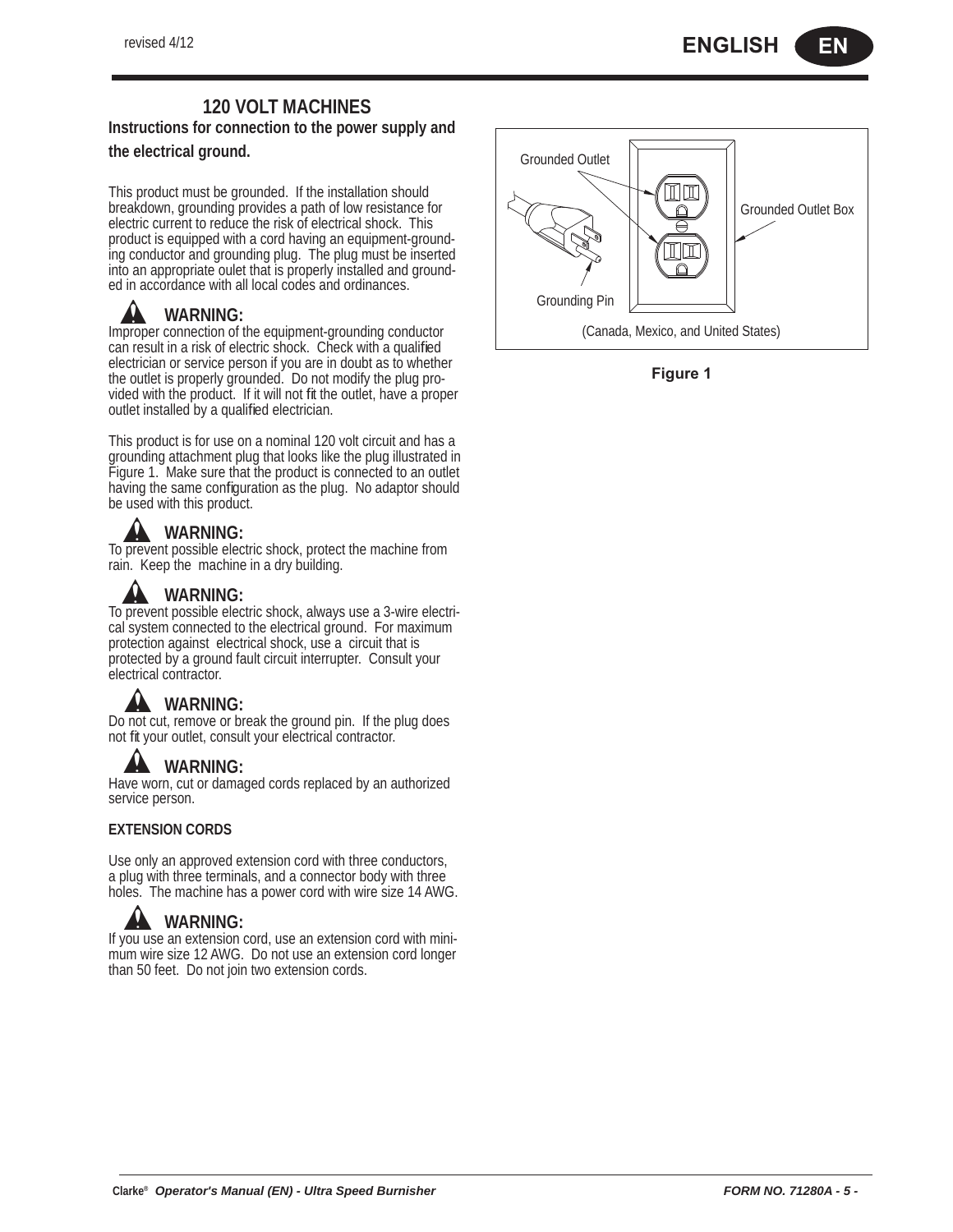## **240 VOLT MACHINES**

Instructions for connection to the power supply and the electrical ground.

This product must be grounded. If the installation should breakdown, grounding provides a path of low resistance for electric current to reduce the risk of electrical shock. This product is equipped with a cord having an equipmentgrounding conductor and grounding plug. The plug must be inserted into an appropriate outlet that is properly installed and grounded in accordance with all local codes and ordinances.

## **WARNING:**

Improper connection of the equipment-grounding conductor can result in a risk of electric shock. Check with a qualified electrician or service person if you are in doubt as to whether the outlet is properly grounded.

This product is for use on a nominal 240 volt circuit. The plug on this product must be replaced with a three contact grounding style plug, having a configration appropriate for connection to the local power supply. The new plug must be installed by a qualified electrician.

## **WARNING:**

To prevent possible electric shock, protect the machine from rain. Keep the machine in a dry building.

## **WARNING:**

To prevent possible electric shock, always use a 3-wire electrical system connected to the electrical ground. For maximum protection against electrical shock, use a circuit that is protected by a ground fault circuit interrupter. Consult your electrical contractor.

#### AN **WARNING:**

Do not cut, remove or break the ground pin. If the plug does not fit your outlet, consult your electrical contractor.

## **WARNING:**

Have worn, cut or damaged cords replaced by an authorized service person.

### **EXTENSION CORDS**

Use only an approved extension cord with three conductors, a plug with three terminals, and a connector body with three holes. The machine has a power cord with wire size 14 AWG.

## **WARNING:**

If you use an extension cord, use an extension cord with minimum wire size 12 AWG. Do not use an extension cord longer than 50 feet. Do not join two extension cords.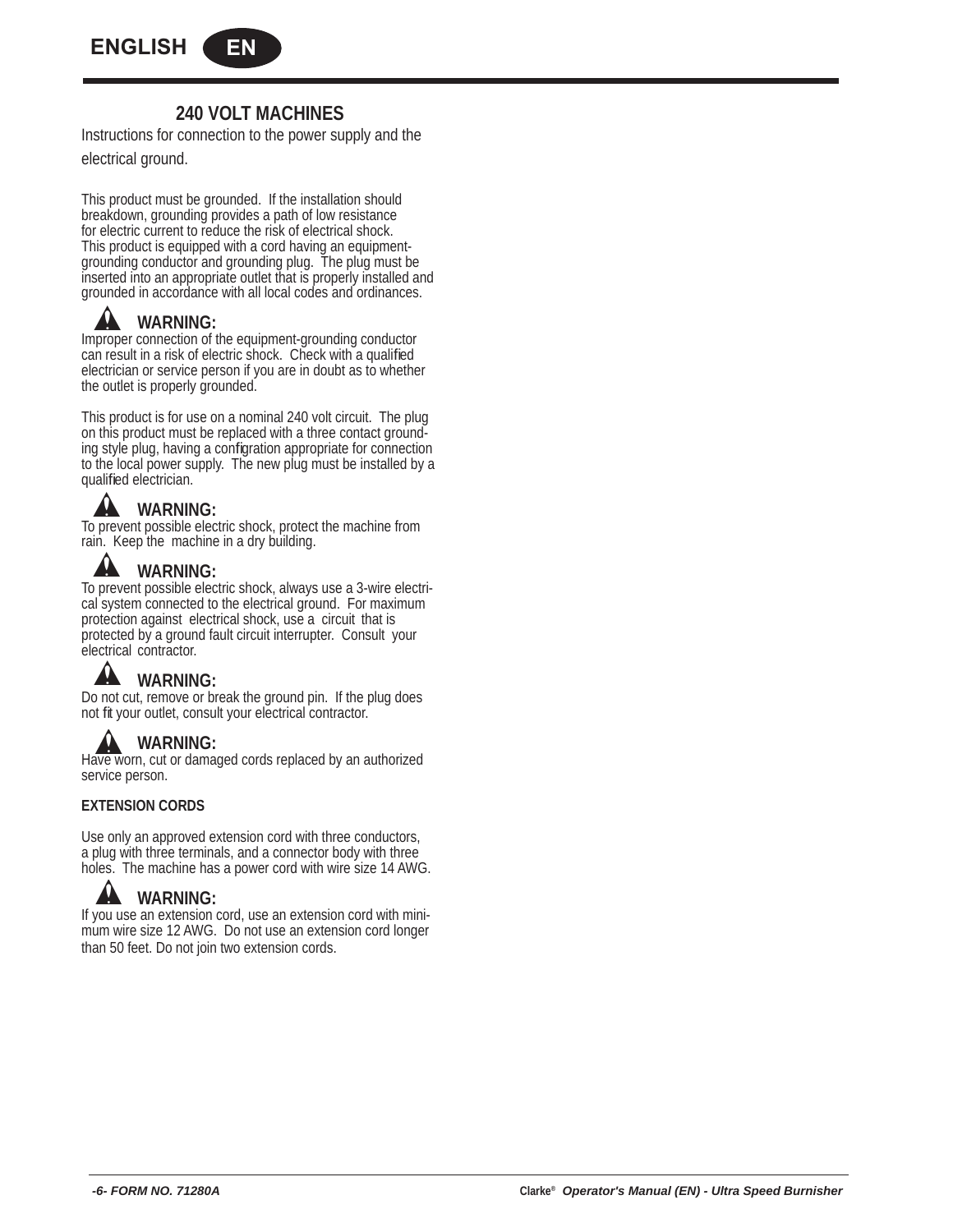#### **HOW TO PREPARE THE MACHINE FOR OPERATION**

#### **How To Install the Pads**

## **A** WARNING:

Always remove the electrical plug from the electrical outlet before installing or changing the pad.

The pad driver assembly is on the bottom underside of the machine. The pad holder holds the pad in position. The machine has a screw-on pad holder. To install the pad, follow this procedure:

- 1. Lock the handle in the verticle position.
- 2. Position the handle on the floor, so that the machine is laying on its back. See Figure 2.
- 3. Unscrew the pad holder (A).
- 4. Carefully center the pad on the pad driver (B). Failure to center may cause vibration and operator fatigue.
- 5. Screw the pad holder (A) into position.
- 6. Return the machine to an upright position.



**Figure 2**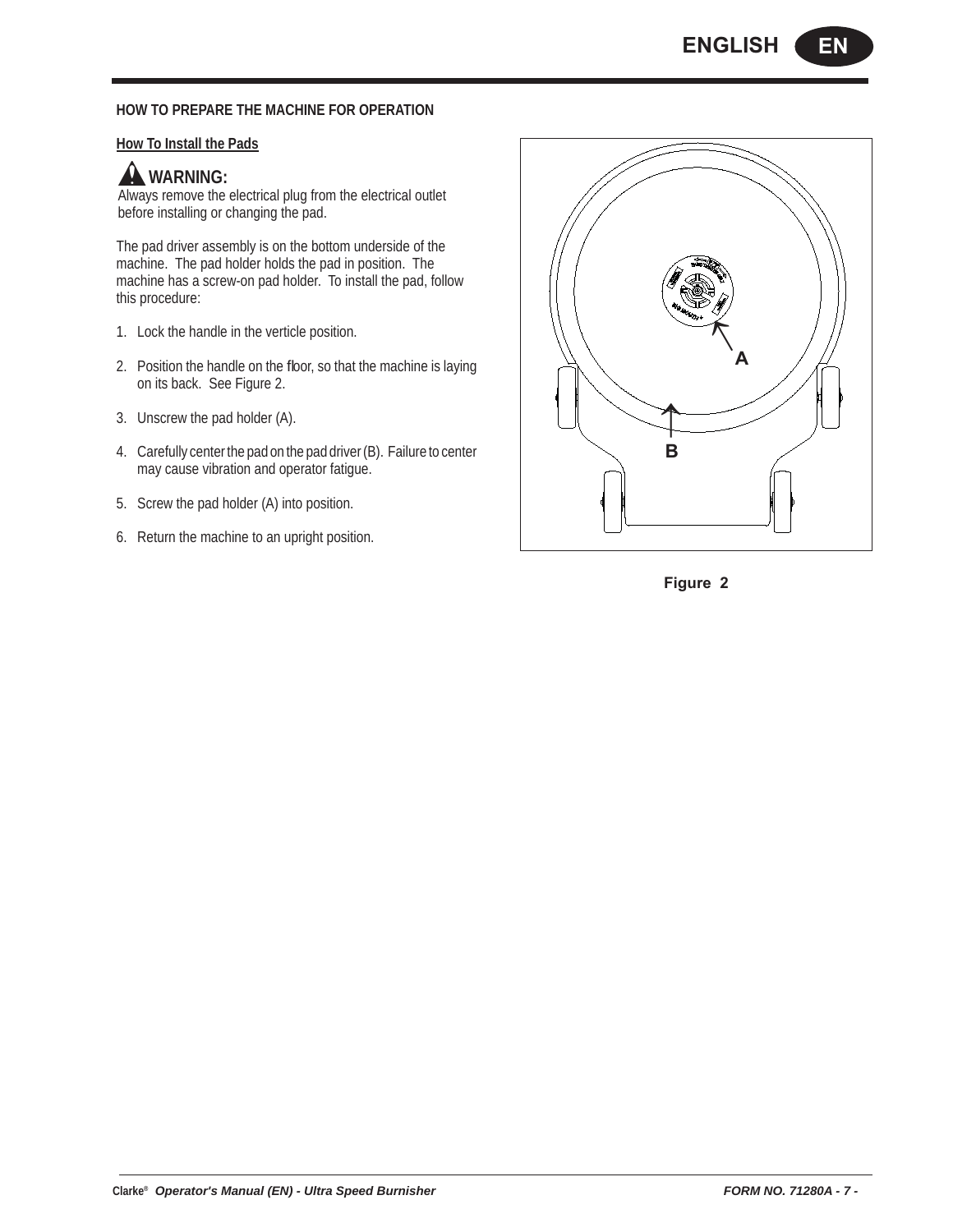#### **HOW TO OPERATE THE MACHINE**



WARNING: Machines can ignite flammable materi**als and vapors. Do not use with or near fl ammables, such as: gasoline, grain dust, solvents and thinners.**

**CAUTION: Allowing the machine to run without moving forward or backward can cause serious damage to the fl oor surface. Make sure the machine is always moving when the pad is rotating.**

**NOTE: You must have training in the operation of this machine before you use it.**

#### **How To Start/Stop The Machine**



**WARNING: Never start a burnisher when the handle is in the vertical position.** 

The switch to start and stop the machine is activated by the interlock (1) and the levers (2) under the handle grips. See Figure 3.

To start the machine, follow this procedure:

1. Depress the handle release lever with your foot and lower the handle.

#### **NOTE: Make sure you hold the handle with both hands.**

2. Continue to move the handle to the rear until the handle is in the operating position. The handle moves freely up and down when it is in the operating position.

3. Push the interlock switch (1), and apply pressure to one of the levers (2). See Figure 3.

4. Push the machine forward on the floor. Move the machine slow on dirty surfaces. Move the machine faster on cleaner surfaces.

#### **How To Change the Dust Collection Bag**

The dust collection bag (see figure 4) should be replaced after every 10 hours of use. Tip the machine back onto it's handle. Squeeze in on the sides of the bag cover and remove it from the machine. Remove the dust bag and discard. Push in on the sides of the new bag to pop-it-open and install it by pushing it down onto the tubes protruding from the base. Re-install the cover and tip the machine back upright.



**Figure 3** 



**Figure 4**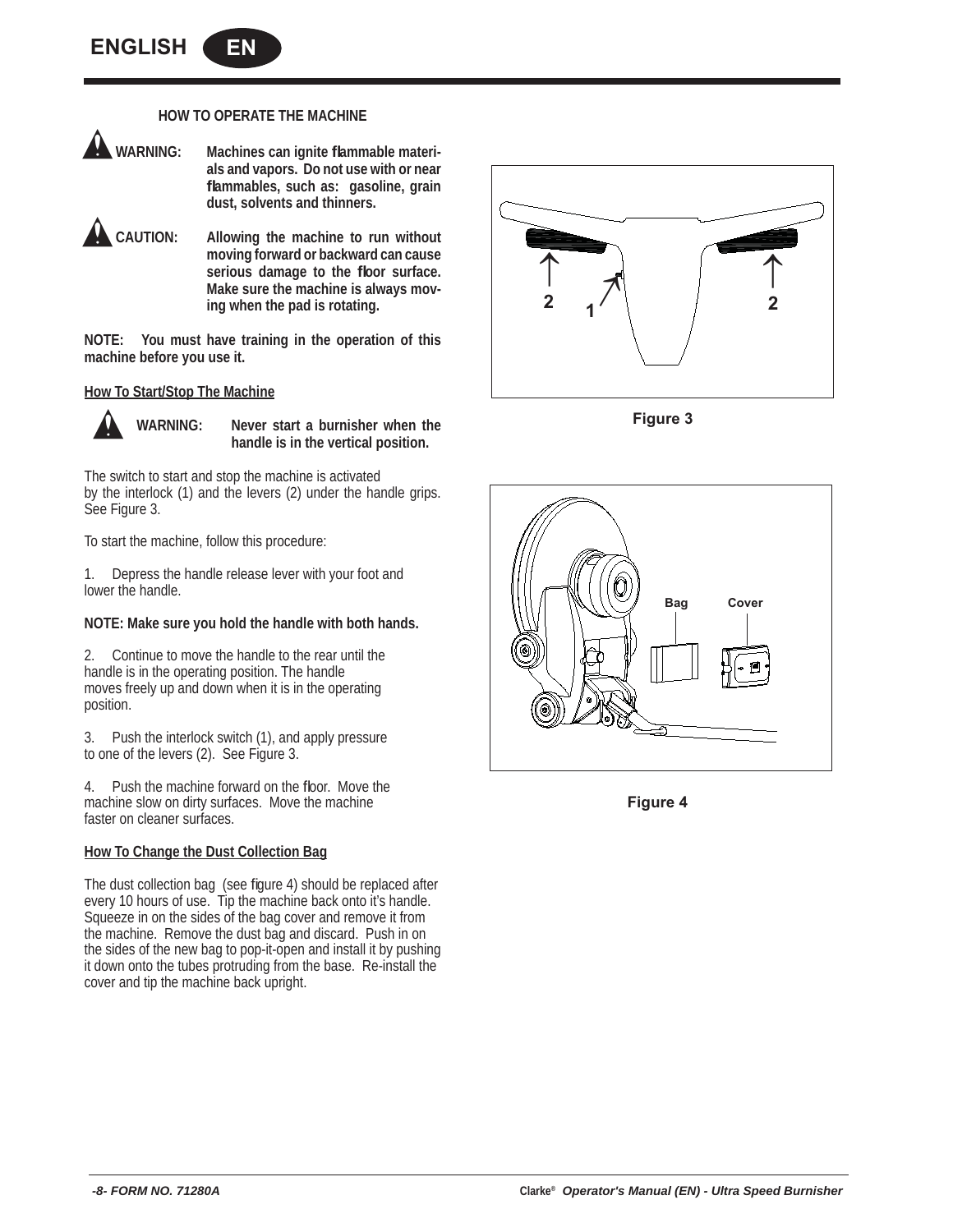#### **How to Put the Machine in Storage**

**WARNING: Always remove the electrical plug from the electrical outlet before installing or changing the bag.**

To put the machine in storage, follow this procedure:

- 1. Put the handle in the vertical position.
- 2. Disconnect the power cord from the electrical outlet.
- 3. Pull the handle to the floor so that the pad is exposed.
- 4. Check the pad.
- 5. Remove or replace the pad if worn or dirty.
- 6. Put the machine in the verticle position.
- 7. Wind the power cord around the handle and cord wrap.
- 8. Depress the handle release lever and fold the handle horizontally across the motor.
- 9. Tilt the machine so that it sits on its rear wheels and link arms. See figure 5.

**NOTE: Do not store the machine resting on the pad driver, the pad driver will warp and cause vibration.**

#### **Inspection and Repairs**

Take the machine to the nearest Clarke authorized repair location once a year for the maintenance inspections.

To make any repairs, take the machine to the nearest Clarke authorized repair location.



**WARNING: Maintenance and repairs must be done by authorized personnel only**



**Figure 5**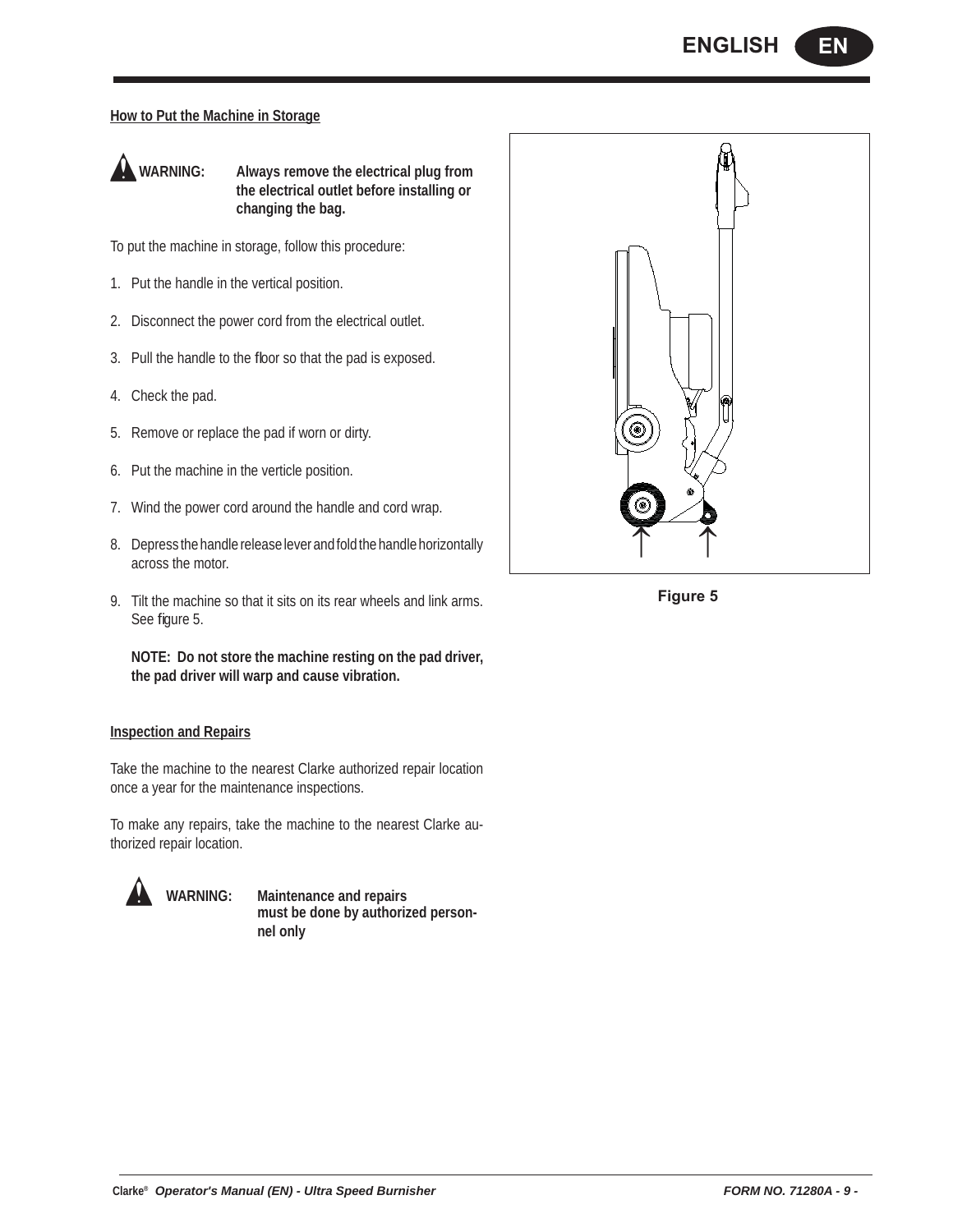### **HOW TO CORRECT PROBLEMS IN THE MACHINE**

| Problem                               | Cause                                  | Action                                         |
|---------------------------------------|----------------------------------------|------------------------------------------------|
| The machine will not run.             | The machine may not have any power.    | Make sure the machine is connected to the      |
|                                       |                                        |                                                |
|                                       |                                        | correct voltage and frequency and that all     |
|                                       |                                        | connections are tight or,                      |
|                                       |                                        | Make sure the machine is plugged in.           |
|                                       | The power cord may be damaged.         | Contact an authorized service person           |
|                                       | The pad is worn or dirty.              | Clean the pad. If the pad is worn, replace it. |
| The machine will not start.           | The machine may have no power.         | Make sure the machine is connected to the      |
|                                       |                                        | correct voltage and frequency and that all     |
|                                       |                                        | connections are tight or,                      |
|                                       |                                        | Make sure the machine is plugged in.           |
| The brush warning light illuminates.  | The carbon brushes need replacing.     | Contact an authorized service person.          |
| The machine is vibrating excessively. | The pad is not installed correctly.    | Remove the pad. Install the pad correctly.     |
|                                       |                                        | Center the pad properly.                       |
|                                       | The pad is worn or damaged.            | Install a new pad.                             |
|                                       | The pad is defective.                  | Inspect and install a new pad.                 |
| Machine stalls or trips breakers.     | Amperage exceeding 15amp rating of the | Adjust the wheel height to lower the average   |
|                                       | machine.                               | amperage in the application between            |
|                                       |                                        | 9-13 amps. See Detail 1 below.                 |
|                                       |                                        | Contact an authorized service person.          |

### Detail 1

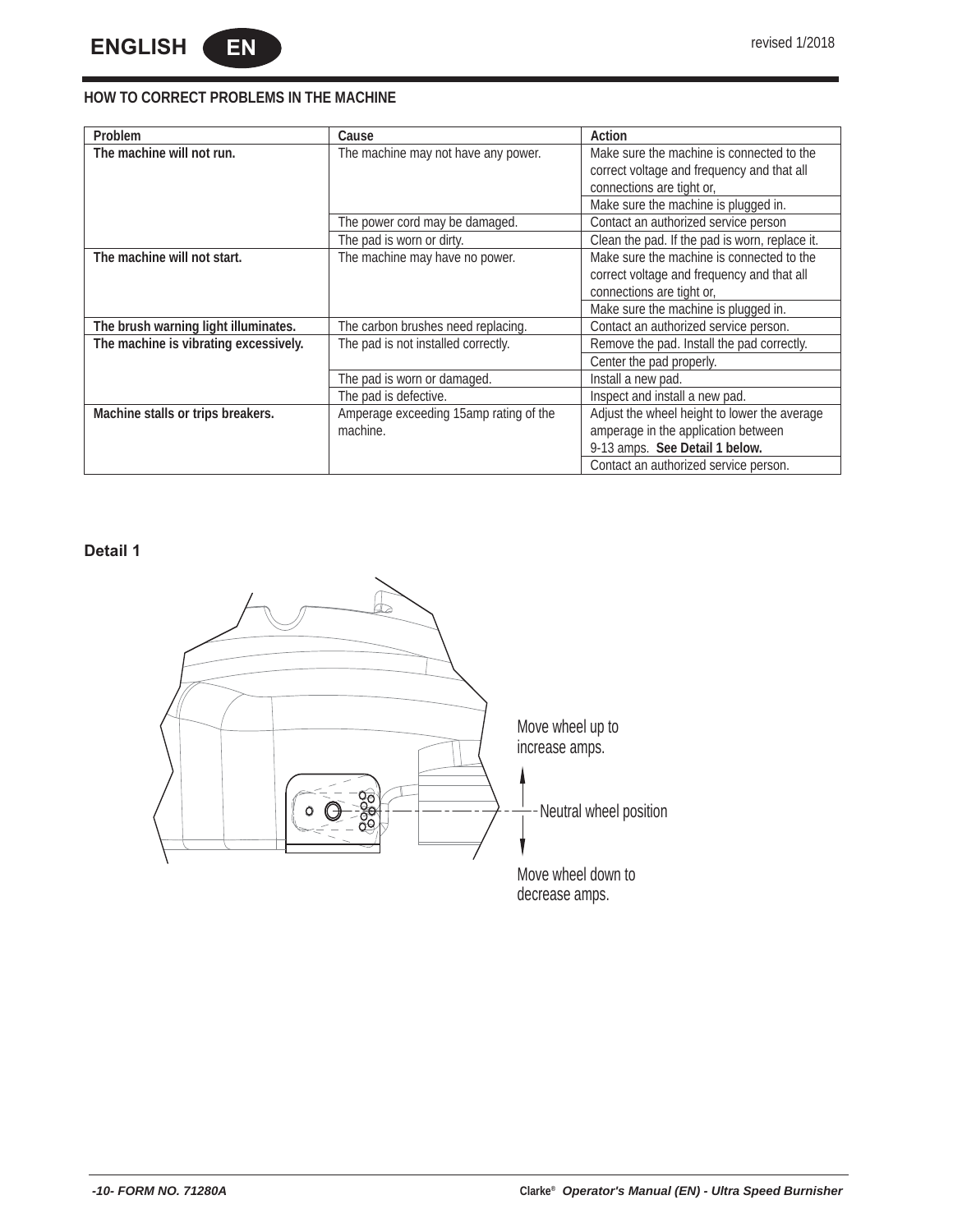### **MAINTENANCE**

| <b>WARNING:</b> | Maintenance and repairs<br>must be done by authorized person-<br>nel only                                                                                   |
|-----------------|-------------------------------------------------------------------------------------------------------------------------------------------------------------|
| <b>WARNING:</b> | To prevent electric shock,<br>always remove the electrical plug<br>from the electrical outlet before<br>doing any repairs or maintenance to<br>the machine. |
| <b>WARNING:</b> | Do not operate this machine<br>unless it is completely assembled.                                                                                           |
| <b>WARNING:</b> | Keep all fasteners tight. Keep                                                                                                                              |

 **adjustments according to specifi ca-**

#### **Maintenance of the Motor**

This machine has a DC permanent magnet motor that uses a commutator, carbon brushes, and a rectifier.

**tions.**

Keep the machine clean. It will need fewer repairs and have a longer life. Remove or blow dust from the motor frequently.

#### **The Indicator Light**

This machine has an indicator light that illuminates when the brushes are worn out. The commutator must be inspected each time the brushes are changed. After the brushes have been replaced two times, have the commutator made new. Have an authorized service person make the repairs.

**How to Check the Commutator and the Carbon Brushes**



**WARNING: Electrical inspections must be made by a person authorized to do maintenance. Electrical repairs must be made by a person authorized to make electrical repairs.**

To check the commutator and the carbon brushes, follow this procedure:

1. Remove the screws and covers.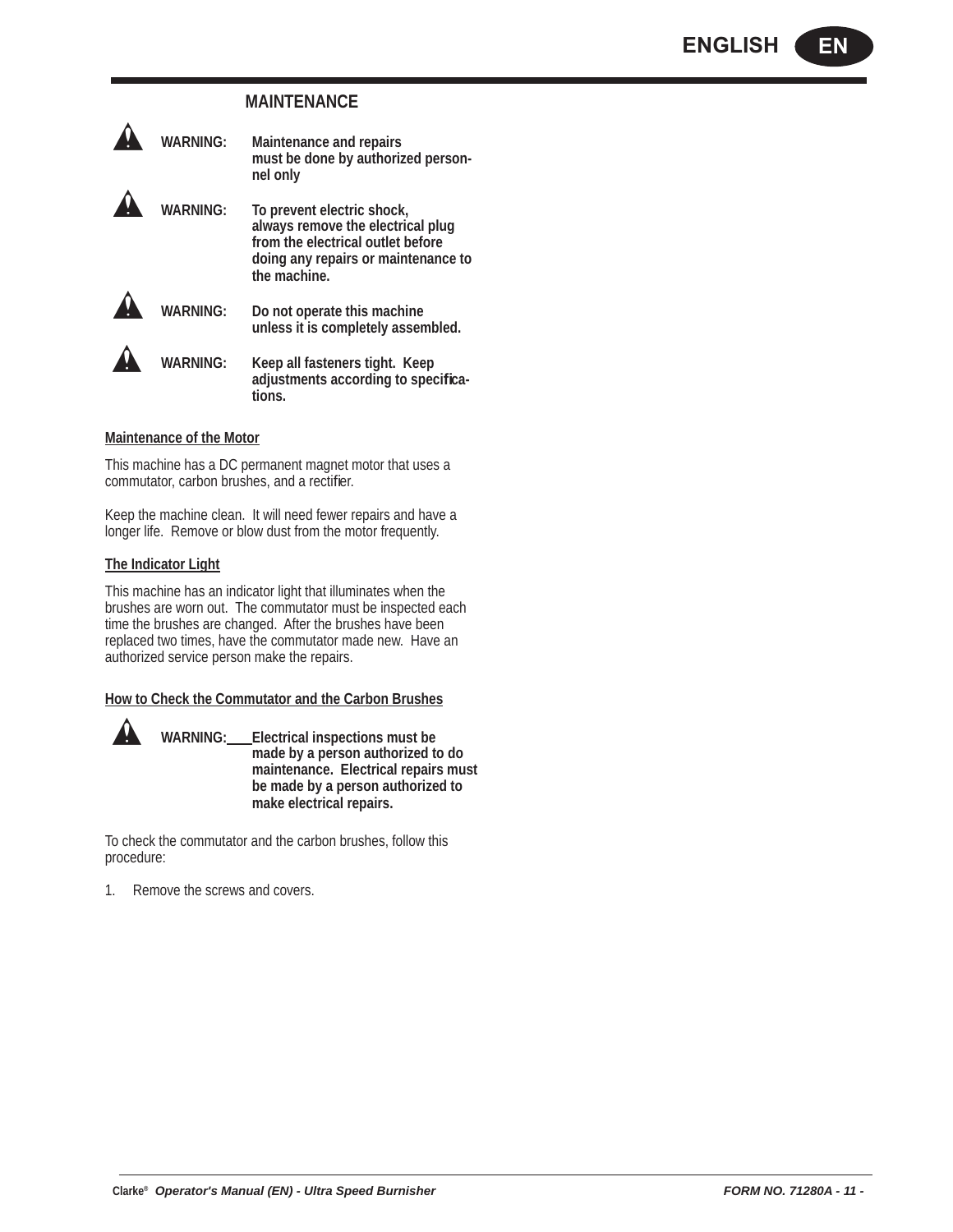- 2. Pull back each spring and pull the brush out of the holder. Keep the lead wire connected.
- 3. Turn the pad driver and look at the part of the commutator that the brushes touch.
- 4. Take the machine to a Clarke authorized repair location if you see any of the following conditions:
	- 1.) Small holes in the surface of the commutator. See Figure 6 "A".
	- 2.) Uneven color. Look for an even dark brown color. Clean areas or very dark areas indicate a problem. See Figure 6 "B".
	- 3.) High mica. The mica insulation must be lower than the commutator bars. See Fig $ure 6 "C".$
- 5. Replace all four carbon brushes if any carbon brush is shorter that 7/16 inch. To replace the carbon brushes in the motor, follow this procedure:
	- 1.) Remove the screws. Replace the brush and lead. Install the screw.
	- 2.) Use a hook to pull the spring out of the way. Install the brush into the slot. Put the spring into position on the end of the brush. The lead must not prevent free movement of the brush in the holder.
	- 3.) Install the covers and screws.

#### **Rectifier**

If the machine trips circuit breakers, blows fuses or runs at half speed, the rectifier may be defective. Take the machine to an authorized repair location to have a Clarke authorized repair person replace the rectifier.



Figure 6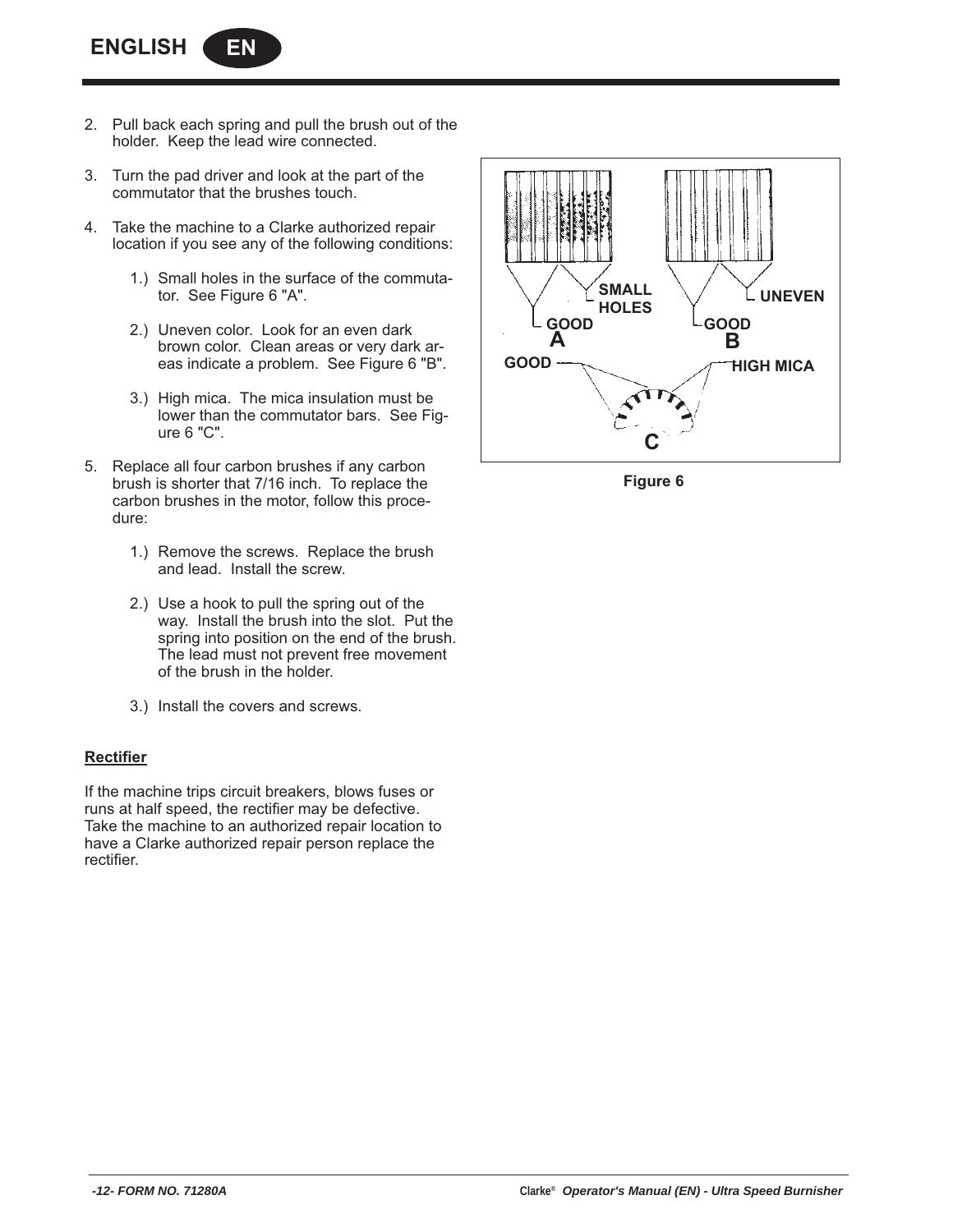

| - |
|---|
| ۰ |
|   |
| - |
| ۰ |
| - |
| - |
|   |
| - |
|   |
| - |
|   |
|   |
|   |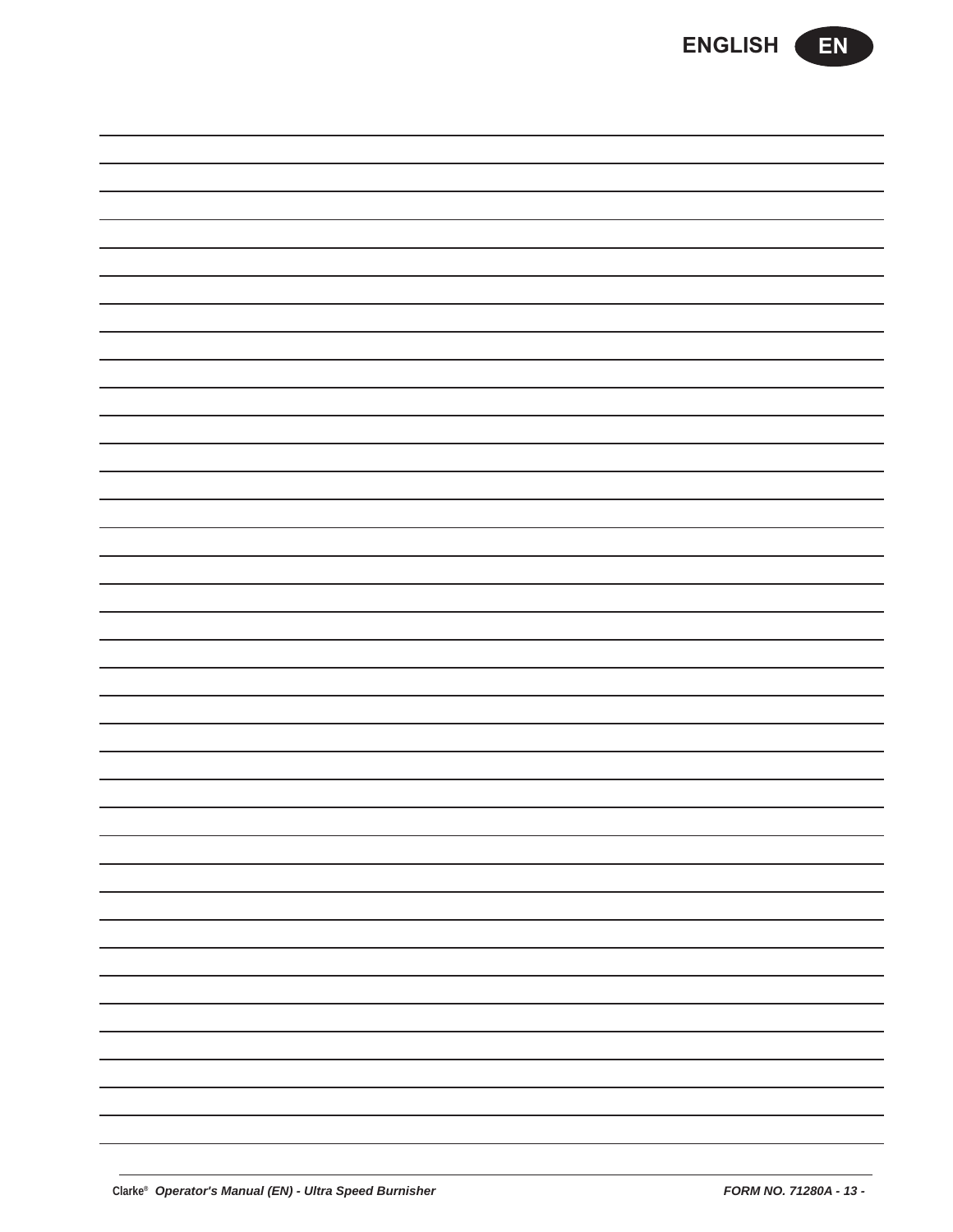

### **LEA ESTE MANUAL**

Este manual contiene información importante acerca del uso y la seguridad de la máguina. Si no lee el manual antes de utilizar su máquina Clarke o de intentar realizar los procedimientos de reparación o mantenimiento de la misma, usted o el resto del personal podrían sufrir lesiones; asimismo, podrían producirse daños a la máquina o a otras propiedades. Antes de utilizar la máquina, es necesario recibir la capacitación adecuada en la operación de la misma. Si el operador de la máquina no sabe leer en español, explíquele el manual exhaustivamente antes de que intente utilizarla.

Todas las indicaciones incluidas en este manual se ofrecen desde la posición del operador en la parte posterior de la máquina.

#### **Indice**

| SECCIÓN II Piezas y libro de servicio |  |
|---------------------------------------|--|

# **ADVERTENCIA:**

Los Productos a la venta en este Manual contienen, o pueden contener, productos químicos reconocidos por algunos gobiernos (como el Estado de California, según lo indica en su Proposición 65, Ley de Advertencia Regulatoria) como causantes de cáncer, defectos de nacimiento u otros daños reproductivos. En algunas jurisdicciones (incluido el Estado de California), los compradores de estos Productos que los coloquen en servicio en un emplazamiento laboral o en un espacio de acceso público tienen la obligación regulatoria de realizar determinados avisos, advertencias o divulgaciones respecto de los productos químicos contenidos o posiblemente contenidos en los Productos utilizados en tal lugar. Es la responsabilidad del comprador conocer y cumplir con todas las leyes y reglamentaciones relacionadas con el uso de estos Productos en tales entornos. El Fabricante niega toda responsabilidad de informar a los compradores sobre requisitos específicos que pueden regir el uso de los Productos en tales entornos.

### **MODIFICACIONES**

Las modificaciones y los agregados a la máquina de limpieza que afecten su capacidad y su funcionamiento seguro no serán realizados por el cliente o el usuario sin la autorización previa y por escrito de Nilfisk Inc. Las modificaciones que no cuenten con la aprobación correspondiente anularán la garantía de la máquina y harán que el cliente sea responsable de cualquier accidente resultante.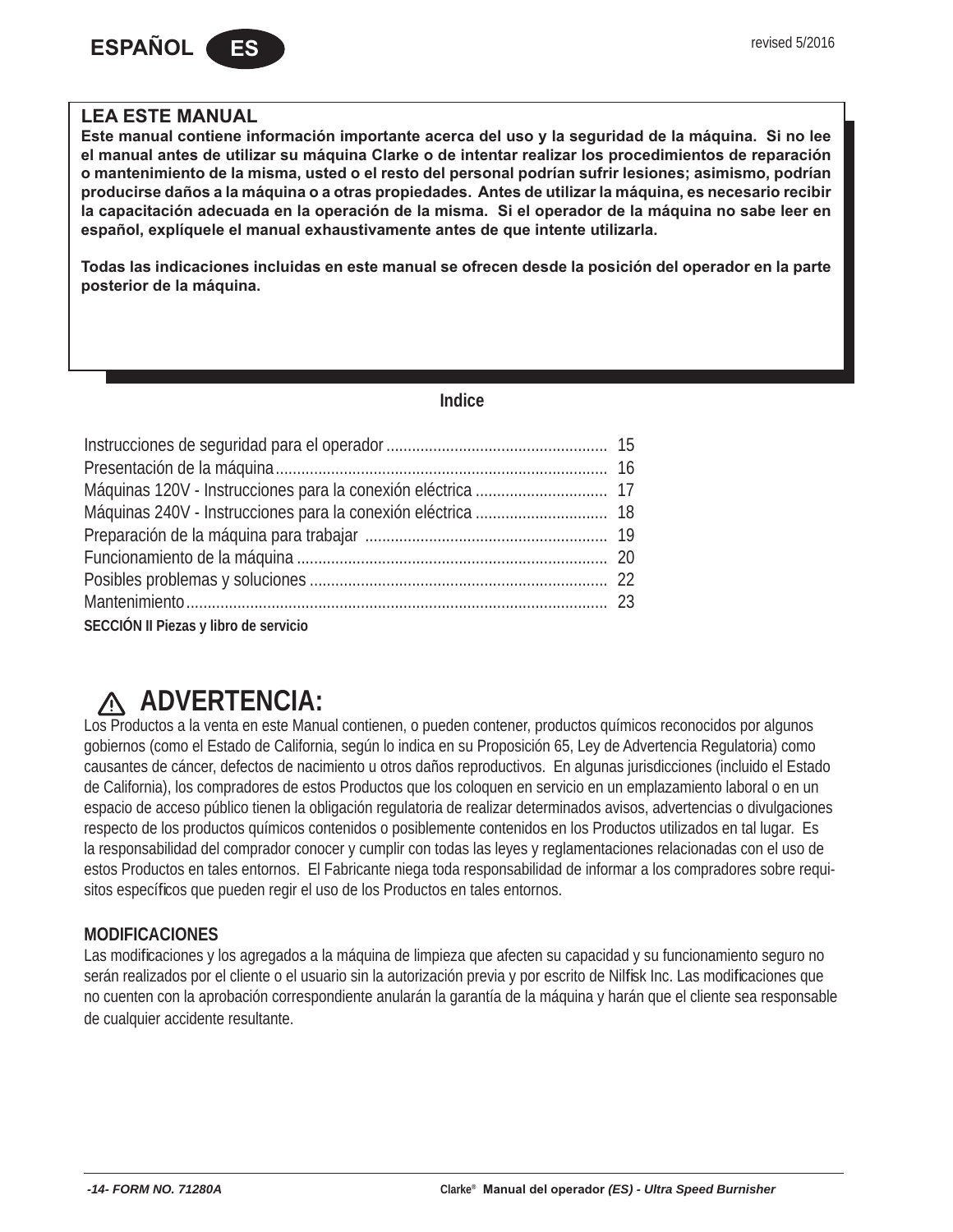## **INSTRUCCIONES PARA LA SEGURIDAD DEL OPERADOR**

# **¡ PELIGRO !:**

Si no sigue la indicación **PELIGRO**, se pueden causar lesiones graves, incluso mortales. Lea y siga todas las indicaciones **PELIGRO** que se encuentran en el libro y en la máquina.

# **AVISO !:**

Si no sigue la indicación **AVISO**, se pueden causar lesiones sea al operador sea a otro personal y/o daños materiales. Lea y siga todas las indicaciones **AVISO** que se encuentran en el libro y en la máquina.

# **¡ CUIDADO !:**

Si no sigue la indicación **CUIDADO**, se puede estropear la máquina o causar daños materiales. Lea y siga las indicaciones **CUIDADO** que se encuentran en el libro y en la máquina.

# **¡ CUIDADO !:**

Siempre lea este libro de instrucciones antes de arrancar la máquina o hacer un mantenimiento. A falta de esta precaución, corre el peligro de herirse o causar lesiones a colegas ; podría Ud. también causar daños a la máquina o a su lugar de trabajo. Se debe aprender el manejo de esta máquina antes de usarla. Si Usted (o su plantilla) no conoce el español, se ruega dejarse explicar todo el libro antes de usar la máquina.

Para evitar un peligro de incendio, use sólo productos de limpieza y cera para el suelo especialmente concebidos para máquinas.

Peligro de explosión cuando la máquina se opera cerca de materiales o vapores inflamables. No use nunca la máquina con o cerca de combustibles, polvo de granos, disolventes, diluyentes u otros materiales inflamables. Use la máquina sólo en locales perfectamente ventilados para evitar la formación de una mezcla inflamable de polvo, algodón y aire.

Si usa una máquina antes de que esté completamente montada, corre el peligro de herirse o causar daños materiales. No opere la máquina antes de que esté completamente montada. Compruebe cuidadosamente el estado de la máquina antes de cada utilización.

Si efectúa un mantenimiento o una reparación sin desconectar la máquina, hay un riesgo de electrocución. Desconecte el enchufe de la toma de red antes de empezar el mantenimiento o la reparación. Siempre desconecte el enchufe de la toma de la red antes de cambiar el disco y si deja la máquina sin vigilarla.

Si opera la máquina con un cable de alimentación estropeado, se puede causar una electrocución. No use nunca la máquina si el cable de alimentación está estropeado. No tire de la máquina usando el cable eléctrico.

# **AVISO:**

Cualquier modificación o cambio de la máquina o parte de ella puede causar averías o daños a la máquina o herir al operador u otras personas que se encuentran cerca. Se anulará toda garantía en caso de modificaciones y cambios no autorizados expresamente por el fabricante. En este caso, se descargará por completo la responsabilidad del fabricante.

Una reparación o un mantenimiento efectuado por personas no cualificadas puede causar lesiones y/o daños materiales. Todas las operaciones de mantenimiento o de reparación de la máquina deben se efectuadas por técnicos cualificados. Compruebe que las fijaciones están correctamente apretadas. Haga reglajes conforme a las indicaciones dadas en el libro.

Hay un riesgo de cortocircuito si los componentes eléctricos de una máquina están expuestos a la humedad o son mojados. Procure que los componentes eléctricos sean siempre secos. Seque cuidadosamente la máquina después de cada utilización. Guarde la máquina en un local seco.

Use siempre un cable con tres conductores puestos a tierra. Para una protección óptima, conecte la máquina con una toma de red que tiene un diferencial. Si tiene alguna duda, sírvase acudir a un eléctrico cualificado.

Para evitar daños al cable de alimentación, procure que el disco, el portadisco o las ruedas no toquen el cable, cuando la máquina funciona. Levante siempre el cable por encima de la máquina. No tire de la máquina para acercar la máquina.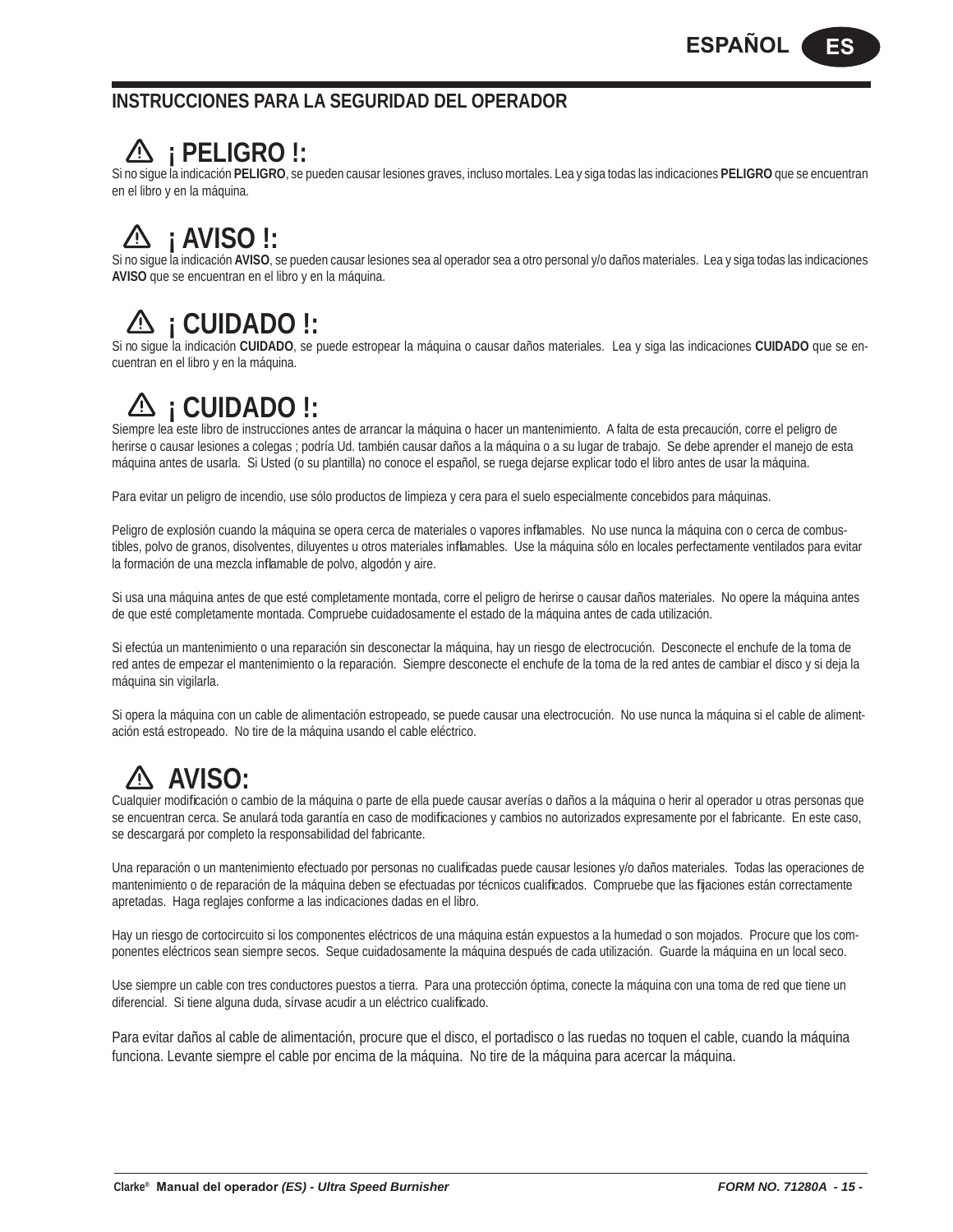

# $\wedge$  AVISO:

Si usa la máquina sin respetar todas las instrucciones escritas en los adhesivos y los carteles, corre el peligro de causar lesiones y daños materiales. Lea todas las indicaciones escritas en la máquina antes de la primera utilización. Compruebe que todos los adhesivos y las instrucciones estén colocados en los sitios previstos. Si es preciso, haga un nuevo pedido a su distribuidor Clarke. No use la máquina como escabel o mueble. Corre el peligro de causar lesiones o daños materiales. No use la máquina como medio de transporte.

Para evitar herirse, sírvase mantener une distancia de seguridad suficiente entre las partes móviles de la máquina y sus manos o sus pies. No lleve ropas holgadas.

# **CUIDADO:**

Esta máquina pesa. Transpórtela o desplácela con ayuda de otra persona.

Para evitar sobrecargar el motor, no use la pulidora para fregar con agua. La pulidora no tiene borde para contener el agua. Hay un riesgo de proyección.

## PRESENTACION DE LA MAQUINA

Las pulidoras eléctricas con arrastre directo se concibieron para pulir los suelos. Esta operación se efectúa por movimientos de delante hacia atrás. Nota: no use la máquina para fregar con agua.



Para evitar causar daños al suelo, no deje nunca la máquina funcionando largo rato en el mismo sitio. Cuando el disco está en contacto con el suelo, la máquina debe estar constantemente en movimiento.

### Características:

| <b>Modelo</b>    |               | <b>US 1500</b><br><b>US 1500DC</b><br><b>US 2000DC</b> |          |        |          |        |
|------------------|---------------|--------------------------------------------------------|----------|--------|----------|--------|
| Número de pieza  | 01530A/01491B | 01531A                                                 | 01540A   | 01541A | 01550A   | 01551A |
| Tensión (V)      | 120           | 240                                                    | 120      | 240    | 120      | 240    |
| Corriente (A)    | 15            | 8                                                      | 15       | 8      | 15       | 8      |
| Frecuencia (Hz)  | 50/60         |                                                        | 50/60    |        | 50/60    |        |
| Portadisco (cm)  | 51            |                                                        | 51       |        | 51       |        |
| Superficie       | 51            | 51                                                     |          |        | 51       |        |
| pulida (cm)      |               |                                                        |          |        |          |        |
| Velocidad de     | 1,500         |                                                        | 1,500    |        | 2,000    |        |
| rotación del     |               |                                                        |          |        |          |        |
| disco (t/min)    |               |                                                        |          |        |          |        |
| Motor (Potencia) | $1.1$ kW      |                                                        | $1.1$ kW |        | $1.1$ kW |        |
| Cable de         | 15            |                                                        | 23       |        | 23       |        |
| alimentación (m) |               |                                                        |          |        |          |        |
| Peso (kg)        | 32<br>36      |                                                        |          | 36     |          |        |

### Tabla con la gama de discos de pulido (505 mm)

| N de pieza | <b>Descripción</b>               | <b>Aplicación</b> | Utilización               | <b>Revolucion</b><br>es/min. | Color | Acabado                                   |
|------------|----------------------------------|-------------------|---------------------------|------------------------------|-------|-------------------------------------------|
| 976240     | <b>UHS Agua</b><br><b>Buffer</b> | Pulido            | en seco                   | 1500-3000                    | aqua  | semimate/paso leve<br>reflejante semimate |
| 976238     | <b>SHS Buffer</b>                | Taponamient o     | en seco/<br>pulverización | 600-1500                     | beige | brillante                                 |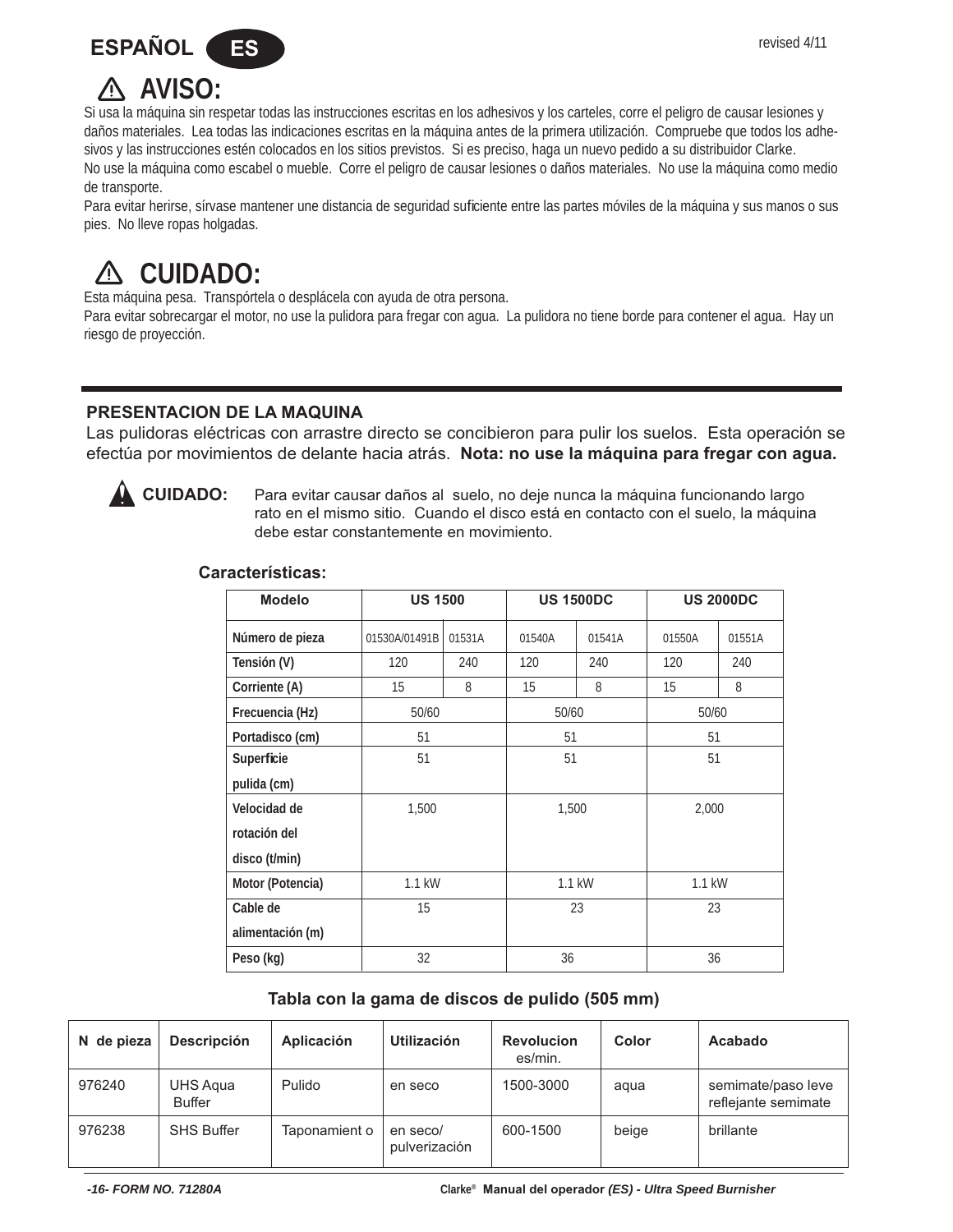## **MAQUINAS 120 V. INSTRUCCIONES PARA LA CONEXION ELECTRICA**

La máquina debe ser puesta a tierra. En caso de producirse fallas en el aislamiento, la puesta a tierra es una camino de baja resistencia para la corriente eléctrica y reduce el riesgo de choque eléctrico. La máquina tiene un cable de alimentación con tres conductores y un enchufe con tres clavijas de las cuales una está puesta a tierra. El enchufe sólo puede ser conectado con una caja de enchufe reglamentaria, puesta a tierra con todas las reglas del arte y conforme a los reglamentos locales.

## **AVISO:**

Una conexión incorrecta del conductor de puesta a tierra puede causar un choque eléctrico. Acuda a un técnico autorizado o a un electricista si tiene alguna duda acerca de la puesta a tierra correcta de la toma de red. Nunca modifique el enchufe suministrado con la máquina. Si no encaja el enchufe en la toma de red,haga instalar una caja de enchufe adecuada por unelectricista autorizado.

Esta máquina debe funcionar en un circuito de potencia nominal de 120 V. Tiene un enchufe con una clavija de puesta a tierra semejante al enchufe reproducido en la figura 1. Compruebe que la máquina esté conectada con una caja de enchufe que tiene la configuración adecuada. No utilice ningún adaptador.

## **AVISO:**

Para evitar el peligro de choque eléctrico, proteja la máquina de la lluvia. Guárdela en un local seco.

# **AVISO:**

Para evitar el peligro de electrocución, conecte la máquina con una red que tiene tres conductores, está puesta a tierra y tiene un diferencial. Si tiene alguna duda, diríjase a un electricista autorizado.

## **AVISO:**

Nunca rompa, quite o corte la clavija de puesta a tierra. Si el enchufe no corresponde a la toma de corriente, consulte a su electricista.

## **AVISO:**

Si el cable de alimentación está desgastado, dañado o cortado, hágalo cambiar inmediatamente por un técnico autorizado.

### **AÑADIDOS**

Use sólo un añadido con tres conductores, de los cuales uno está puesto a tierra, y con un enchufe con tres clavijas y un conector con tres aberturas. La máquina tiene un cable de alimentación de 4 mm² de sección.



Use un añadido de cable de 6 mm² de sección. No use ningún añadido de más de 15 metros de largo. Nunca conecte dos añadidos.



**Figure 1**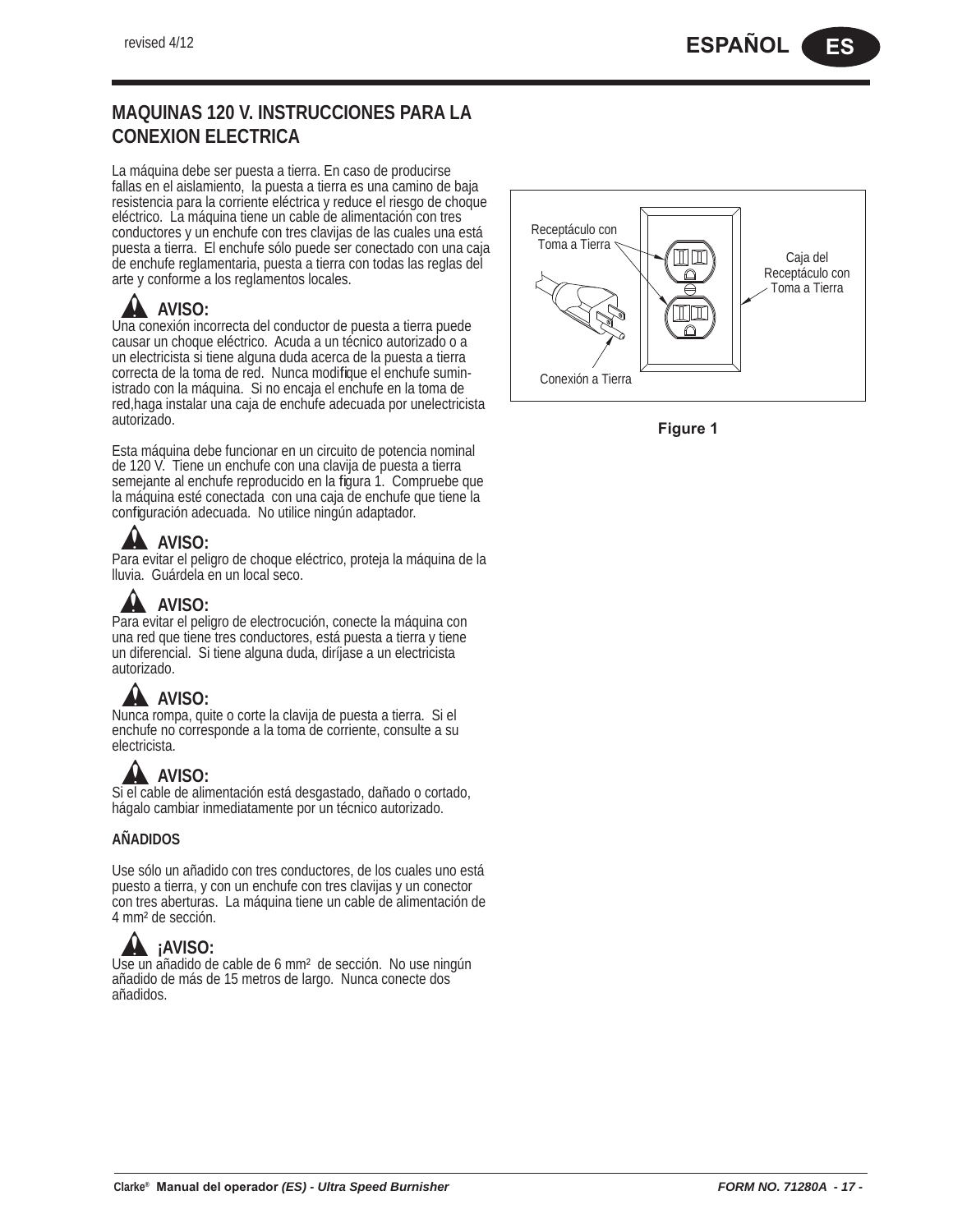### **MAQUINAS 240 V. INSTRUCCIONES PARA LA CONEXIÓN ELECTRICA**

La máquina debe ser puesta a tierra. En caso de producirse fallas en el aislamiento, la puesta a tierra es una camino de baja resistencia para la corriente eléctrica y reduce el riesgo de choque eléctrico. La máquina tiene un cable de alimentación con tres conductores y un enchufe con tres clavijas de las cuales una está puesta a tierra. El enchufe sólo puede ser conectado con una caja de enchufe reglamentaria, puesta a tierra con todas las reglas del arte y conforme a los reglamentos locales.

# **AVISO:**

Una conexión incorrecta del conductor de puesta a tierra puede causar un choque eléctrico. Acuda a un técnico autorizado o a un electricista si tiene alguna duda acerca de la puesta a tierra correcta de la toma de red.

Esta máquina debe funcionar en un circuito de 240 V. El enchufe de este producto debe ser reemplazado por un enchufe de tres clavijas con puesta a tierra con la configuración adecuada para conexión a la red eléctrica local. El nuevo enchufe debe ser instalado por un electricista calificado.

# **AVISO:**

Para evitar el peligro de choque eléctrico, proteja la máquina de la lluvia. Guárdela en un local seco.

# **AVISO:**

Para evitar el peligro de electrocución, conecte la máquina con una red que tiene tres conductores, está puesta a tierra y tiene un diferencial. Si tiene alguna duda, diríjase a un electricista autorizado.

# **AVISO:**

Nunca rompa, quite o corte la clavija de puesta a tierra. Si el enchufe no corresponde a la toma de corriente, consulte a su electricista.

# **AVISO:**

Si el cable de alimentación está desgastado, dañado o cortado, hágalo cambiar inmediatamente por un técnico autorizado.

## **AÑADIDOS**

Use sólo un añadido con tres conductores, de los cuales uno está puesto a tierra, y con un enchufe con tres clavijas y un conector con tres aberturas. La máquina tiene un cable de alimentación de 4 mm² de sección.



Use un añadido de cable de 4 mm² de sección. No use ningún añadido de más de 15 metros de largo. Nunca conecte dos añadidos.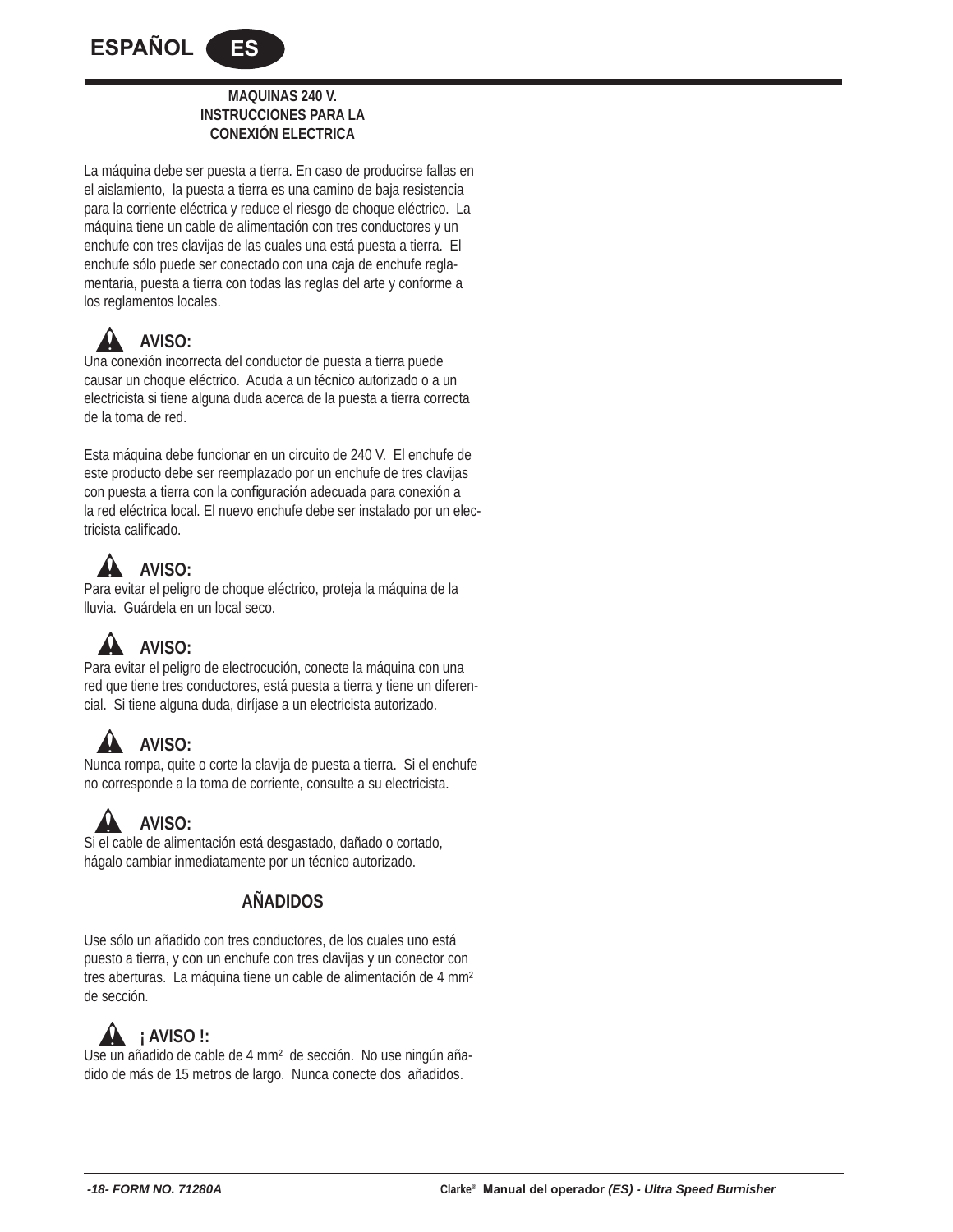ES

## PREPARACION DE LA MAQUINA **PARA TRABAJAR**

#### Colocación del disco



Desconecte siempre el enchufe de la toma de red antes de colocar o cambiar un disco.

El conjunto del portadisco se encuentra en la cara inferior de la máquina. El portadisco sostiene el disco con une brida central. Para colocar un disco, siga este procedimiento:

- Bloquee la empuñadura en posición vertical.  $1.$
- Coloque la empuñadura en el suelo de tal manera  $2.$ que la cara inferior de la máquina sea visible. Véase figura 2.
- 3. Destornille el portadisco (A).
- 4. Centre cuidadosamente el disco en el portadisco (B). Esto es importante para evitar vibraciones y ahorrar al operador un cansancio inútil.
- 5. Atornille de nuevo el portadisco (A).
- 6. Vuelva la máquina a una posición vertical.



Figura 2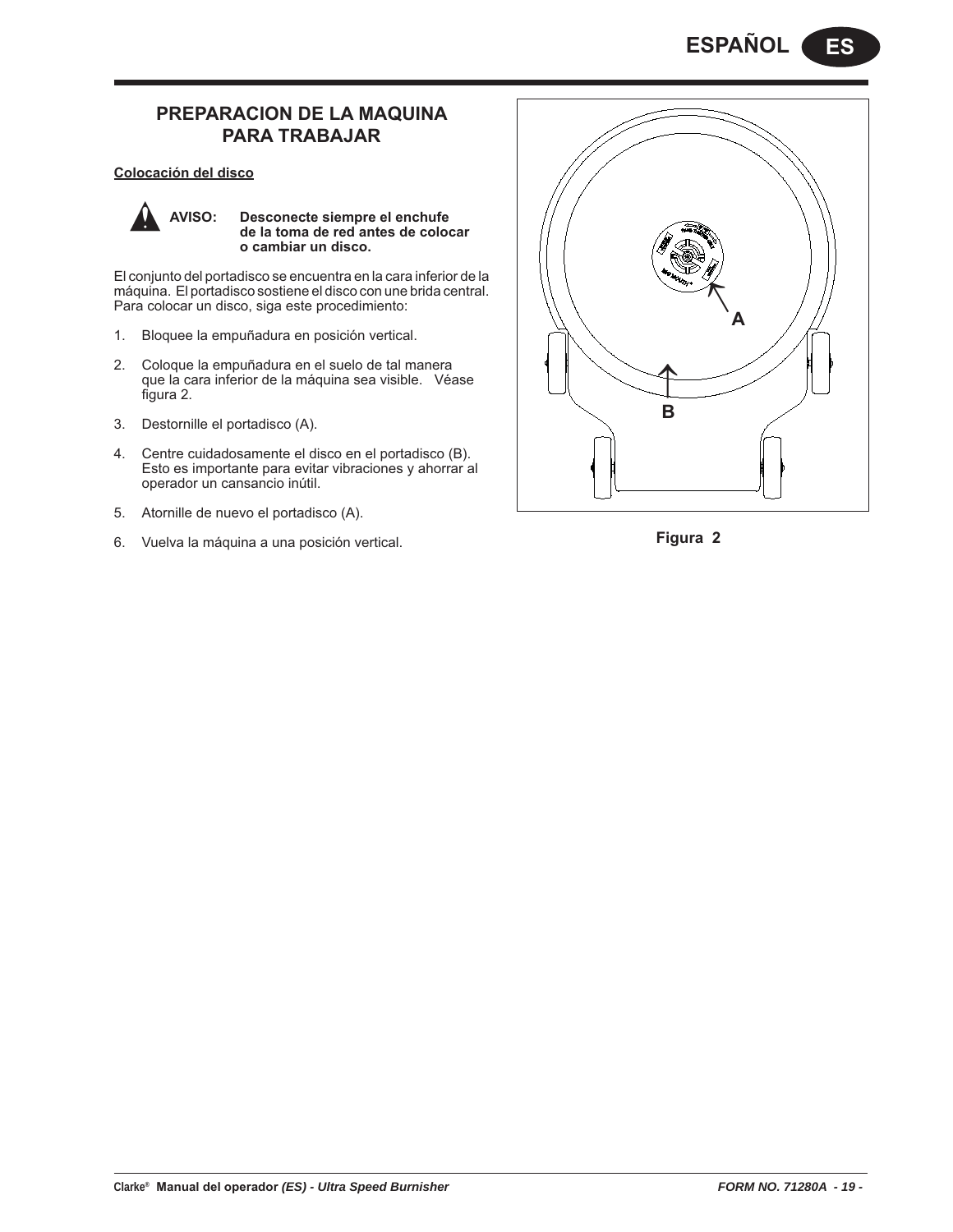#### PUESTA EN MARCHA DE LA MAQUINA

## **LAVISO:**

Materiales y vapores inflamables se pueden inflamar si están en contacto con la máquina. No use nunca la máquina con o cerca de materiales inflamables, por ejemplo: gasolina, polvo de granos, disolventes y diluyentes.

## **INCUIDADO:**

Si la máquina se queda en el mismo sitio, causará daños<br>al revestimiento del suelo. La máquina debe siempre estar en movimiento cuando el disco gira.

#### NOTA : No use nunca la máquina antes de leer el modo de empleo y las instrucciones de seguridad.

#### Arranque y parada de la máquina

## **AVISO:**

Nunca arranque la máquina cuando la tobera está en posición vertical.

Se opera el interruptor arranque/parada con el cerrrojo de seguridad (1) y las palancas (2) debajo de los manguitos de la empuñadura. Véase figura 3.

Para la puesta en marcha, siga este procedimiento:

1. Desbloquee la palanca de bloqueo de la empuñadura empujando el pedal con el pie y baje la tobera.

#### NOTA : Siempre tenga la empuñadura con ambos manos.

- 2. Sigue bajando la empuñadura hasta que se encuentra en posición de trabajo. Cuando la empuñadura está en posición de trabajo, puede levantar o bajarla libremente sin pulsar el botón de bloqueo.
- 3. Pulse el botón del bloqueo de seguridad (1) y apriete una de las palancas (2). Véase figura 3.
- Avance la máquina. En superficies sucias, avance 4. lentamente. En superficies menos sucias, avance más rápidamente.

#### Bosa de recogida de polvo

La bolsa de recogida de polvo (figura 4) se tiene que quitar y cambiar transcurridas aproximadamente 10 horas de uso. Balancear la máquina hacia atrás sobre su manillar Apretar a ambos lados de la tapa de la bolsa y extraerla de la máquina. Quitar la bolsa de polvo y desecharla. Presionar ambos lados de la nueva bolsa para que se abra e introducirlasobre los tubos que sobresalen de la base. Volver a colocar la tapa. Volver a poner la máquina en posición vertical.



Figura 3



Figura 4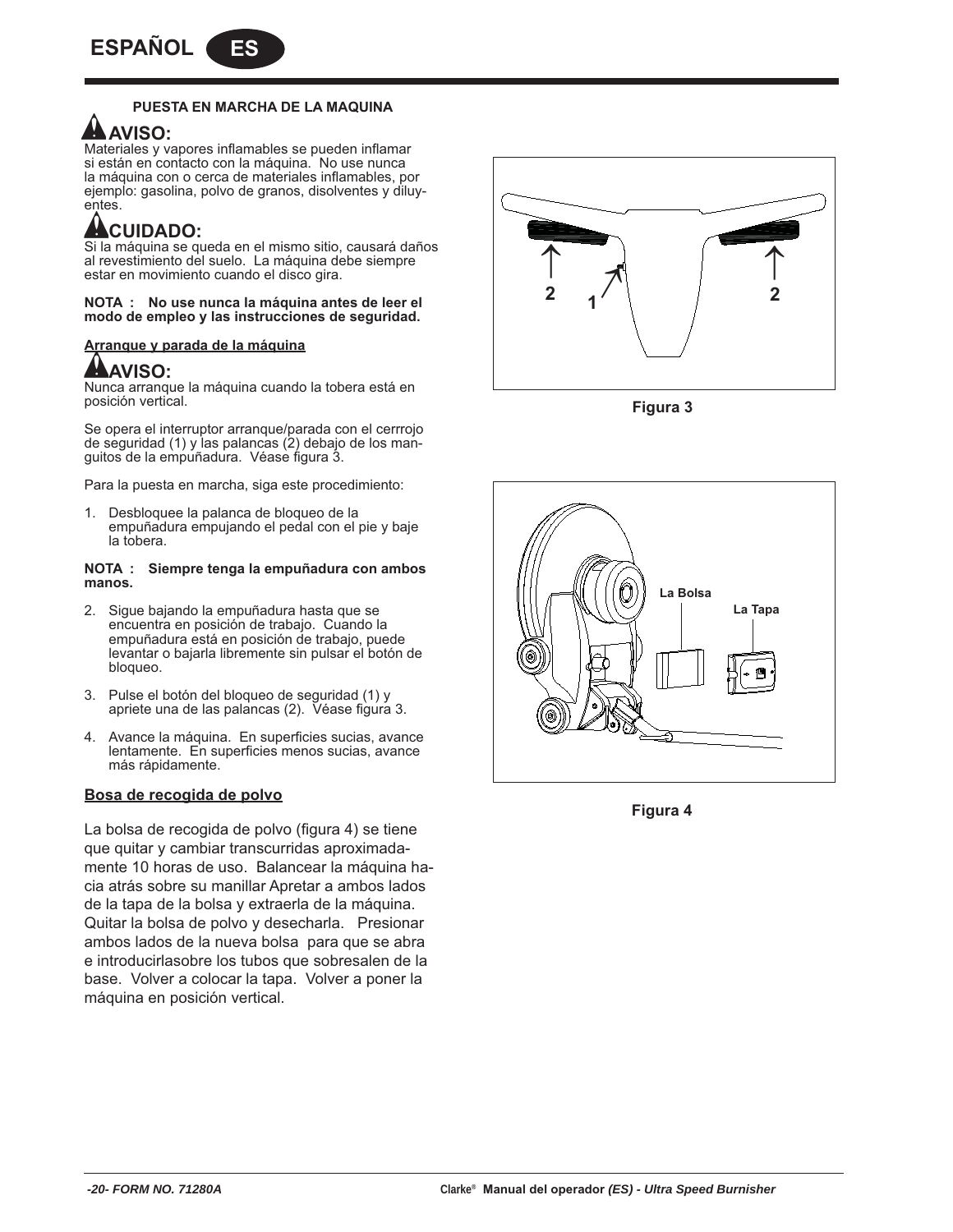#### Instrucciones para guardar la máquina



AVISO: Siempre desconecte el enchufe de la toma de red antes de colocar o cambiar la bolsa.

Para guardar la máquina, siga este procedimiento:

- $1<sub>1</sub>$ Coloque la empuñadura en posición vertical.
- 2. Desconecte el enchufe del cable de alimentación de la toma de red.
- 3. Coloque la empuñadura en el suelo de tal manera que la cara inferior de la máquina sea visible.
- 4. Compruebe el disco.
- 5. Si el disco es sucio, quítelo y límpielo. Si e usado, cámbielo.
- Coloque de nuevo la máquina en posición vert-6. cal.
- 7. Enrolle el cable de alimentación en torno el asidero y la cuerda engancha.
- 8. Presione la palanca para soltar la empuñadura y dóblela en posición horizontal la tapa del motor.
- $9<sub>1</sub>$ Incline la máquina de manera que quede apoyada sobre las ruedas traseras y los brazos de conexión. Véase figura 5.

#### NOTA: No deje nunca la máquina en posicion vertical apoyandose en el portadisco. Este se combara y causara vibraciones.

#### Verificación y reparaciones

La máquina debe ser verificada una vez al año por un centro técnico autorizado Clarke.

Cualquier mantenimiento o reparación debe ser efectuado por un técnico autorizado Clarke.

AVISO:

El mantenimiento y las reparaciones deben ser efectuados por técnicos cualificados.



Figure 5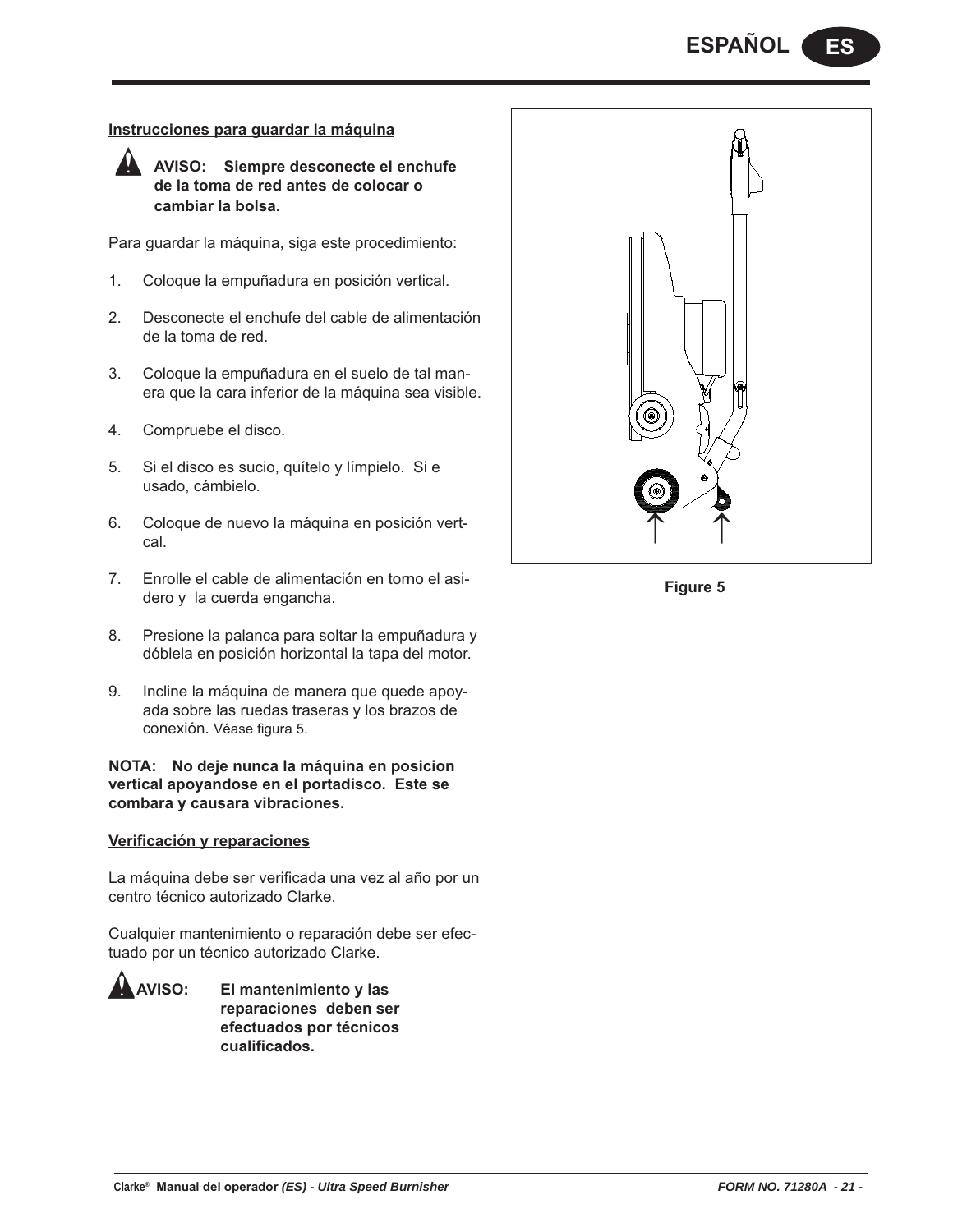## **POSIBLES PROBLEMAS Y SOLUCIONES**

| Problema                                 | Causa                                     | Solucion                                       |
|------------------------------------------|-------------------------------------------|------------------------------------------------|
| La máquina no funciona.                  | No hay alimentación.                      | Compruebe si la máquina está conectada con     |
|                                          |                                           | la toma de red                                 |
|                                          |                                           | Compruebe si la máquina está conectada         |
|                                          |                                           | con un red cuyas tensión y fr ecuencia         |
|                                          |                                           | son correctas y compruebe si todas las         |
|                                          |                                           | conexiones están correcta mente apretadas.     |
|                                          | Cable de alimentación dañado.             | Avise a un técnico autorizado.                 |
|                                          | El disco es usado o sucio.                | Limpie el disco. Si es usado, cámbielo.        |
| La máquina no se pone en marcha.         | La máquina no está alimentada.            | Compruebe si la máquina está conectada con     |
|                                          |                                           | la toma de red.                                |
|                                          |                                           | Compruebe si la máquina está conectada         |
|                                          |                                           | con una red cuyas tensión y frecuencia         |
|                                          |                                           | son correctas y compruebe si todas las         |
|                                          |                                           | conexiones están correctamente apretadas.      |
| El indicador de las escobillas de carbón | Hay que cambiar las escobillas.           | Avise a un técnico autorizado.                 |
| se ilumina.                              |                                           |                                                |
| Vibraciones excesivas de la máquina.     | El disco no está correctamente colocado o | Quite el disco y colóquelo de Nuevo            |
|                                          | no es adecuado.                           | correctamente.                                 |
|                                          |                                           | Centre correctamente el disco.                 |
|                                          | El disco es usado o dañado.               | Coloque un disco nuevo.                        |
|                                          | El disco es defectuoso.                   | Inspeccione el disco e instale un nuevo disco. |
| La máquina se para o el disyuntor se     | Amperaje que excede los 15 amp de         | Ajuste la altura de la rueda para bajar el     |
| desconecta.                              | potencia de la máquina.                   | amperaje medio en la aplicación entre          |
|                                          |                                           | 9-13 amp. Vea el detalle 1 abajo.              |
|                                          |                                           | Contacte personal autorizado.                  |

### **Detalle**

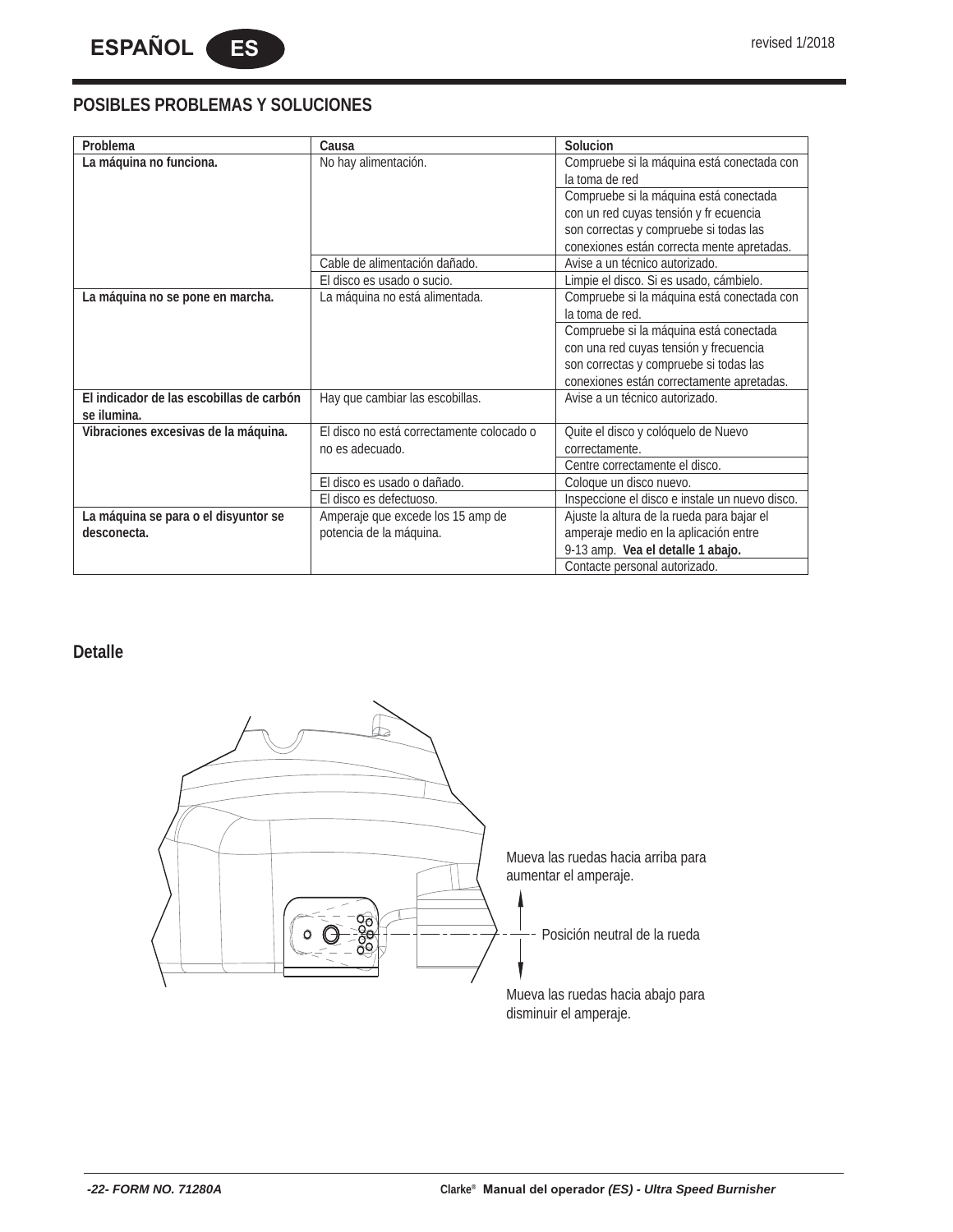### **MANTENIMIENTO**



El mantenimiento y las reparaciones deben ser efectuados por técnicos cualificados.



## **AVISO:**

Para evitar el peligro de electrocución, desconecte siempre el enchufe antes de realizar un mantenimiento o una reparación de la máquina.

## A AVISO:

Sólo ponga la máquina en marcha cuando está completa- y correctamente montada.



## **AVISO:**

Compruebe que todas las sujeciones están bien apretadas. Efectúe los reglajes según las instrucciones.

#### **Mantenimiento del motor**

La máquina tiene un motor de imán permanente y de corriente continua, que utilice un colector, escobillas de carbón y un rectificador.

Cuide de la limpieza de la máquina. Los mantenimientos y las reparaciones serán menos frecuentes si la máquina es limpia. Quite regularmente el polvo del motor, sea manualmente, sea con aire comprimido.

#### **Indicador luminoso de desgaste de las escobillas**

Esta máquina está equipada con una luz indicadora que se ilumina cuando las escobillas están gastadas. El colector debe ser verificado cada vez que se cambian las escobillas. Después de cambiar las escobillas dos veces, es necesario rectificar el colector. Las reparaciones deben ser efectuadas por un técnico autorizado.

### **Verifi cación del colector y de las escobillas de carbón**

## **AVISO:**

Todas las verificaciones del circuito eléctrico deben ser efectuadas por un técnico autorizado. Todas las reparaciones eléctricas deben ser efectuadas por un técnico cualificado y autorizado.

Para verificar el colector y las escobillas de carbón, siga este procedimiento:

Compruebe que el enchufe de la toma de red está desconectada.

1. Quite los tornillos y las cubiertas.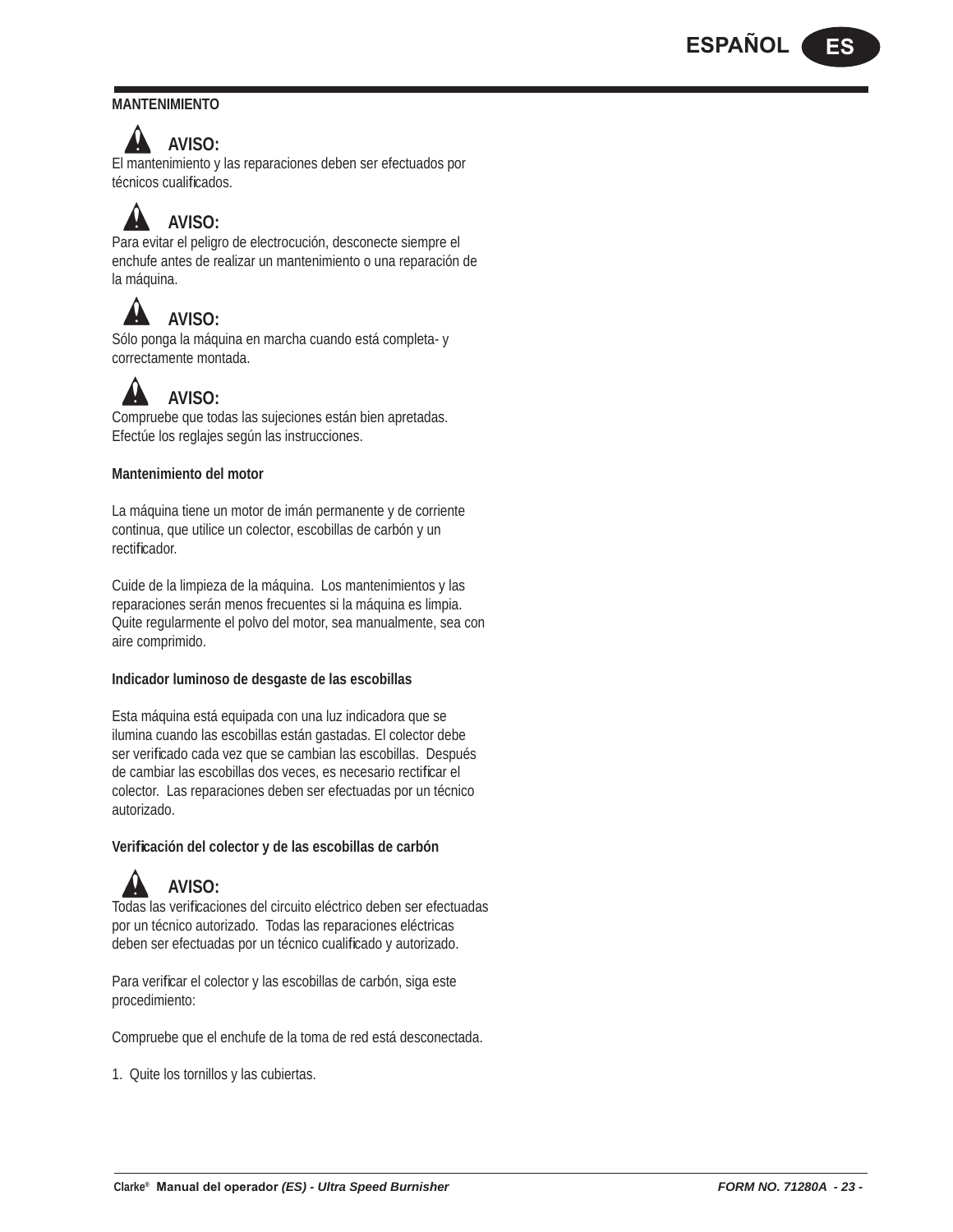

**(63\$f2/ (6**

- 3. Gire el portadisco y inspeccione la parte del colector en contacto con las escobillas.
- 4. Entregue la máquina a un centro técnico autorizado Clarke si nota una de las siguientes situaciones:

1.) Se nota pequeños agujeros en la superficie del colector. Véase figura 6 A.

 2.) Coloración desigual : el color del contorno del colector debe ser uniformemente pardo oscuro. Si nota zonas limpias y zonas muy oscuras, hay un problema. Véase figura 6 B.

 3.) Demasiado mica : el aislante en mica debe ser menos alto que las hojas del colector. Véase figura 6 C.

 5. Cambie las cuatro escobillas de carbón si una de las escobillas es más corta que 1 cm. Para cambiar las escobillas de carbón, siga este procedimiento:

 1.) Quite los tornillos. Cambie las escobillas. Coloque de nuevo los tornillos.

 2.) Mediante un gancho, mantenga el resorte apartado. Instale la escobilla en la ranura. Deje el resorte ponerse de nuevo en su sitio al extremo de la escobilla. El hilo no puede estorbar el movimiento de la escobilla en su soporte.

3.) Coloque las cubiertas y los tornillos.

#### Rectificador

Cuando ha ajustado correctamente la presión del disco, si el térmico sigue accionándose y si el motor no funciona a su velocidad normal, se puede que el rectificador esté dañado. En tal caso, entregue la máquina a un centro técnico autorizado Clarke para cambiar el rectificador.



**Figure 6**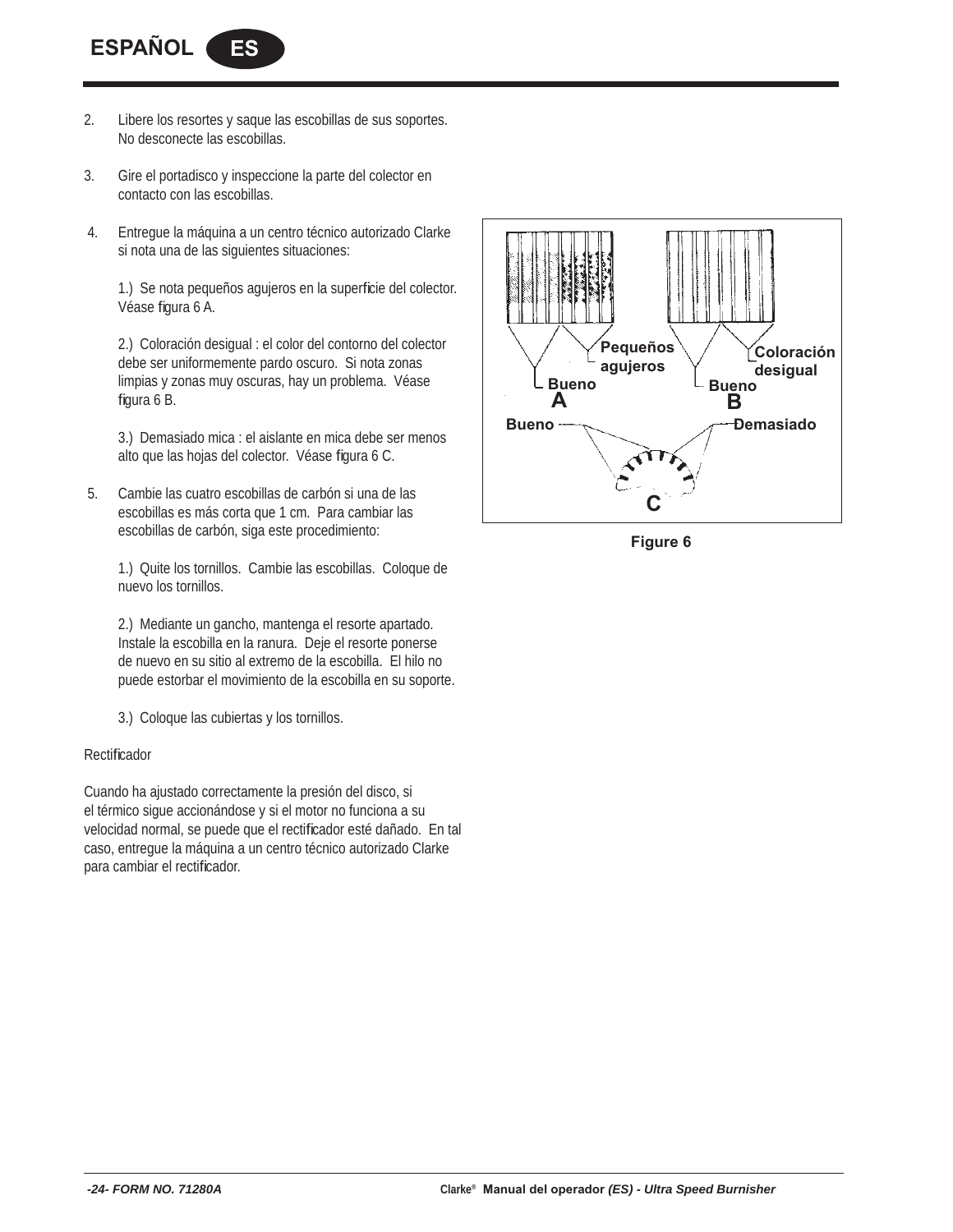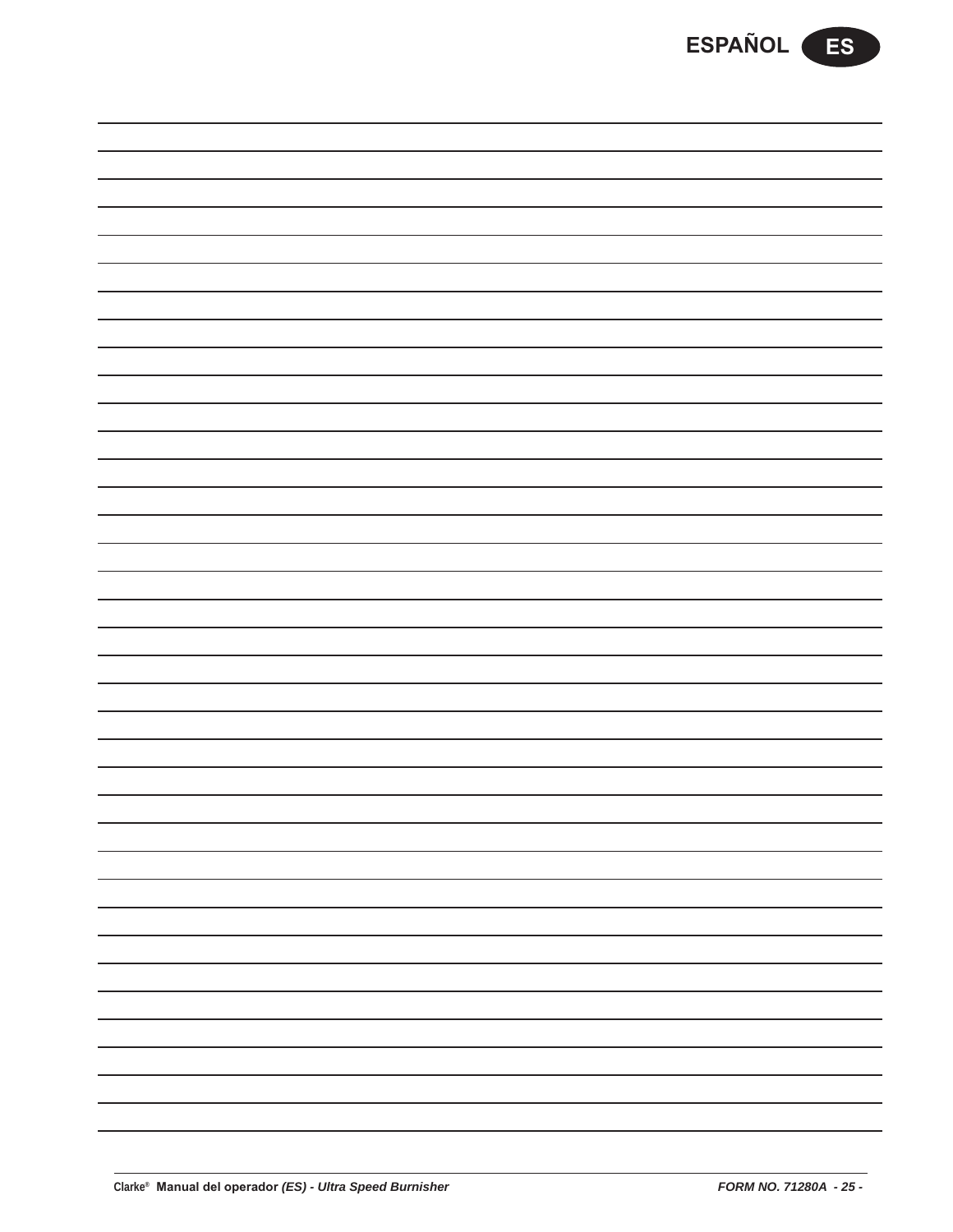## $FRANCAIS$

### **LISEZ CE MANUEL**

Ce Manuel contient des informations importantes concernant l'utilisation et le fonctionnement de cette machine dans des conditions de sécurité optimales. La non-lecture de ce manuel avant d'utiliser ou d'entretenir votre machine Clarke risque de provoquer un accident ou d'endommager la machine ou son environnement. Vous devez avoir été formé à l'utilisation de cette machine avant de l'utiliser. Si l'opérateur n'est pas en mesure de lire ce Manuel, il devra se le faire expliquer entièrement avant de tenter d'utiliser cette machine.

Toutes les directions données dans ce Manuel le sont par rapport à la position de l'opérateur, à l'arrière de la machine.

### *INDEX*

| SECTION II Pièces et manuel d'entretien |  |
|-----------------------------------------|--|

# **AVERTISSEMENT !**

Les Produits vendus avec le présent manuel contiennent ou peuvent contenir des produits chimiques reconnus par certains gouvernements (comme l'État de Californie, par le biais de la proposition de loi d'avertissement réglementaire 65) comme provoquant des cancers, des anomalies congénitales et autres dangers pour la reproduction. Dans certains endroits (comme l'État de Californie), les acheteurs de ces Produits, qui les utilisent sur un lieu de travail ou dans un espace public, ont l'obligation d'apposer certains avis, avertissements ou informations concernant les produits chimiques qui sont ou peuvent être contenus dans les Produits dans ces lieux ou aux alentours de ces lieux de travail. Il incombe à l'acheteur de connaître les dispositions de, et de respecter, toutes les lois et réglementations ayant attrait à l'utilisation de ces Produits au sein de tels environnements. Le Fabricant rejette toute responsabilité d'informer les acheteurs concernant des exigences spécifiques qui peuvent s'appliquer à l'utilisation des Produits dans de tels environnements.

## **ALTÉRATIONS**

Les altérations et ajouts d'éléments à la machine de lavage, qui affectent ses capacités et son fonctionnement sécurisé, ne doivent pas être réalisés sans le consentement préalable et écrit de Nilfisk Inc. Toute altération non approuvée annulera la garantie de la machine. En outre, le client sera entièrement responsable des accidents associés.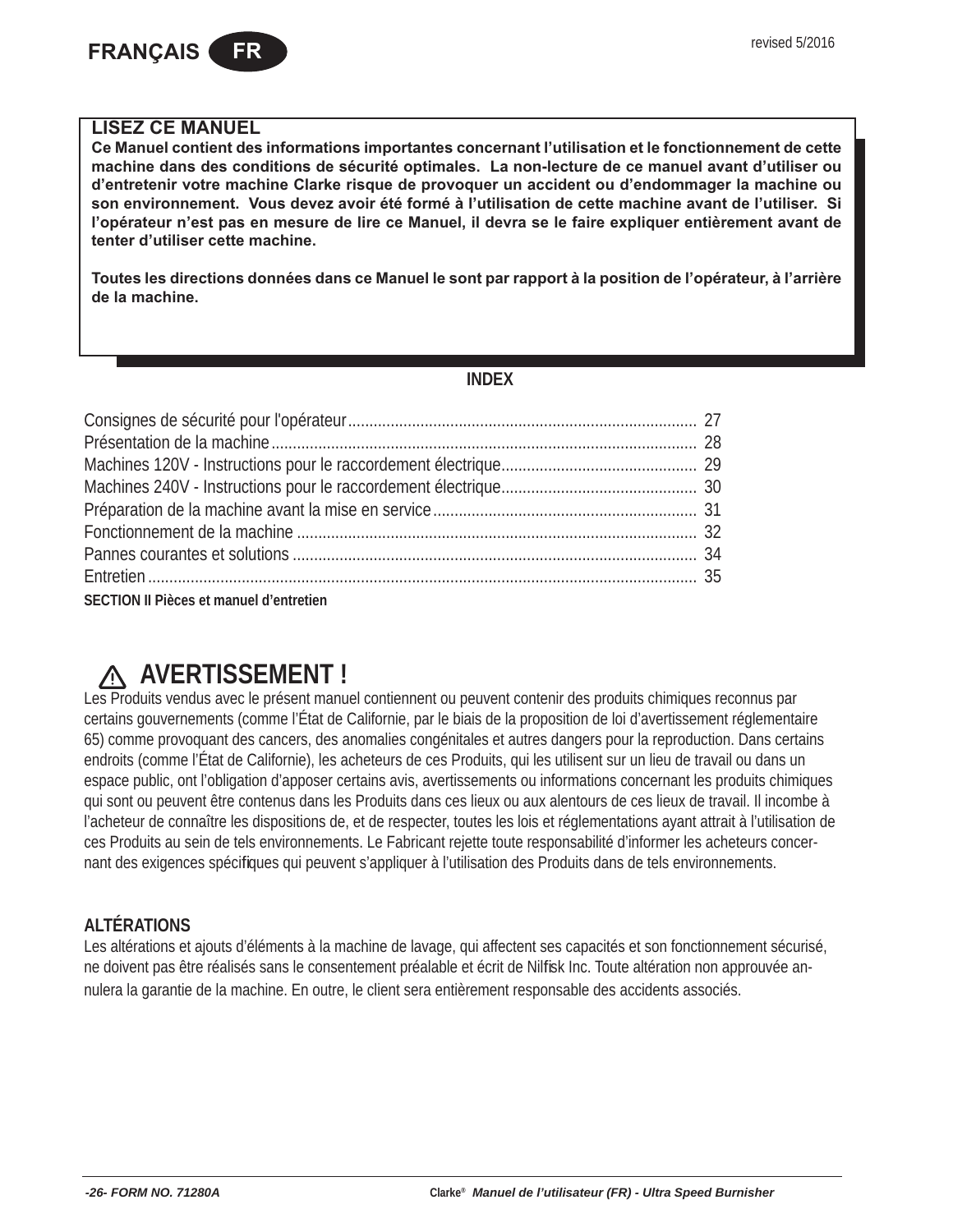## **INSTRUCTIONS POUR LA SECURITE DE L'OPERATEUR**

# **! DANGER !:**

Le non-respect des consignes précédées du mot DANGER peut occasionner des blessures graves, voire entraîner la mort. Lisez et respectez toutes les consignes DANGER figurant dans ce manuel et sur la machine.

# **AVERTISSEMENT:**

Le non-respect des consignes AVERTISSEMENT peut entraîner des blessures pour l'opérateur ou d'autres membres du personnel et/ ou occasionner des dégâts matériels. Lisez et respectez toutes les consignes AVERTISSEMENT figurant dans ce manuel et sur la machine.

# **ATTENTION:**

Le non-respect des consignes signalées par le mot ATTENTION peut entraîner des dégâts à la machine ou dans son environnement. Lisez et observez toutes les consignes ATTENTION figurant dans ce manuel et sur la machine.

# **! DANGER !:**

Lisez toujours ce manuel d'instructions avant de mettre la machine en service ou de procéder àun entretien. A défaut, vous risqueriez de vous blesser ou de blesser des collègues de travail; vous pourriez également provoquer des dégâts à la machine ou sur votre lieu de travail. Vous devez avoir reçu une formation avant d'utiliser la machine. Si vous (ou les membres de votre personnel) ne connaissez pas le français, veuillez vous faire expliquer le manuel complètement avant de commencer à utiliser la machine.

Pour éviter tout risque d'incendie, n'utiliser que des produits de nettoyage et des cires pour sol spécialement conçus pour un usage en machine

Risque d'explosion lorsque la machine est utilisée dans l'environnement immédiat de matériaux ou de vapeurs inflammables. N'utilisez jamais la machine avec ou près de combustibles, de grains de poussière, de solvants, de diluants ou d'autres matériaux inflammables. N'utilisez la machine que dans des locaux parfaitement ventilés pour éviter la formation d'un mélange inflammable de poussière de coton et d'air.

Si vous utilisez une machine avant qu'elle ne soit complètement montée, vous risquez de vous blesser ou de provoquer des dégâts matériels. Ne mettez pas la machine en service avant qu'elle ne soit complètement montée. Vérifiez soigneusement l'état de la machine avant chaque utilisation.

Si vous procédez à un entretien ou à une réparation sans avoir débranché la machine, il y a risque d'électrocution. Débranchez la fiche de la prise réseau avant de commencer tout entretien ou toute réparation. Débranchez toujours la fiche de la prise réseau avant de changer le disque et si vous laissez la machine sans surveillance.

L'utilisation d'une machine lorsque le câble d'alimentation est endommagé peut provoquer une électrocution. Ne jamais utiliser la machine si le câble d'alimen-tation est endommagé. Ne pas utiliser le câble électrique pour tirer la machine.

# **AVERTISSEMENT:**

Un entretien ou des réparations effectués par des personnes non qualifiées risque de provoquer des blessures et/ou des dégâts matériels. Tous les travaux d'entretien ou de réparation de la machine doivent être effectués par des techniciens qualifiés. Bien veiller à ce que les fixations soient correctement serrées. Effectuer les réglages conformément aux indications figurant dans le manuel.

Risque de court-circuit si les composants électriques d'une machine ont été exposés à l'humidité ou sont mouillés. Veiller à ce que les composants électriques soient toujours secs. Essuyez soigneusement la machine après chaque utilisation. Entreposez la machine dans un local sec.

Utiliser toujours un câble à trois conducteurs, relié à la terre. Pour une protection optimale, branchez la machine sur une prise réseau équipé d'un différentiel. En cas de doute, faire appel à un électricien qualifié.

Pour éviter d'endommager le câble d'alimentation, veillez à ce que le disque, le porte-disque ou les roues ne touchent pas le câble lorsque la machine fonctionne. Soulevez toujours le câble au- dessus de la machine. Ne tirez pas le câble pour faire avancer la machine.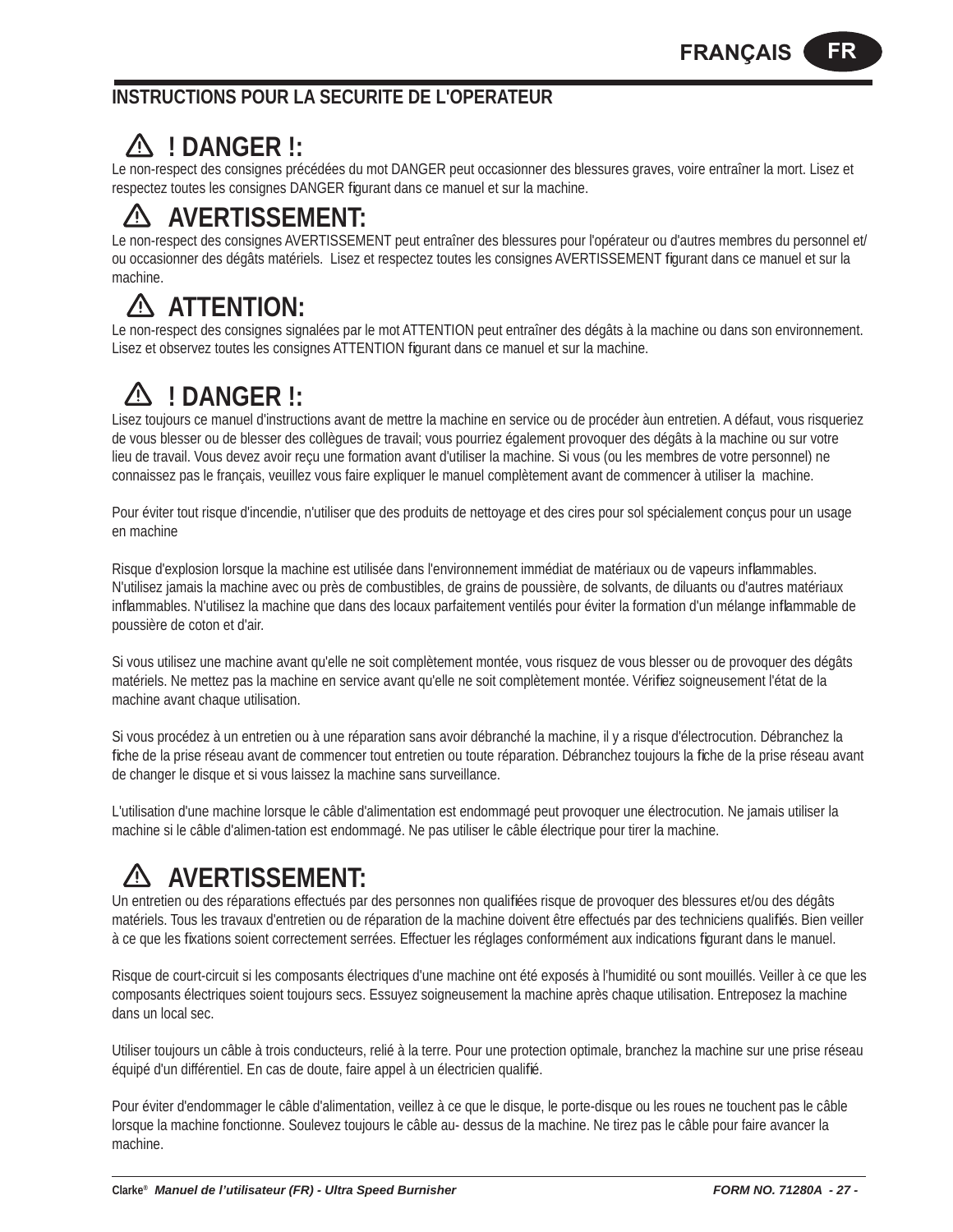# **FRANCAIS**

#### **AVERTISSEMENT: A**

Si vous utilisez une machine sans respecter toutes les consignes figurant sur les auto-collants et les panneaux d'instructions, vous risquez de provoquer des blessures et des dégâts matériels. Lisez toutes les indications figurant sur la machine avant la première utilisation. Vérifiez que tous les auto-collants et les instructions sont positionnés aux endroits requis. Au besoin, recommandez-en chez votre revendeur Clarke.

Toute modification ou changement apportés á cette machine peuvent l'endommager ou blesser l'opératuer ou d'autres personnes se trouvant á proximité. Les modifications et changements qui n'ont pas été expressément autorisés par le fabricant annulent toute garantie. La responsabilité du fabricant se trouve de ce fait entièrement dégagée.

Ne pas utiliser cette machine comme escabeau ou comme meuble. Risque de blessure ou de dégât matériel. Ne pas utiliser la machine comme moyen de transport.

Pour éviter d'être blessé, veillez à maintenir une distance de sécurité suffisante entre les parties mobiles de la machine et vos mains ou vos pieds. Ne portez pas de vêtements amples.

# ATTENTION:

Cette machine est lourde. Faites-vous aider pour la transporter ou pour la déplacer.

Pour éviter une surcharge du moteur, ne pas utiliser la polisseuse pour un récurage à l'eau. La polisseuse n'est pas équipée d'une jupe pour retenir l'eau. Risque de projections.

## **PRESENTATION DE LA MACHINE**

Les polisseuses électriques à entraînement direct sont des machines destinées à polir les sols. Cette opération s'effectue par des mouvements d'avant en arrière. Note: ne pas utiliser la machine pour un récurage à l'eau.

**ATTENTION:** 

Pour éviter d'endommager le sol, ne jamais laisser tourner la machine au même endroit. Lorsque le disque est en contact avec le sol, la machine doit être constamment en mouvement.

### **Caractéristiques:**

| <b>Modèle</b>      | <b>US 1500</b>          |     | <b>US 1500DC</b> |        | <b>US 2000DC</b> |        |
|--------------------|-------------------------|-----|------------------|--------|------------------|--------|
| Pièce              | 01530A/01491B<br>01531A |     | 01540A           | 01541A | 01550A           | 01551A |
| Tensión (V)        | 120                     | 240 | 120              | 240    | 120              | 240    |
| Courant (A)        | 15                      | 8   | 15               | 8      | 15               | 8      |
| Fréquence (Hz)     | 50/60                   |     | 50/60            |        | 50/60            |        |
| Porte-disque (cm)  | 51                      |     | 51               |        | 51               |        |
| Surface polie (cm) | 51                      |     | 51               |        | 51               |        |
| Vitesse de         | 1,500                   |     | 1,500            |        | 2,000            |        |
| rotation du        |                         |     |                  |        |                  |        |
| disque (t/min)     |                         |     |                  |        |                  |        |
| Moteur (kW)        | 1.1                     |     | 1.1              |        | 1.1              |        |
| Câble (m)          | 15                      |     | 23               |        | 23               |        |
| Poids (kg)         | 32                      |     | 36               |        | 36               |        |

### Tableau de la gamme des disques de polissage (505 mm)

| $N^{\circ}$ pièce | <b>Description</b>               | <b>Application</b> | <b>Utilisation</b>      | Tours/min | <b>Couleur</b> | <b>Finition</b>                                       |
|-------------------|----------------------------------|--------------------|-------------------------|-----------|----------------|-------------------------------------------------------|
| 976240            | <b>UHS Agua</b><br><b>Buffer</b> | Polissage          | à sec                   | 1500-3000 | eau            | semi-mat/peu de<br>passage réfléchissant<br>semi- mat |
| 976238            | <b>SHS Buffer</b>                | Tamponnage         | à sec/<br>pulvérisation | 600-1500  | beige          | brillant                                              |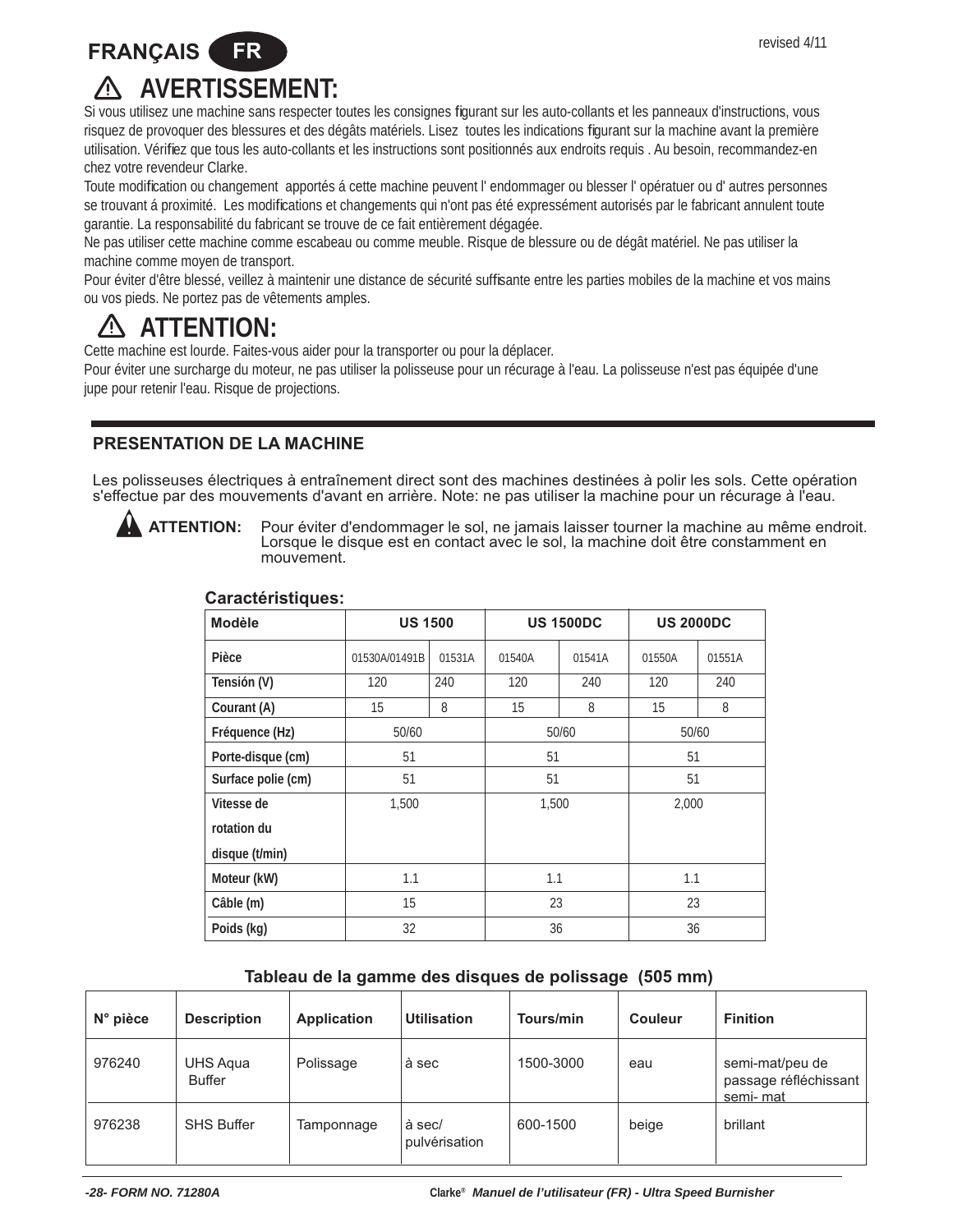#### **MACHINES 120 V. INSTRUCTIONS POUR LE RACCORDEMENT ELECTRIQUE**

Cette machine doit être mise à la terre. Si l'isolation est déficiente, le fil de terre constitue un chemin de faible résistance qui permet le passage du courant, réduisant ainsi le risque de choc électrique. La machine est munie d'un câble d'alimentation à trois conducteurs et d'une fiche à trois broches, dont une sert à la mise à la terre. La fiche ne peut être branchée que dans une prise réglementaire, reliée à la terre selon les règles de l'art et qui satisfait à tous les règlements locaux.

## **AVERTISSEMENT:**

Une mise à la terre incorrecte peut provoquer un choc électrique. Si vous avez le moindre doute quant à la mise à la terre de votre prise réseau, faites-la vérifier par un électricien ou un technicien agréé. Ne modifiez jamais la fiche fournie avec la machine. Si la fiche ne rentre pas dans la prise réseau dont vous disposez, faites installer une prise adéquate par un électricien agréé.

Cette machine doit être utilisée sur un circuit d'une puissance nominale de 120 V. Elle est munie d'une fiche avec broche de mise à la terre semblable à celle illustrée à la figure 1b. Vérifiez que la prise à laquelle la machine doit être raccordée présente une configuration correspondant à la fiche. N'utilisez pas d'adaptateur.

## **AVERTISSEMENT:**

Pour éviter tout risque de choc électrique, protégez la machine de la pluie. Entreposez-la dans un local sec.

Pour éviter tout risque d'électrocution, connectez la machine sur un réseau à trois conducteurs, relié à la terre et muni d'un différentiel. En cas de doute, adressez-vous à un électricien agréé.

Ne jamais casser, enlever ou couper la broche de mise à la terre. Si la fiche ne correspond pas à la prise, faire appel à un électricien agréé.

Si le câble d'alimentation est usé, endommagé ou entaillé, faites-le remplacer immédiatement par un technicien agréé.

### **ALLONGES**

N'utiliser qu'une allonge à trois conducteurs, dont un de mise à la terre, munie d'une fiche à trois broches et d'un connecteur à trois orifices. La machine est équipée d'un câble d'alimentation de 4mm² de section.



### **! AVERTISSEMENT !:**

Utilisez un câble de rallonge d'une section de 6 mm². N'utilisez pas de rallonge d'une longueur supérieure à 15 m. Ne raccordez jamais deux rallonges.



**Figure 1**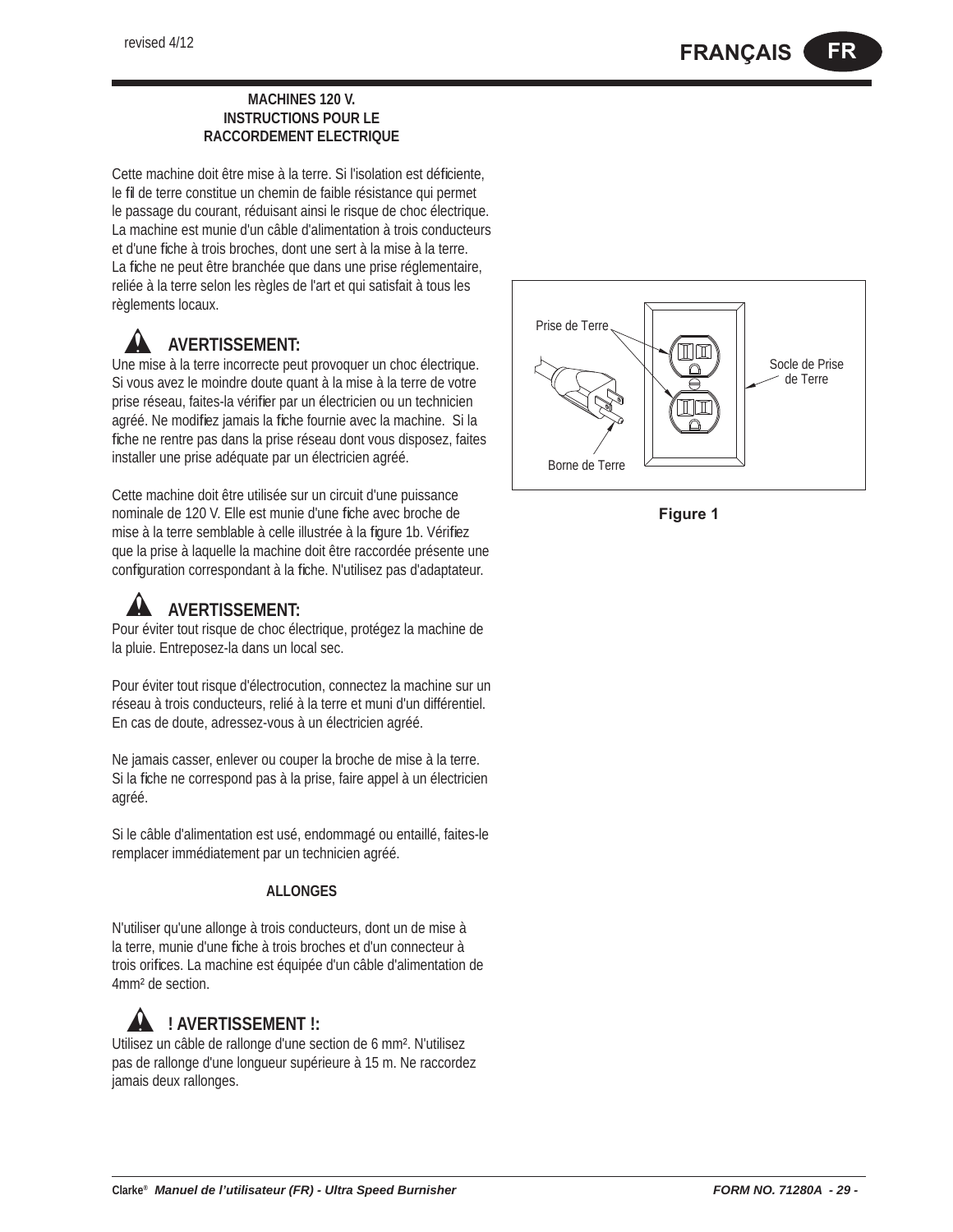#### **MACHINES 240 V. INSTRUCTIONS POUR LE RACCORDEMENT ELECTRIQUE**

Cette machine doit être mise à la terre. Si l'isolation est déficiente, le fil de terre constitue un chemin de faible résistance qui permet le passage du courant, réduisant ainsi le risque de choc électrique. La machine est munie d'un câble d'alimentation à trois conducteurs et d'une fiche à trois broches, dont une sert à la mise à la terre. La fiche ne peut être branchée que dans une prise réglementaire, reliée à la terre selon les règles de l'art et qui satisfait à tous les règlements locaux.

# **AVERTISSEMENT:**

Une mise à la terre incorrecte peut provoquer un choc électrique. Si vous avez le moindre doute quant à la mise à la terre de votre prise réseau, faites-la vérifier par un électricien ou un technicien agréé.

Cette machine doit être utilisée sur un circuit de 240 V. La fiche de ce produit doit être remplacée par une fiche à trois broches avec terre de configuration appropriée pour une alimentation électrique locale. La nouvelle fiche doit être installée par un électricien qualifié.

## **AVERTISSEMENT:**

Pour éviter tout risque de choc électrique, protégez la machine de la pluie. Entreposez-la dans un local sec.

Pour éviter tout risque d'électrocution, connectez la machine sur un réseau à trois conducteurs, relié à la terre et muni d'un différentiel. En cas de doute, adressez-vous à un électricien agréé.

Ne jamais casser, enlever ou couper la broche de mise à la terre. Si la fiche ne correspond pas à la prise, faire appel à un électricien agréé.

Si le câble d'alimentation est usé, endommagé ou entaillé, faites-le remplacer immédiatement par un technicien agréé.

### **ALLONGES**

N'utiliser qu'une allonge à trois conducteurs, dont un de mise à la terre, munie d'une fiche à trois broches et d'un connecteur à trois orifices. La machine est équipée d'un câble d'alimentation de 4mm<sup>2</sup> de section.

## **! AVERTISSEMENT !:**

Utilisez un câble de rallonge d'une section de 4 mm². N'utilisez pas de rallonge d'une longueur supérieure à 15 m. Ne raccordez jamais deux rallonges.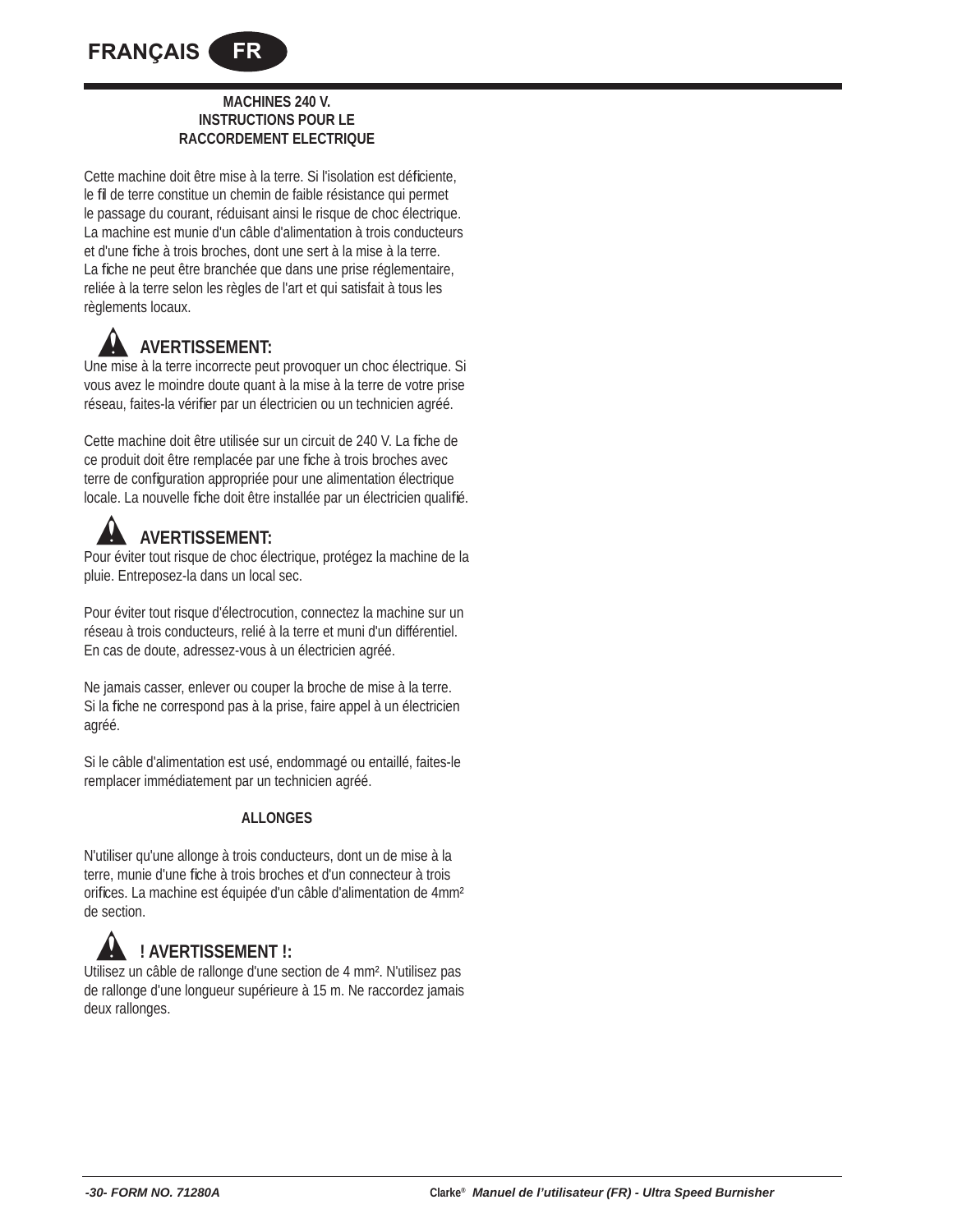FR

### PREPARATION DE LA MACHINE **AVANT LA MISE EN SERVICE**

#### Pose du disque



L'ensemble du porte-disque se trouve sur la face inférieure de la machine. Le porte-disque maintient le disque en place, au moyen d'une flange centrale. Pour placer un disque, suivre la procédure ci-après:

- 1. Verrouiller la poignée en position verticale.
- 2. Coucher la poignée sur le sol, de façon à ce que la face inférieure de la machine soit visible. Voir figure 2.
- 3. Dévisser le porte-disque (A).
- 4. Centrer soigneusement le disque sur le porte-disque (B). Ceci est important pour éviter des vibrations et épargner une fatigue inutile à l'opérateur.
- 5. Revisser le porte-disque (A).
- 6. Placer la machine à la position verticale.



Figure 2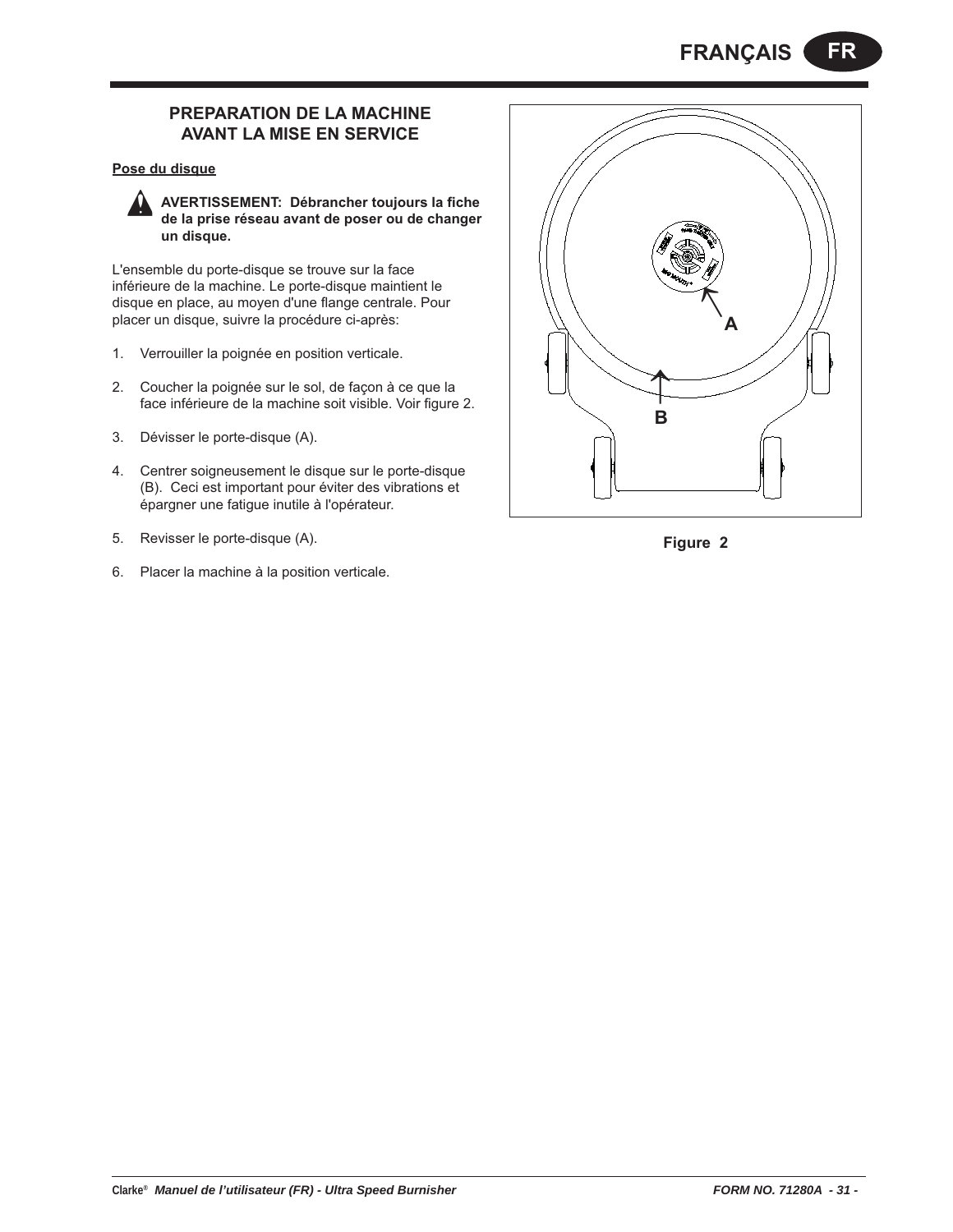### **MISE EN SERVICE DE LA MACHINE**

## **AVERTISSEMENT:**

Des matériaux et vapeurs inflammables peuven s'enflammer au contact de la machine. Ne jamais utiliser la machine avec ou près de matériaux inflammables tels que : essence, poussière en grains, solvants et diluants.

# **ATTENTION:**

Si la machine tourne sur place, le revêtement du sol sera endommagé. La machine doit toujours être en mouvement lorsque le disque tourne.

NOTE: Ne jamais utiliser la machine avant d'avoir pris connaissance de son mode de fonctionnement et des consignes de sécurité.

#### **Mise en marche et arrêt de la machine**

## **AVERTISSEMENT:**

Ne jamais mettre la machine en marche lorsque le timon est en position verticale.

L'interrupteur marche/arrêt est activé par le verrou de sécurité(1) et les leviers (2) situés sous les manchons de la poignée. Voir figure 3.

Pour la mise en marche, suivre la procédure ci-après:

1. Déverrouiller le levier de blocage de la poignée par pression du pied sur la pédale et abaisser le timon.

NOTE: Toujours tenir la poignee a deux mains.

- 2. Continuer à abaisser la poignée jusqu'à ce qu'elle se trouve en position de travail. Lorsqu'elle se trouve en position de travail, la poignée peut être relevée ou abaissée librement, sans plus devoir presser le bouton de verrouillage.
- 3. Enfoncer le bouton du verrouillage de sécurité (1) et presser un des leviers (2). Voir figure 3.
- 4. Faire avancer la machine. Sur des surfaces sales, avancer lentement. Sur des surfaces moins sales, avancer plus rapidement.

#### **Comment changer le sac de collection de poussière**

Le sac de collection de poussière doit être retiré et remplacé après environ 10 heures d'utilisation. Faites basculer la machine vers l'arrière sur sa poignée. Appuyez sur les côtés du couvercle du sac et retirez-le de la machine. Retirez le sac de collection de poussière et éliminez-le. Appuyez sur les côtés du nouveau sac pour l'ouvrir et installez-le en le poussant vers le bas sur les tubes en saillie du socle. Reposez le couvercle. Remettez la machine en position verticale.



**Figure 3** 



**Figure 4**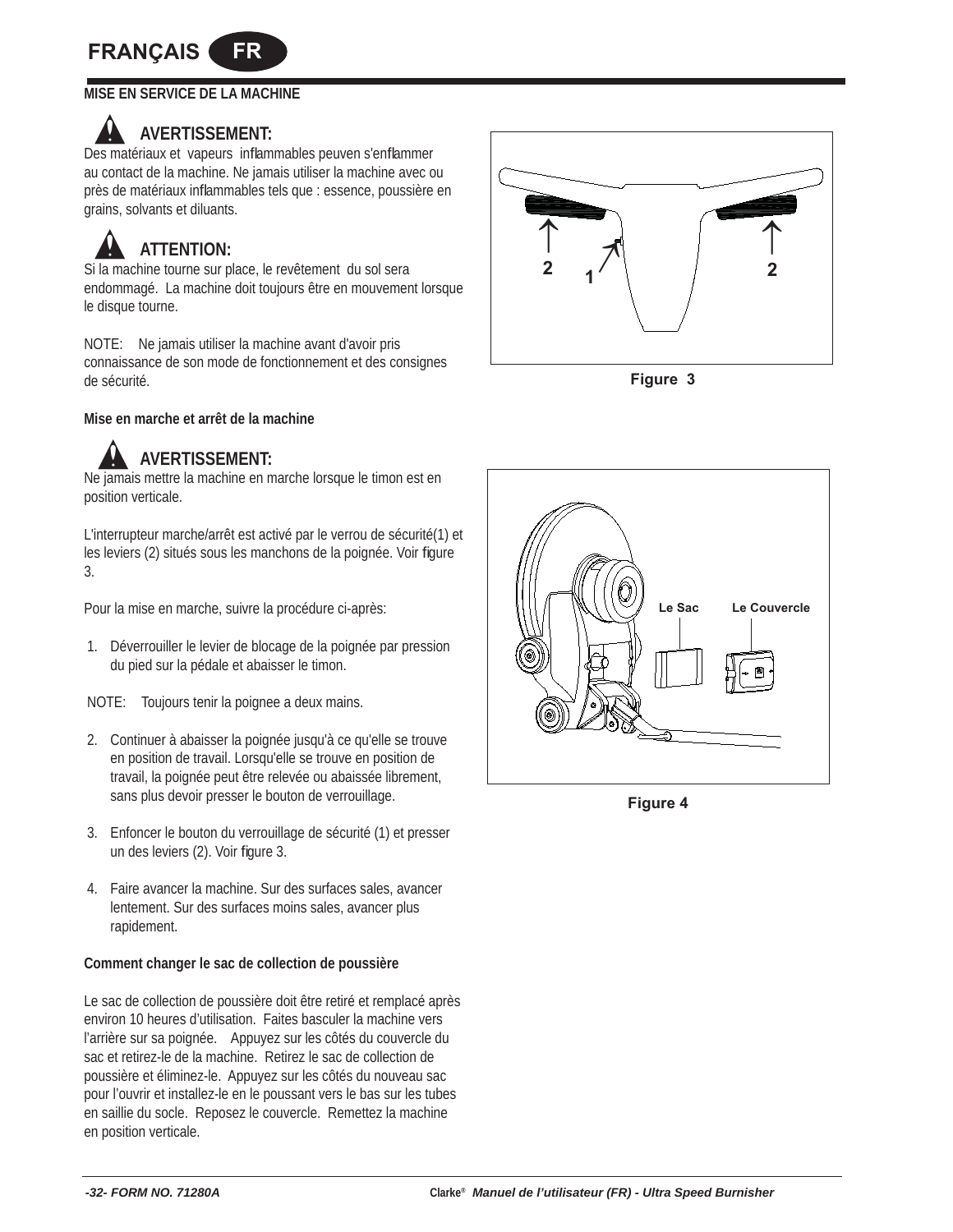#### **Rangement de la machine**

## **AVERTISSEMENT:**

Toujours débrancher la fiche de la prise réseau avant d'installer ou de changer le sac.

Pour ranger la machine, suivre la procédure ci-après :

- 1. Placer la poignée en position verticale
- 2. Débrancher la fiche du cordon d'alimentation de la prise réseau
- 3. Coucher la poignée sur le sol de façon à ce que la face inférieure de la machine soit visible.
- 4. Vérifier le disque
- 5. Déposer et nettoyer le disque s'il est sale. Le remplacer s'il est usé.
- 6. Replacer la machine en position verticale.
- 7. Enrouler le cable d'alimentation autour de la poignée et le crochet de corde.
- 8. Appuyer sur le levier de blocage de la poignée et replier la poignée à l'horizontaleà travers le moteur.
- 9. Inclinez la machine pour qu'elle repose sur les roues arrières, puis reliez les bras. Voir figure 5.

NOTE: Ne jamaiss entreposer la machine verticalement sur le porte-disque. Celui-ci se voilera et provoquera des vibrations.

#### **Vérifi cation et réparations**

La machine doit être vérifiée une fois l'an dans un centre technique agréé Clarke.

Tout entretien ou réparation doit être effectué par un technicien agréé Clarke.

## **AN AVERTISSEMENT:**

L'entretien et les réparations doivent être effectués par destechniciens qualifiés.



**Figure 5**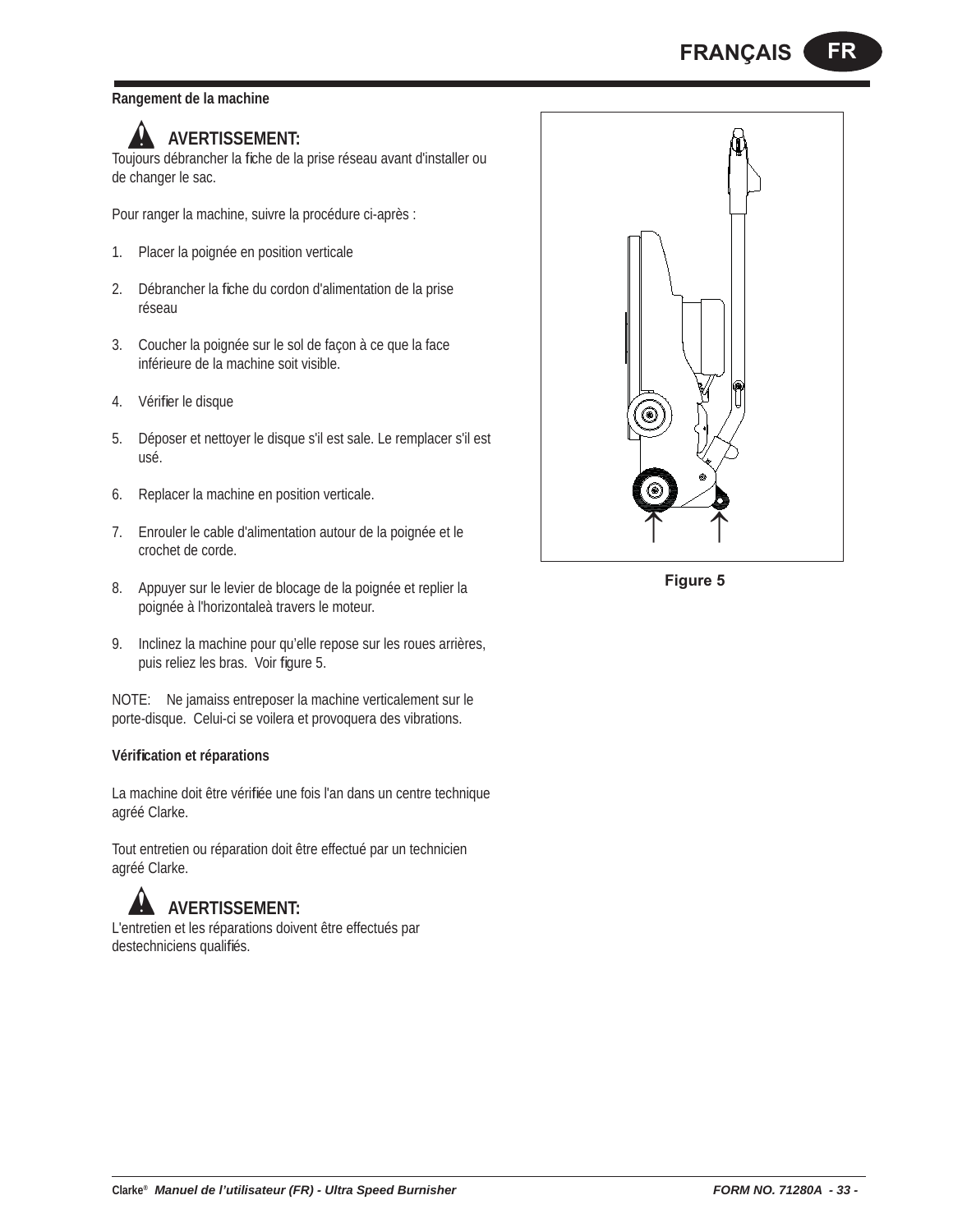## **PANNES COURANTES ET SOLUTIONS**

| Probleme                                | Cause                                     | Solution                                        |
|-----------------------------------------|-------------------------------------------|-------------------------------------------------|
| La machine ne fonctionne pas.           | Pas d'alimentation.                       | Vérifier que la machine est branchée            |
|                                         |                                           | sur la prise réseau.                            |
|                                         |                                           | Vérifier que la machine est raccordée à un      |
|                                         |                                           | réseau dont la tension et la fréquence sont     |
|                                         |                                           | correctes et vérifier que toutes les connexions |
|                                         |                                           | sont bien serrées.                              |
|                                         | Câble d'alimentation endommagé.           | Faire appel à un technicien agréé.              |
|                                         | Le disque est usé ou sale.                | Nettoyer le disque. S'il est usé, le remplacer. |
| La machine ne se met pas en marche.     | La machine n'est pas alimentée.           | Vérifier que la machine est branchée sur la     |
|                                         |                                           | prise réseau.                                   |
|                                         |                                           | Vérifier que la machine est raccordée à un      |
|                                         |                                           | réseau dont la tension et la fréquence sont     |
|                                         |                                           | correctes et vérifier que toutes les connexions |
|                                         |                                           | sont bien serrées.                              |
| Le voyant des balais de carbone         | Les balais doivent être remplacés.        | Faire appel à un technicien agréé.              |
| s'éclaire.                              |                                           |                                                 |
| Vibrations excessives de la machine.    | Le disque n'est pas place correctement ou | Enlever le disque et le replacer correctement.  |
|                                         | est inadéquat.                            | Recentrer le disque correctement.               |
|                                         | Le disque est usé ou endommagé.           | Placer un disque neuf.                          |
|                                         | Le disque est défectueux.                 | Inspectez et installez un nouveau disque.       |
| Calage ou coupe-circuits de la machine. | Intensité de courant dépassant 15 amp     | Régler la hauteur de roue pour baisser          |
|                                         | nominaux de la machine.                   | l'intensité moyenne de courant dans             |
|                                         |                                           | l'application entre                             |
|                                         |                                           | 9 et 13 amp. Voir le détail 1 ci-dessous.       |
|                                         |                                           | Contactez un mécanicien qualifié.               |

### **Détail 1**

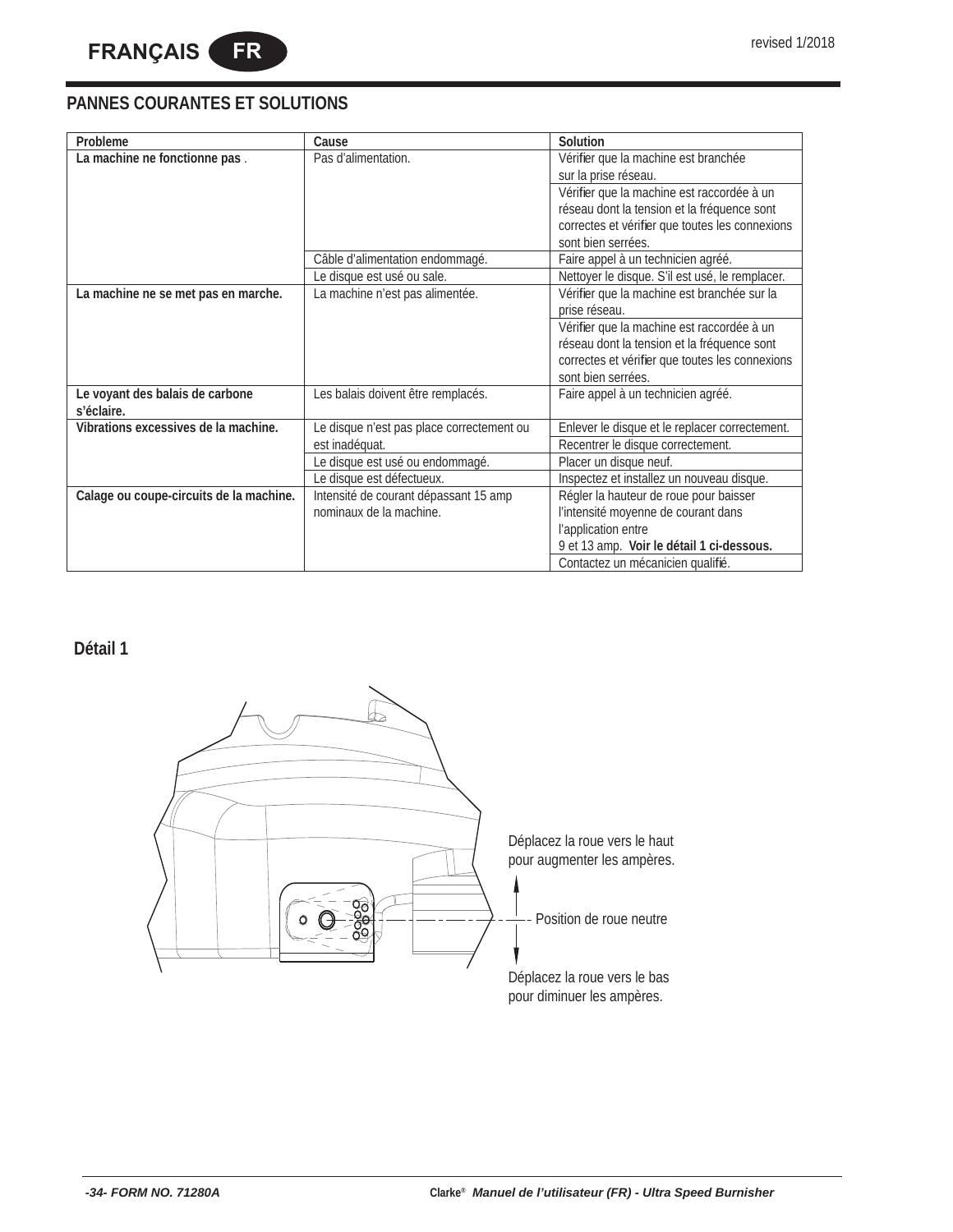#### **ENTRETIEN**



### **AVERTISSEMENT:**

L'entretien et les réparations doivent être effectués par des techniciens qualifiés.



### **AVERTISSEMENT:**

Pour éviter tout risque d'électrocution, débranchez toujours la fiche avant d'effectuer un entretien ou une réparation sur la machine.



## **AVERTISSEMENT:**

Ne jamais mettre la machine en service avant de l'avoir complètement et correctement montée.

## **AVERTISSEMENT:**

Vérifier que toutes les fixations sont bien serrées. Effectuer les réglages conformément aux instructions.

#### **Entretien du moteur**

La machine est équipée d'un moteur à aimant permanent et à courant continu, utilisant un collecteur, des balais de carbone et un redresseur.

Veiller à la propreté de la machine. Les entretiens et les réparations seront moins fréquents si la machine est propre. Enlever régulièrement la poussière du moteur, soit manuellement, soit avec de l'air comprimé.

#### **Témoin lumineux d'usure des balais**

Cette machine est équipée d'un témoin lumineux qui s'allume quand les brosses sont usées. Le collecteur doit être inspecté chaque fois que les balais sont remplacés. Après que les balais aient été remplacés deux fois, le collecteur doit être rectifié. Les réparations doivent être effectuées par un technicien agréé.

#### **Vérifi cation du collecteur et des balais de carbone**

## A **AVERTISSEMENT:**

Toutes les vérifications du circuit électrique doivent être effectuées par un technicien agréé. Toutes les réparations électriques doivent être effectuées par un technicien qualifié et agréé.

Pour la vérification du collecteur et des balais de carbone, suivre la procédure ci-après:

Vérifier que la fiche de la prise réseau est débranchée.

1. Enlever les vis et les couvertures.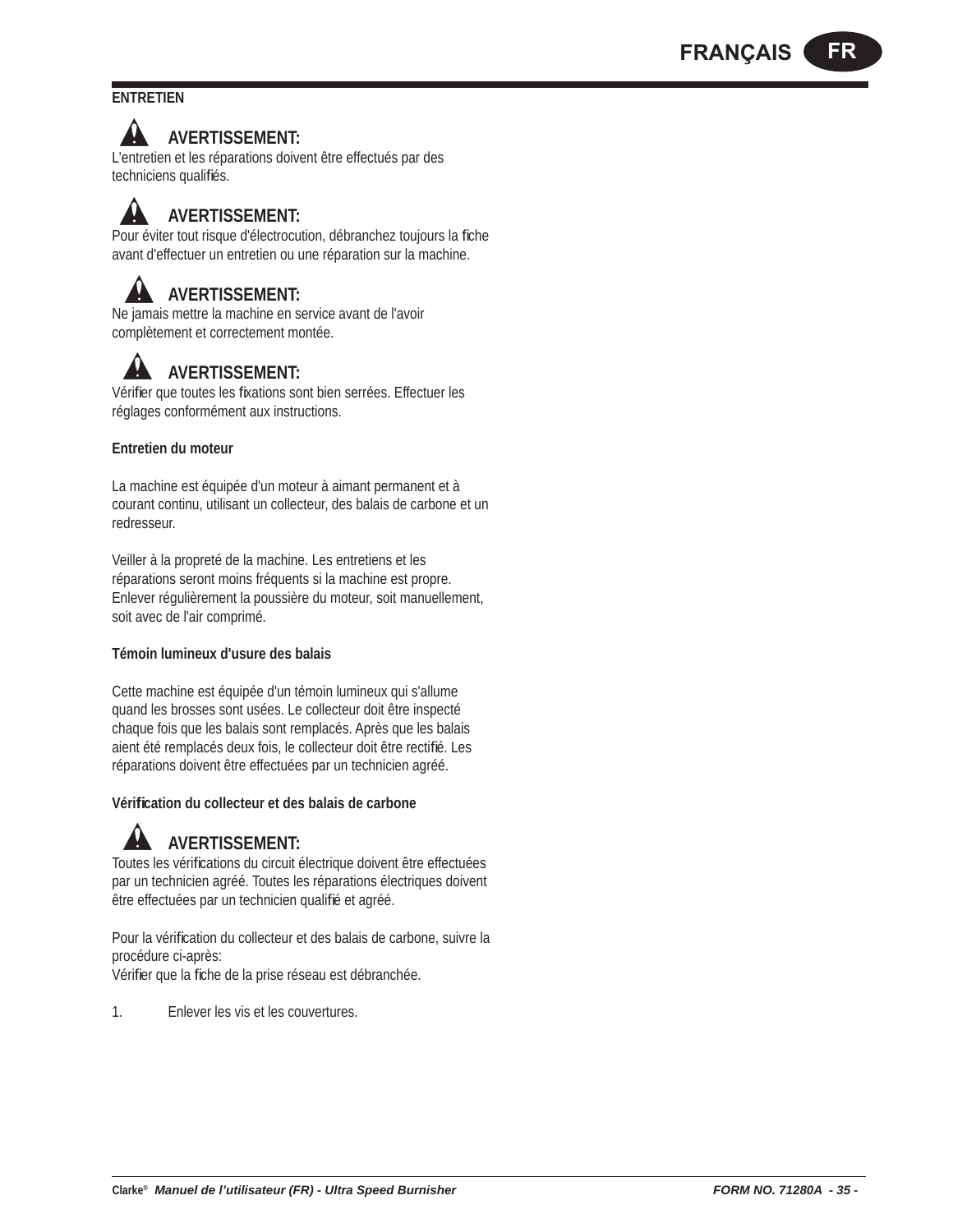## $FRANCAIS$  **FR**

- 2. Relâcher les ressorts et sortir les balais de leur support. Ne pas déconnecter les balais.
- 3. Tourner le porte-disque et inspecter la partie du collecteur qui est en contact avec les balais.
- 4. Confier la machine à un centre technique agréé Clarke si une des conditions suivantes se présente:

 1.) Présence de petits trous à la surface du collecteur. Voir figure 6 A.

 2.) Coloration inégale : il faut que la couleur du pourtour du collecteur soit uniformément brun foncé. Des zones propres et des zones très foncées indiquent qu'il y a un problème. Voir figure 6 B.

 3). Trop de mica : la hauteur de l'isolant en mica doit être inférieure à celle des lames du collecteur. Voir figure 6 C.

- 5. Remplacer les quatre balais de carbone si la longueur d'un des balais est inférieure à 1 cm. Pour remplacer les balais de carbone, procéder comme suit:
	- 1.) Enlever les vis. Remplacer les balais. Replacer la vis.

 2.) A l'aide d'un crochet, maintenir le ressort écarté. Installer le balai dans l'encoche. Laisser le ressort revenir en place à l'extrémité du balai. Le fil ne doit pas entraver le mouvement du balai dans son support.

3.) Replacer les couvertures et les vis.

#### **Redresseur**

Après réglage correct de la pression du disque, si le thermique continue à déclencher et que le moteur ne tourne pas à sa vitesse normale, il se peut que le redresseur soit endommagé. Dans ce cas, confier la machine à un centre technique agréé Clarke, où le redresseur sera remplacé.



**Figure 6**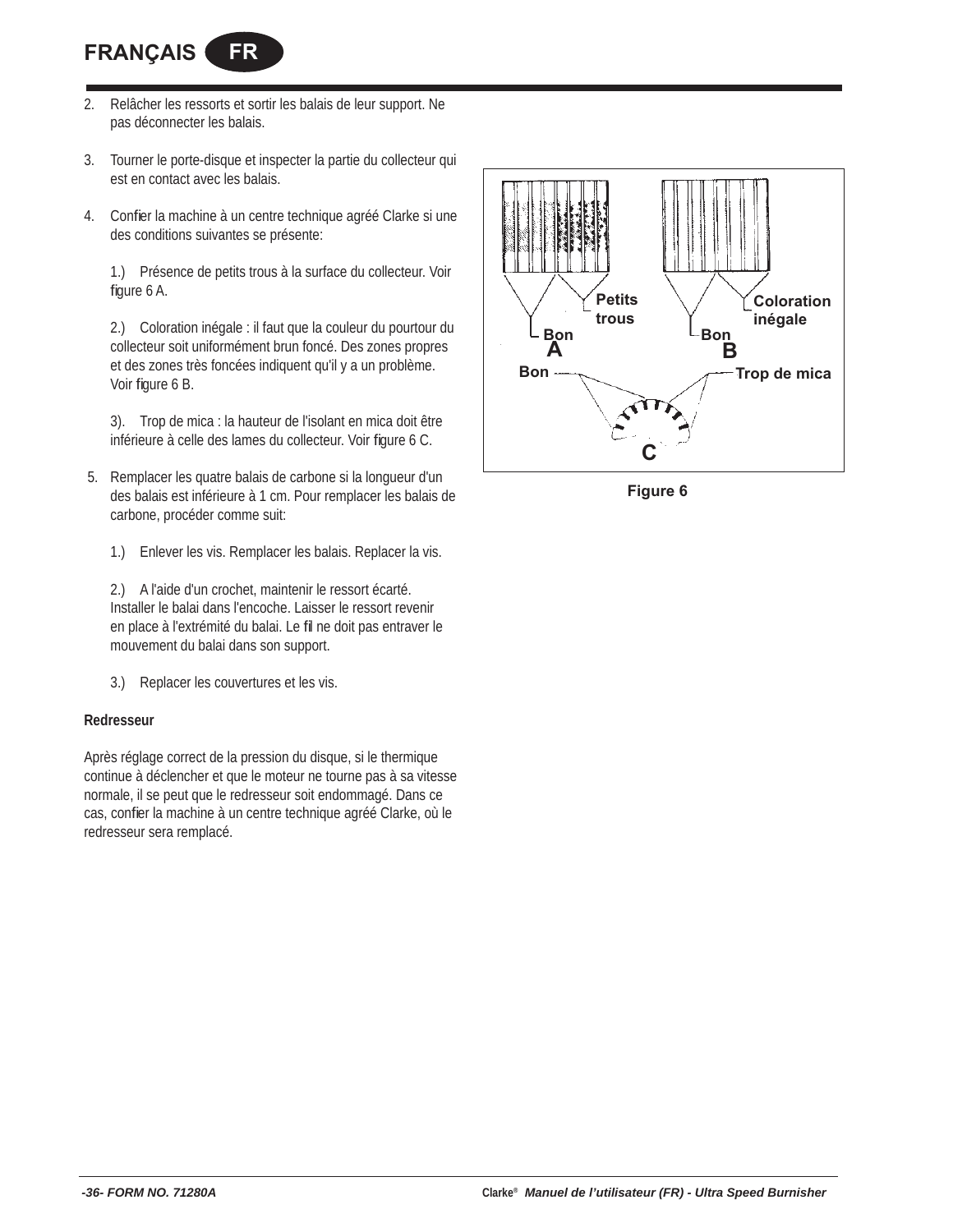

**Ultra Speed Burnisher** 120V & 240V with NEMA Plug

**Section II Parts Manual** 

 $(71280A)$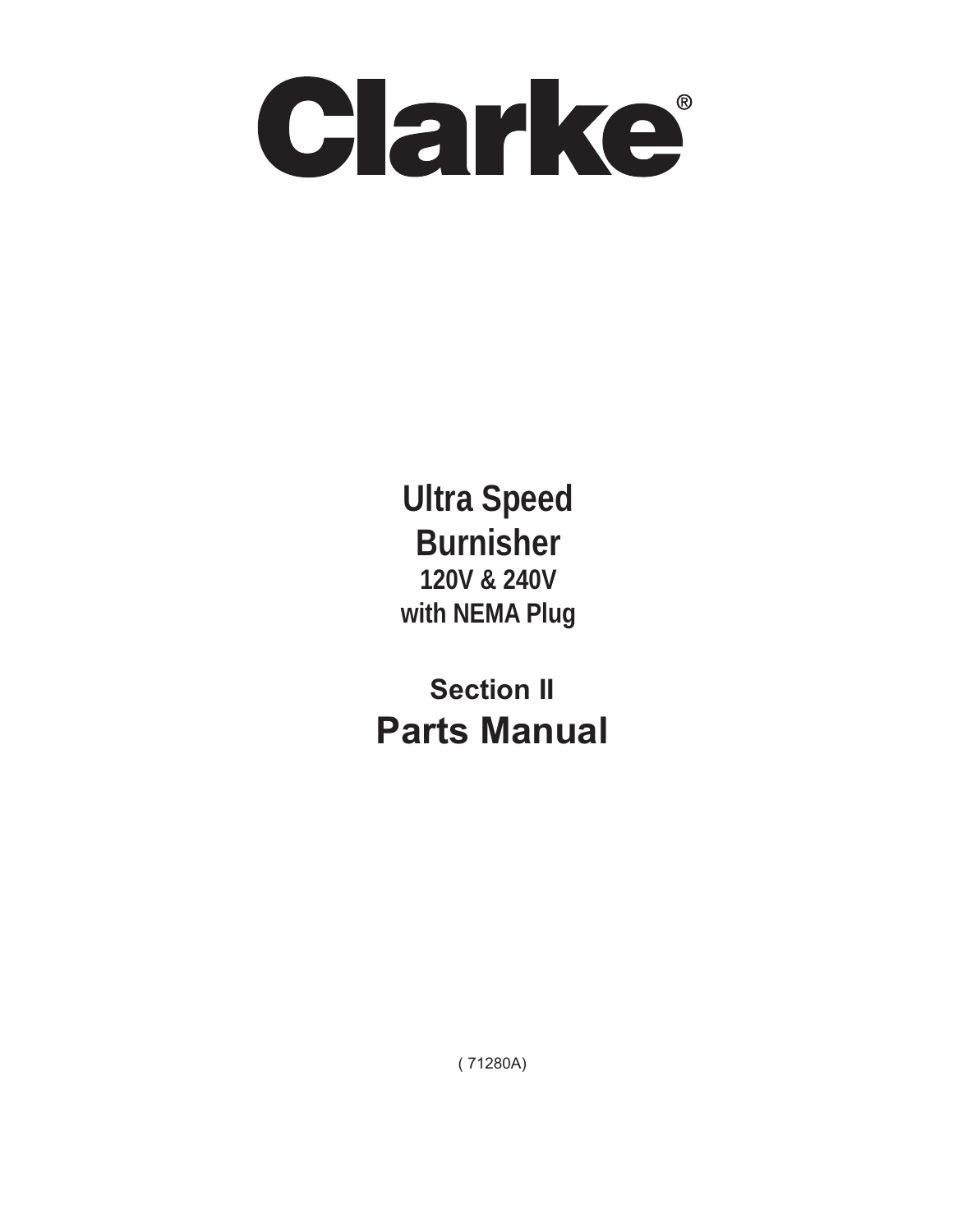**US1500 ASSY**

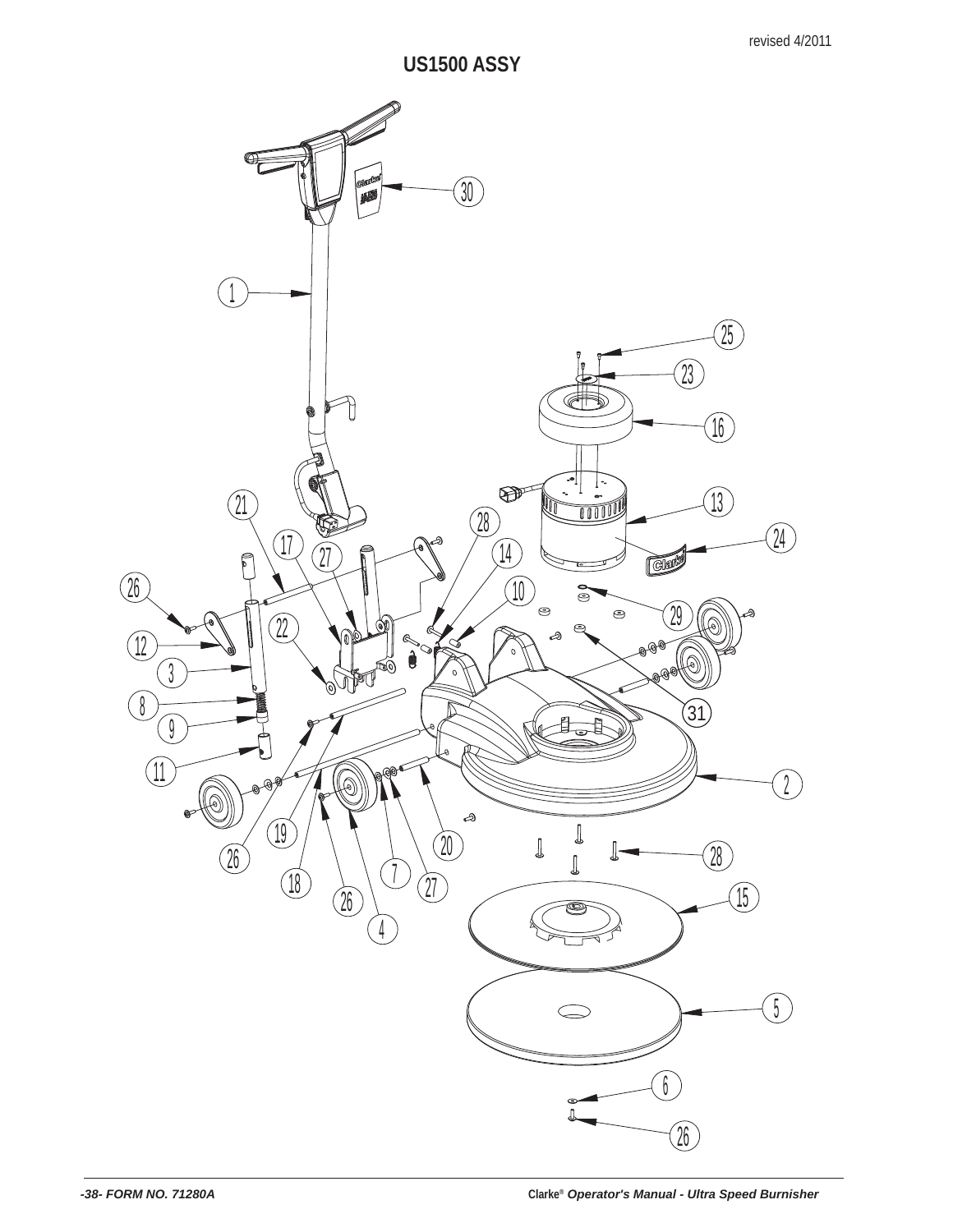| Item           |          |                | Ref. No.  Qty  Description                                    |
|----------------|----------|----------------|---------------------------------------------------------------|
| 1              |          | 1.             | Handle Assembly NDC                                           |
| $\overline{2}$ | 56381965 | 1              | Mainframe Blue NDC NOTE 1                                     |
| 3              | 56115368 | $\overline{2}$ | <b>Spring Tube</b>                                            |
| $\overline{4}$ | 56201018 | $\overline{4}$ | Wheel 5.00 X 1.50                                             |
| 5              | 976240   | 1              | Pad 20" Aqua (Case Of 5)                                      |
| 6              | 980413   | 1              | <b>Washer Retainer</b>                                        |
| $\overline{7}$ | 980673   | 8              | Washer Flat 1/2 X 7/8 X 3/64                                  |
| 8              | 56381485 | $\overline{2}$ | Spring Comp / TSB-FC-2016-278                                 |
| 9              | 38737A   | $\overline{2}$ | Sleeve, Split .810 ld X 1.02 Od                               |
| 10             | 38738A   | $\overline{2}$ | Spacer, .257 X 1/2 X 1                                        |
| 11             | 39872A   | 4              | Guide, Spring                                                 |
| 12             | 39873A   | $\overline{2}$ | Arm, Link                                                     |
| 13             | 40935A   | 1              | Motor 1.5HP 1500 RPM 120/60 TSB-FC-2013-142 / TSB-FC-2014-004 |
|                | 41029A   | 1              | Motor 1.1KW 1500 RPM 230V/50/60                               |
| 14             | 54196A   | $\overline{2}$ | <b>Spring Extension</b>                                       |
| 15             | 54198A   | 1              | Pad Driver TSBCL2010-11                                       |
| 16             | 61717A   | 1              | Cover, Drip                                                   |
| 17             | 61849A   | 1              | Pedal, Release                                                |
| 18             | 61869A   | 1              | <b>Axle Rear</b>                                              |
| 19             | 61870A   | 1              | Axle, Pivot                                                   |
| 20             | 61871A   | $\overline{2}$ | Axle Front                                                    |
| 21             | 61892A   | 1              | Pin, Load Spring 1/2 X 5.75                                   |
| 22             | 87607A   | 3              | Washer, Nylon 1.25 X .52 X .06 Flat                           |
| 23             | 71332A   | 1              | Label, Motor Cover (only used on models 01530A, 01531A)       |
| 23             | 71116A   | 1              | Label Motor Rose Work Horse (only used on model 01491B)       |
| 24             | 73323A   | 1              | Label Motor Clarke (only used on models 01530A, 01531A)       |
| 25             | 80290A   | 3              | Screw 10-32 X .38 HRCS                                        |
| 26             | 80292A   | 11             | Screw .25-20 X 1.00 Bhhr Sems                                 |
| 27             | 80295A   | 5              | Washer Bowed                                                  |
| 28             | 80297A   | 6              | Screw 1/4-20 X 1.75 Bh Zp Sems                                |
| 29             | 80378A   | $\mathbf{1}$   | Ring Retaining External 0.750"                                |
| 30             | 71328A   | 1              | Label Handle Ultraspeed (only used on models 01530A, 01531A)  |
|                | 71438A   | 1              | Label Handle Rose Work Horse (only used on model 01491B)      |
| 31             | 56381963 | 4              | Spacer                                                        |
|                |          |                |                                                               |
|                |          |                | <b>MOTOR SERVICE PARTS</b>                                    |
| n              | 56383569 | 1              | Rectifier-60A 600V (120V) / TSB-FC-2013-142                   |
| $\lceil$       | 46105A   | 1              | Rectifier (240V)                                              |
| $\lceil$       | 002550   | $\mathbf{1}$   | Rearing 6203 (Hnner)                                          |

| 46105A   | Rectifier (240V)                   |
|----------|------------------------------------|
| 902550   | Bearing 6203 (Upper)               |
| 902547   | Bearing 6205 (Lower)               |
| 980076   | Wave Washer                        |
| 56384679 | Brush Assembly Kit (120V)          |
| 40411A   | <b>Brush Board Assembly (240V)</b> |
| 59607A   | Varistor (part of 40411A)          |
| 55647A   | Yellow Lead (part of 40411A)       |
| 55648A   | Red Lead (part of 40411A)          |
| 56384679 | Brush Assembly Kit (240V)          |

[ ] = Not Shown

**NOTE 1:** If you need to replace Mainframe 30743A or Motor Mount 30744A please order Mainframe Kit 56109777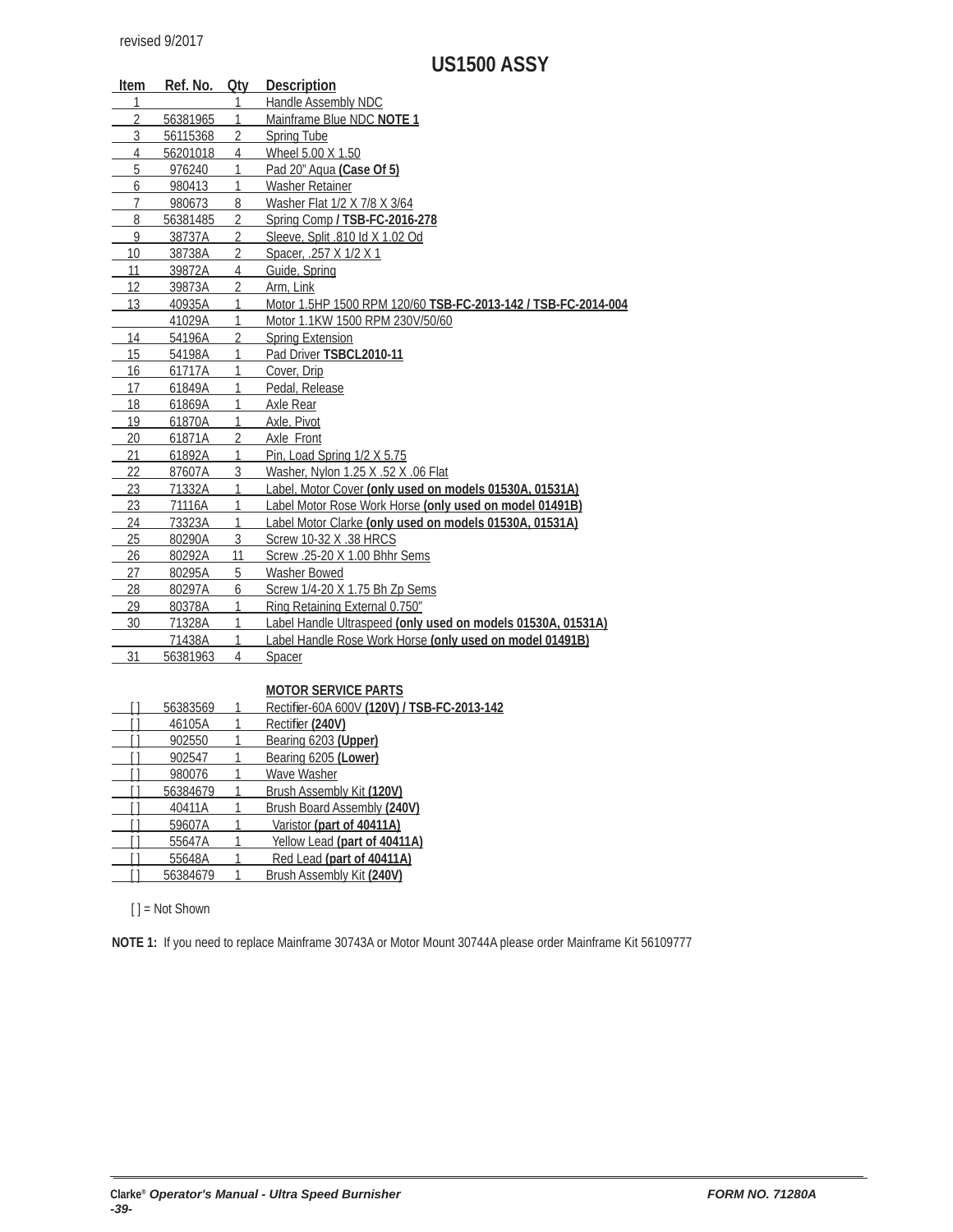**US1500DC-2000DC ASSY**

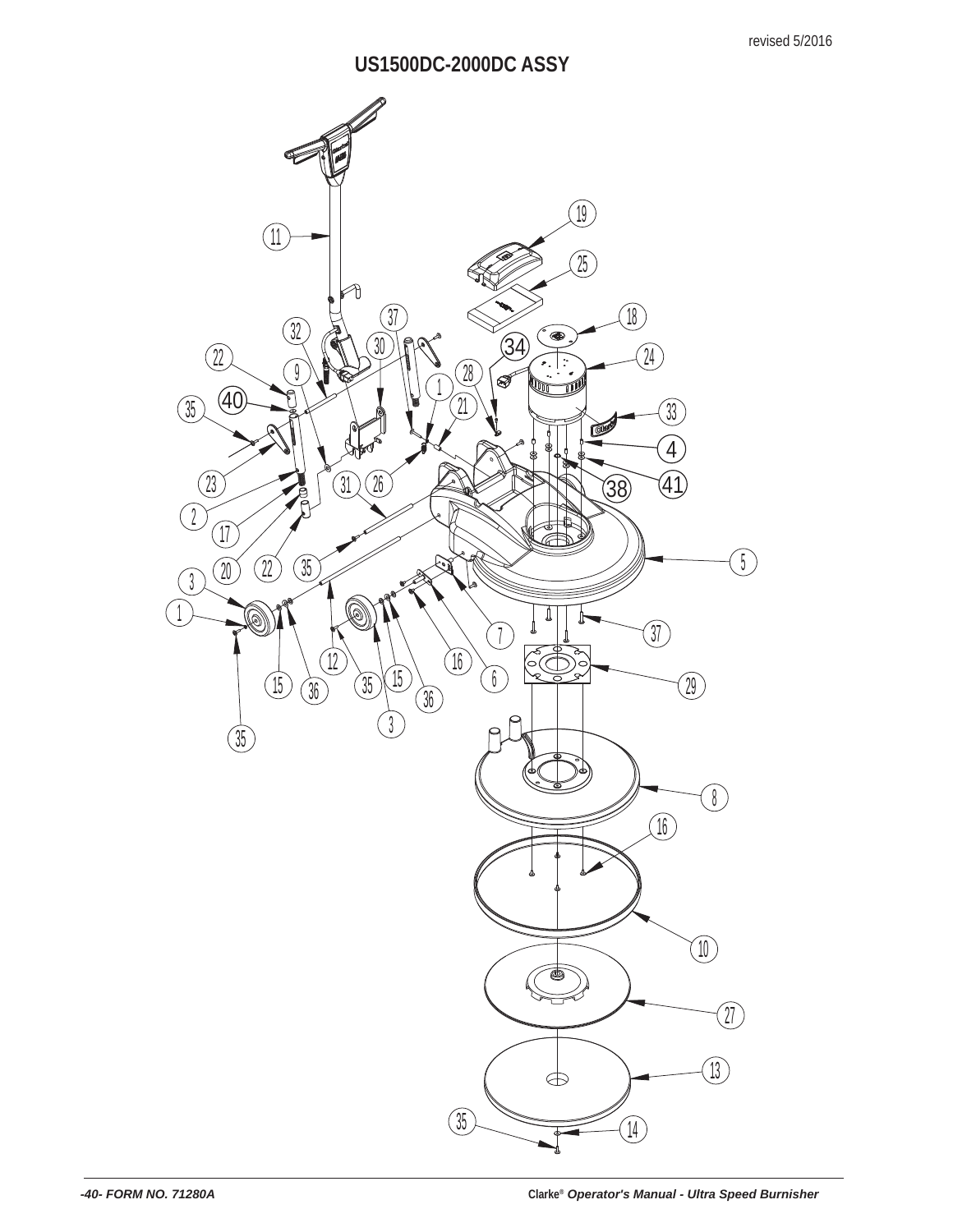| Item           | Ref. No. | Qty            | <b>Description</b>                                                                           |
|----------------|----------|----------------|----------------------------------------------------------------------------------------------|
| 1              | 980657   | 2              | Washer Lock 1/4 Std                                                                          |
| $\overline{2}$ | 56115368 | 2              | Spring Tube                                                                                  |
| 3              | 56201018 | 4              | Wheel 5.00 X 1.50                                                                            |
| 4              | 56381964 | $\overline{4}$ | Spacer                                                                                       |
| 5              | 56381966 | 1              | Mainframe Dust Cont-Machined NOTE 1                                                          |
| 6              | 56382805 | $\overline{2}$ | Wheel Plate Wldt NOTE 2 / TSB-FC-2014-004                                                    |
| 7              | 56382808 | 2              | Pivot Plate Wldt NOTE 2 / TSB-FC-2014-004                                                    |
| 8              | 30739A   | 1              | <b>Shroud Dust</b>                                                                           |
| 9              | 56384009 | 3              | Washer-Nylon-1.125x.030                                                                      |
| 10             | 56393565 | 1              | <b>Skirt Assv</b>                                                                            |
| 11             |          | 1              | Handle, Assembly Clarke DC TSB-FC-2014-016                                                   |
| 12             | 61869A   | 1              | Axle Rear                                                                                    |
| 13             | 976240   | 1              | Pad-Agua-20-5/Cs                                                                             |
| 14             | 980413   | 1              | <b>Washer Retainer</b>                                                                       |
| 15             | 980673   | 8              | Washer Flat 1/2 X 7/8 X 3/64                                                                 |
| 16             | 56109766 | 16             | Screwbuttonhead 1/4-20 X .63 Sems NOTE 2 / TSB-FC-2014-004                                   |
| 17             | 80346A   | 2              | Spring Comp 25 (US1500DC) NOTE 3 / TSB-FC-2016-278                                           |
| 17             | 56384778 | 2              | Spring Comp 35LB (US2000DC) NOTE 4 / TSB-FC-2016-278                                         |
| 18             | 56381974 | $\mathbf{1}$   | Decal-Motor Cover (US1500DC)                                                                 |
| 18             | 56381973 | 1              | Decal-Motor Cover (US2000DC)                                                                 |
| 19             | 30741A   | 1              | Cover Dust Bag                                                                               |
| 20             | 38737A   | 2              | Sleeve, Split .810 ld X 1.02 OD                                                              |
| 21             | 38738A   | 2              | Spacer, .257 X 1/2 X 1                                                                       |
| 22             | 39872A   | $\overline{4}$ | Guide, Spring                                                                                |
| 23             | 39873A   | 2              | Arm, Link                                                                                    |
| 24             | 40966A   | 1              | Motor 1.5HP 1500 RPM 120/60 (US1500DC) / TSB-FC-2013-142 / TSB-FC-2014-004                   |
| 24             | 41030A   | 1              | Motor 1.1KW 1500 RPM 230V/50/60 (US1500DC)                                                   |
| 24             | 40936A   | 1              | Motor 1.5HP 2000 RPM 120/60 (US2000DC) / TSB-FC-2013-142 / TSB-FC-2014-004 / TSB-FC-2016-277 |
| 24             | 41031A   | 1              | Motor 1.1KW 2000 RPM 230V/50/60 (US2000DC)                                                   |
| 25             | 54195A   | 1              | Bag, Dust (Package Of 10)                                                                    |
| 26             | 54196A   | $\overline{2}$ | <b>Spring Extension</b>                                                                      |
| 27             | 54198A   | 1              | Pad Driver TSBCL2010-11                                                                      |
| 28             | 54434A   | 2              | Clamp Cable                                                                                  |
| 29             | 54435A   | 1              | Gasket 2 Piece                                                                               |
| 30             | 61849A   | 1              | Pedal, Release                                                                               |
| 31             | 61870A   | 1              | Axle, Pivot                                                                                  |
| 32             | 61892A   | 1              | Pin, Load Spring 1/2 X 5.75                                                                  |
| 33             | 73323A   | 1              | Label Motor Clarke                                                                           |
| 34             | 962957   | $\overline{2}$ | Screw, 10-16 x 1/2 Self Tap                                                                  |
| 35             | 80292A   | 3              | Screw .25-20 X 1.00 Bhhr Sems                                                                |
| 36             | 80295A   | $\overline{4}$ | Washer Bowed                                                                                 |
| 37             | 80297A   | 6              | Screw 1/4-20 X 1.75 Bh Zp Sems                                                               |
| 38             | 80378A   | 1              | Ring Retaining External 0.750"                                                               |
| 40             | 980413   | $\overline{4}$ | Washer Retainer (US2000DC)                                                                   |
| 41             | 980413   | 8              | Washer Retainer (US2000DC, gty of 4 on US1500DC)                                             |
|                |          |                |                                                                                              |
|                |          |                | <b>MOTOR SERVICE PARTS</b>                                                                   |
|                | 56383569 | 1              | Rectifier-60A 600V (120V) / TSB-FC-2013-142                                                  |
| $\lceil$       | 46105A   | 1              | Rectifier (240V)                                                                             |
| n              | 902550   | 1              | Bearing 6203 (Upper)                                                                         |
|                | 902547   | 1              | Bearing 6205 (Lower)                                                                         |
| $\Box$         | 980076   | 1              | Wave Washer                                                                                  |
| n              | 56384679 | 1              | Brush Assembly Kit (120V) (contains 4 carbon brushes and springs)                            |
| $\Box$         | 40411A   | 1              | Brush Board Assembly (240V)                                                                  |
| n              | 59607A   | 1              | Varistor (part of 40411A)                                                                    |
|                | 55647A   | 1              | Yellow Lead (part of 40411A)                                                                 |
| n              | 55648A   | 1              | Red Lead (part of 40411A)                                                                    |
| n              | 56384679 | 1              | Brush Assembly Kit (240V) (contains 4 carbon brushes and springs)                            |
|                |          |                |                                                                                              |

[ ] = Not Shown

**NOTE 1:** If you need to replace Mainframe 30742A or Motor Mount 30744A please order Mainframe Kit 56109767

**NOTE 2:** As of serial number 3000165303, the Front Axle (61871A) has been replaced by an adjustable assembly consisting of a Wheel Plate Weldt (56382805) and a Pivot Plate Weldt (56382808). If you have a machine built prior to this serial number and would like to convert your machine to this new design please order Wheel Adjustment Kit (56382812).

**NOTE 3:** Order Compress Spring Kit-1500 RPM PN **56384779** to receive two springs and installation instructions.

**NOTE 4:** Order Compress Spring Kit-2000 RPM PN **56384780** to receive two springs and installation instructions.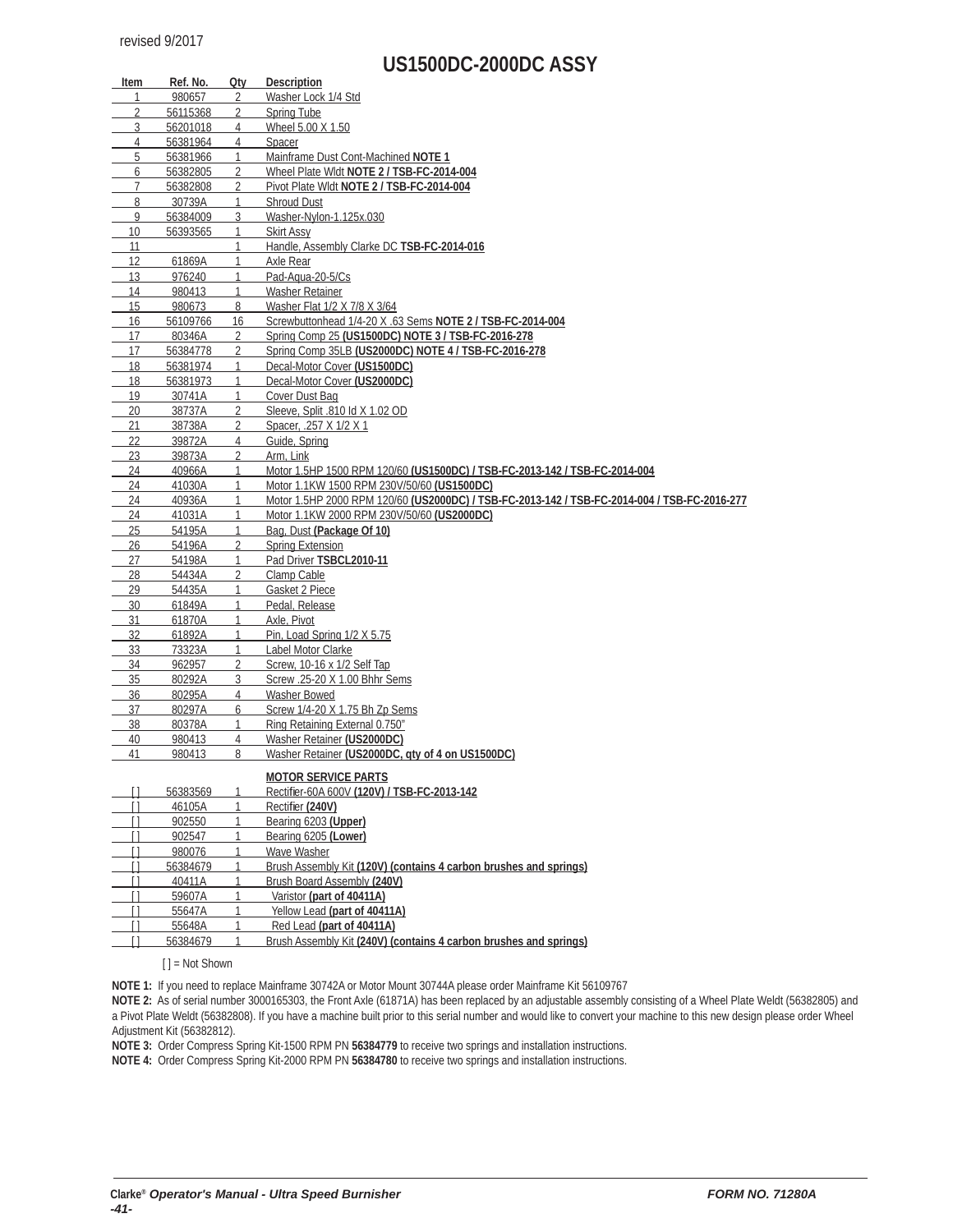

**HANDLE ASSY**

| Item | Ref. No. | Qty | Description                            |
|------|----------|-----|----------------------------------------|
|      | 56109765 |     | Handle Mount                           |
|      | 10687A   |     | Interlock Asm                          |
| 3    | 21074A   |     | Handle, Front - CFP                    |
| 4    | 21075A   |     | Handle, Rear - CFP                     |
| 5    | 40788A   |     | Cord-Power (US1500)                    |
|      | 40939a   |     | Cord-Power (US1500DC, US2000DC)        |
| 6    | 41028A   |     | Cord-Interconnect (US1500)             |
|      | 40951A   |     | Cord-Interconnect (US1500DC, US2000DC) |
|      | 54199A   |     | Pin. Coiled                            |
| 8    | 61850A   |     | Handle Tube Weldment                   |
| 9    | 61894A   |     | Cord Wrap                              |
| 10   | 80284A   | 6   | Screw 10-32 UNF X .75 H.R.C.S.         |
| 11   | 80290A   |     | Screw 10-32 X .38 HRCS                 |
| 12   | 80291A   |     | Washer, Flat #10 (.203x.734x.063)      |
| 13   | 80292A   |     | Screw .25-20 X 1.00 Bhhr Sems          |
| 14   | 80295A   |     | Washer Bowed                           |
| 15   | 80297A   |     | Screw 1/4-20 X 1.75 Bh Zp Sems         |